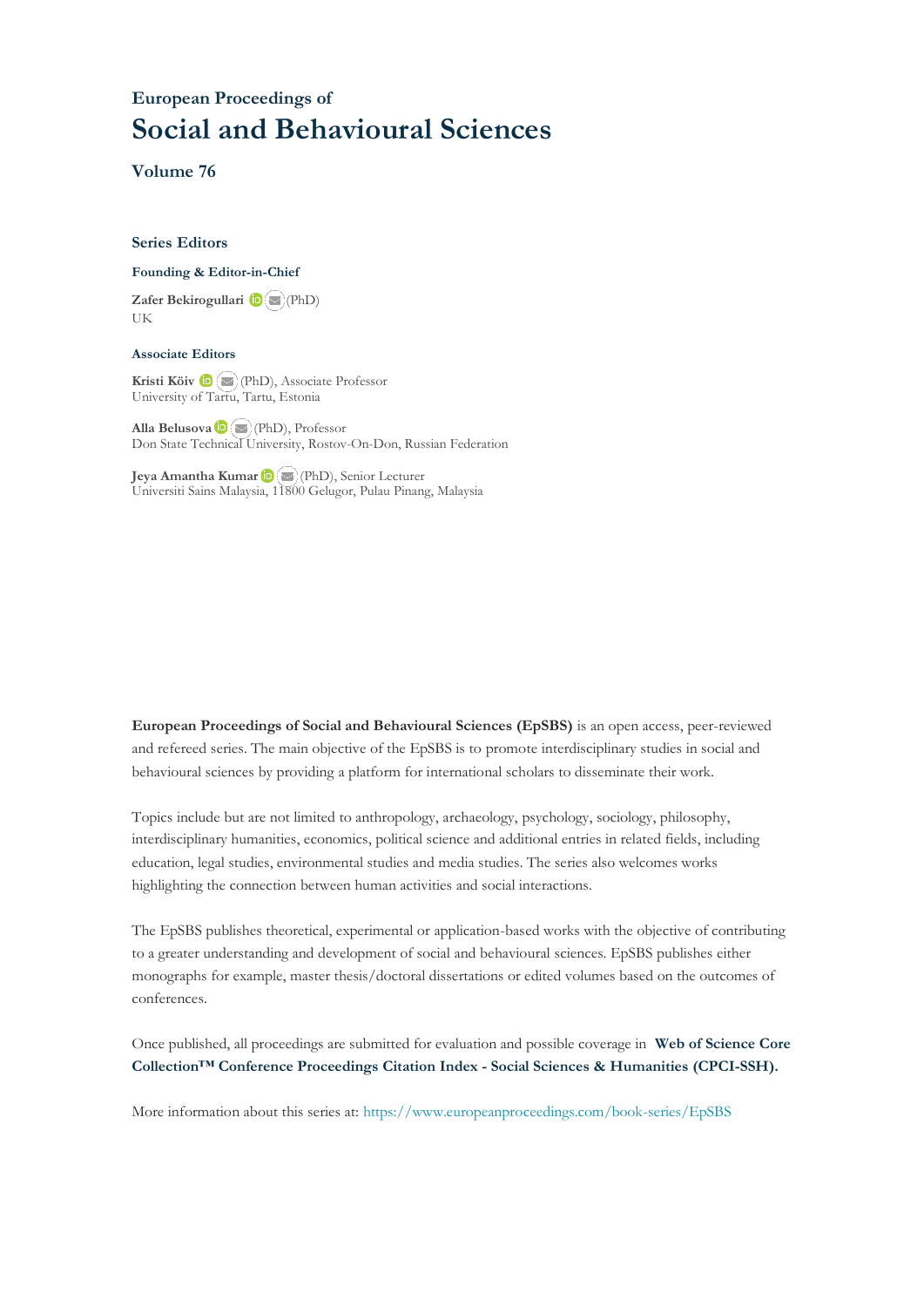# SOCIAL AND CULTURAL TRANSFORMATIONS IN THE CONTEXT OF MODERN GLOBALISM

### Selected, peer-reviewed papers from the

Social and Cultural Transformations in the Context of Modern Globalism (SCTCMG 2019), 14-15 June 2019, Complex Research Institute named after Kh. I. Ibragimov, Russian Academy of Sciences, Groznyi, Russia

### Edited by:

Dena Karim-Sultanovich Bataev, Shakhrudin Aidievich Gapurov, Abbaz Dogievich Osmaev**iD**, Vakhit Khumaidovich Akaev, Lalita Musaevna Idigova, Musa Rukmanovich Ovhadov, Ali Ruslanovich Salgiriev, Maret Muslamovna Betilmerzaeva

## Editor(s) Affiliation(s):

**Dena Karim-Sultanovich Bataev** Kh. Ibragimov Complex Institute of the Russian Academy of Sciences, Russia

**Shakhrudin Aidievich Gapurov** Chechen Academy of Sciences, Russia

**Abbaz Dogievich Osmaev** Kh. Ibragimov Complex Institute of the Russian Academy of Sciences, Russia

**Vakhit Khumaidovich Akaev** Kh. Ibragimov Complex Institute of the Russian Academy of Sciences, Russia

**Lalita Musaevna Idigova** Kh. Ibragimov Complex Institute of the Russian Academy of Sciences, Russia

**Musa Rukmanovich Ovhadov** Chechen State University, Russia

**Ali Ruslanovich Salgiriev** Kh. Ibragimov Complex Institute of the Russian Academy of Sciences, Russia

**Maret Muslamovna Betilmerzaeva** Chechen State Pedagogical University, Russia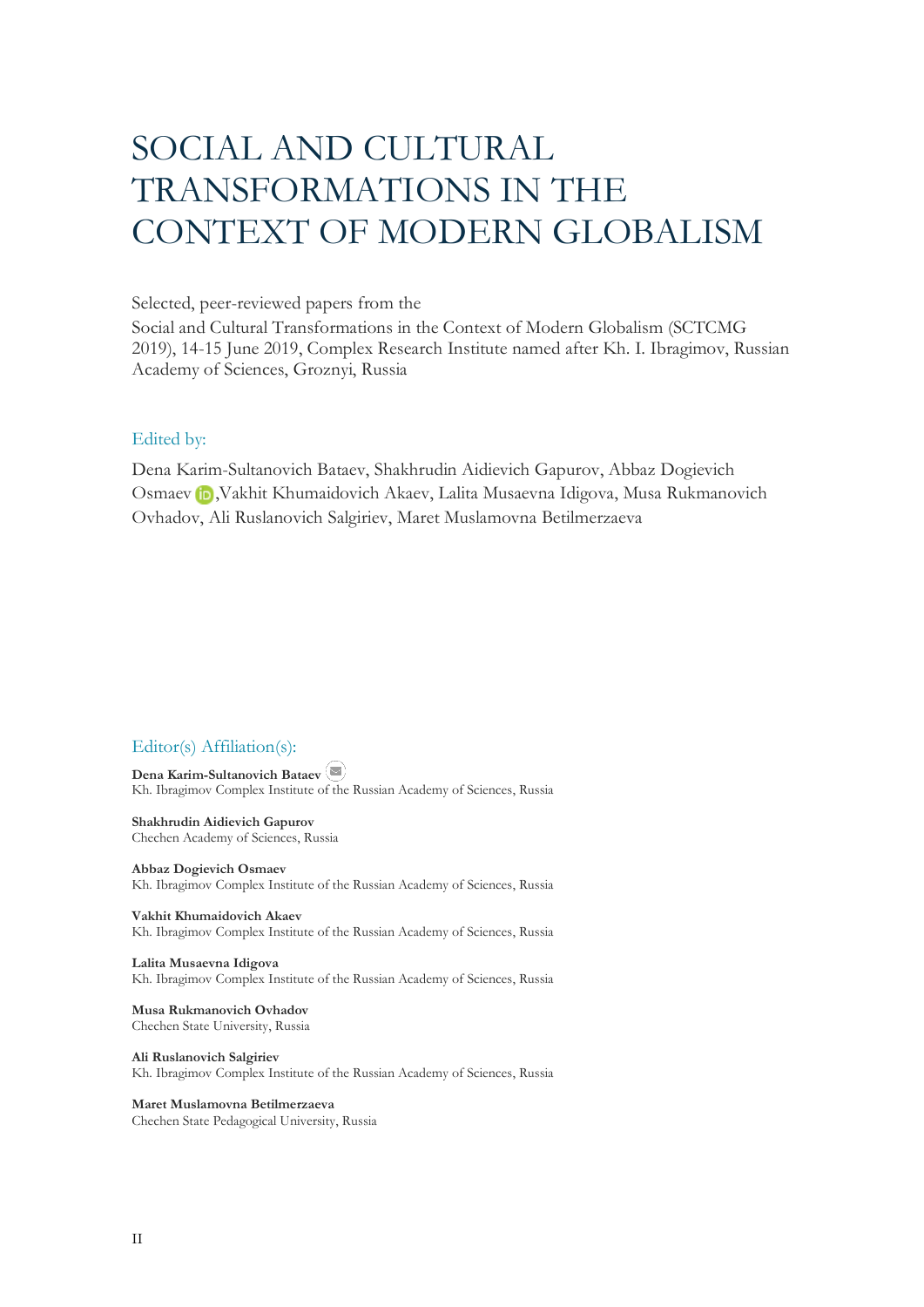

ISSN: 2357-1330 (online).

European Proceedings of Social and Behavioural Sciences

ISBN: 978-1-80296-075-4 (e-book)

SOCIAL AND CULTURAL TRANSFORMATIONS IN THE CONTEXT OF MODERN GLOBALISM

[https://doi.org/10.15405/epsbs\(2357-1330\).2019.12.4](https://doi.org/10.15405/epsbs(2357-1330).2019.12.4)

 $G \odot \odot$ © The Editor(s) and The Author(s) 2019. This is an open access book distributed under the Creative Commons CC License BY-NC-ND 4.0. Unported License, permitting all non-commercial use, distribution, and reproduction in any medium, provided the original work is properly cited.

This book is published by the registered company Future Academy. which is registered under the ISO London Limited. The registered company address is: 293 Green Lanes, Palmers Green, London, United Kingdom, N13 4XS Reg. Number: 9219513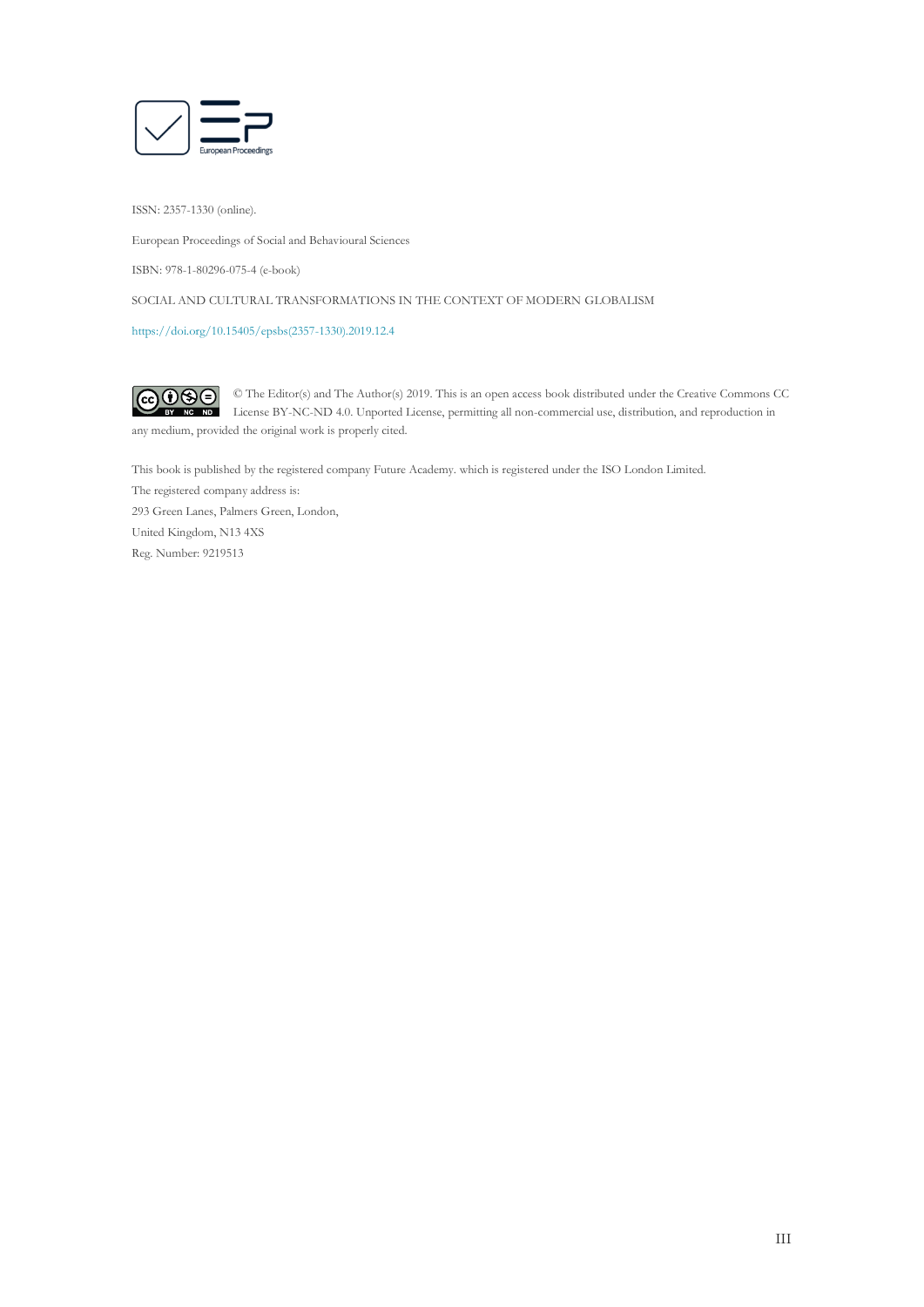## **Preface**

This volume contains selected, peer reviewed papers from the Social and Cultural Transformations in the Context of Modern Globalism (SCTCMG 2019) which was held on June 14-15, 2019, in Groznyi, Russia.

The objective of the conference was to establish an academic discussion on cultural and social problems relevant for ethnic, professional, and social communities in Russia and surrounding states. The event was supposed to be dedicated to the discussions, opinions and reports concerning cultural, legal, historical, and political aspects of social transformations altering local communities and affecting global trends.

The International Conference "Social and Cultural Transformations in the Context of Modern Globalism" (SCTCMG 2019) is an interdisciplinary discussion platform, which brings together both teachers and researchers. This conference was attended by specialists in the field of social policy, history and environmental protection, public figures and representatives of state authorities. The geography of the participants covered various regions of Russia and the EAEU countries, as well as Asia and Western Europe.

The mission of the Conference was a deep and comprehensive scientific understanding of the concepts of fundamental knowledge about nature, human and civilization. In the conference reports, there was a discussion of fundamental and applied knowledge about social change in the modern world. The event gathered a large number of reports, which included the following fundamental scientific issues:

- social potential of history and experience of Russian and World transformations;
- study of the evolution of human, societies and civilizations: man in history and the history of everyday life;
- historical, cultural and state development of Russia and its place in historical and cultural process of the world;
- Russia and the Slavic world;
- ethnogenesis, ethnocultural image of peoples, modern ethnic processes;
- historical and cultural interaction of Eurasia;
- preservation and study of archaeological, cultural and scientific heritage and aesthetic values of domestic and world literature and folklore in modern understanding; spiritual and aesthetic values of domestic and world literature and folklore in modern understanding;
- fundamental research of the theory, structure and historical development of languages of the world; political relations in Russian society: power, democracy, personality;
- transformation of the social structure of Russian society; strengthening of Russian statehood, including federal relations;
- technological development of Russia: state, conditions, prospects;
- scientific foundations of the concept of the socio-economic strategy of the Russian Federation;
- **■** issues of human potential development;
- potential of the Russian Federation and problems of reproduction of national wealth.

This large list of the discussed issues combines into 8 sections and 5 round tables. The sections are the following:

- Civilizational and cultural processes in the context of modern globalization: from conflicts to cooperation
- Modern economy: regional and global aspects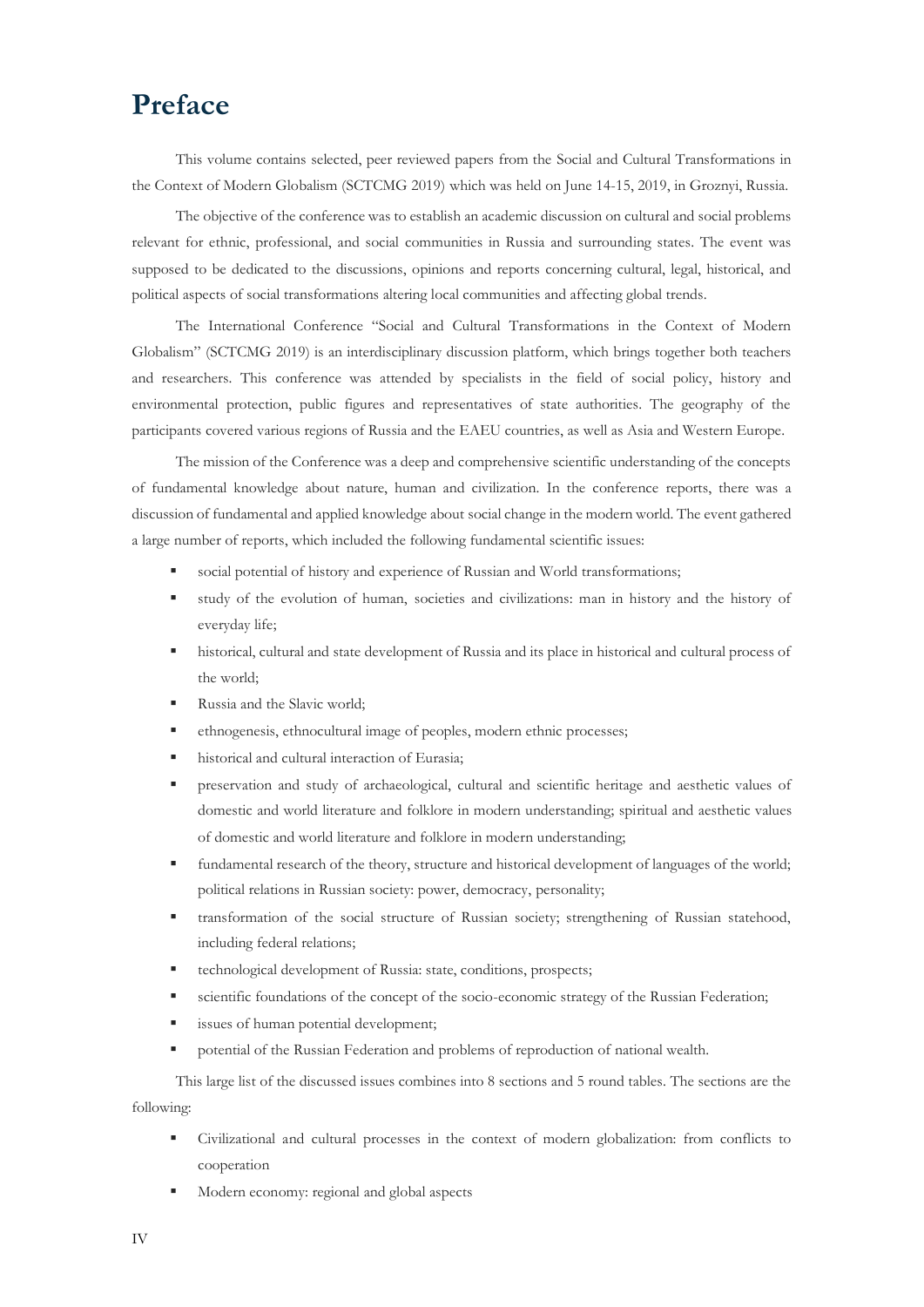- Ethnic and religious confrontation in the world: state, causes and ways of overcoming. Separatist and extremist manifestations
- East and West: migration, multiculturalism, humanism. Russia and the West: cultural and technological interactions
- Socio-political transformations in globalization conditions: regional manifestations
- Peculiarities of civil identity formation in Russia
- State development of the peoples of the Caucasus, their place in the world and cultural processes. Ethnopolitical processes in the North Caucasus: the state, the main contradictions and ways of stabilization
- Local issues of linguistics and literary studies

The conference organizers also provided an excursion program. The participants visited the sight of the Chechen Republic - the Ushkaloy Towers. The final stage was the Gala-diner, where the results of the conference were summed up and the authors of the best reports were awarded.

4 keynote speeches were made by the local distinguished scientists. Two plenary sessions were organized: North-Caucasus in the Global World, Novel Trends in Intercultural Integration. Each consisted of 6 reports. Several workshops were organized. In the course of the meetings, participants had an opportunity to learn more about the North Caucasus, its culture, people and history.

Thematics sessions were organized as follows:

1 - Civilizational and cultural processes in the context of modern globalization: from conflicts to cooperation

2 - Modern economy: regional and global aspects

3 - Ethnic and religious confrontation in the world: state, causes and ways of overcoming. Separatist and extremist manifestations

4 - East and West: migration, multiculturalism, humanism. Russia and the West: cultural and technological interactions

5 - Socio-political transformations in globalization conditions: regional manifestations

6 - Peculiarities of civil identity formation in Russia

7 - State development of the peoples of the Caucasus, their place in the world and cultural processes. Ethnopolitical processes in the North Caucasus: the state, the main contradictions and ways of stabilization

8 - Focal problems of linguistics and literary studies

No specific conference management system was used. All the correspondence was handled via email. In total, 689 abstracts and registration proposals were received. 503 papers were accepted and 503 were presented at the conference. Each author was allotted up to 10 minutes on presentation, up to 5 minutes on discussion, 3 minutes on debates to present their paper. The review process for the papers was stringent. Web service Antiplagiat.ru was used to detect plagiarism. Peer review process was managed without use of any specialized software. Single-blind peer review process was applied. 653 submissions were received. 617 qualified submissions were submitted for peer review. 108 manuscripts were accepted as is, 395 manuscripts were accepted after revision indicating an acceptance rate of 73 %. A total of 74 reviewers were involved in the review process. The average number of reviews per paper is 2. The 62 out of 74 reviewers were invited from the outside of the committee. Lastly, Reviewers had to answer to the following questions: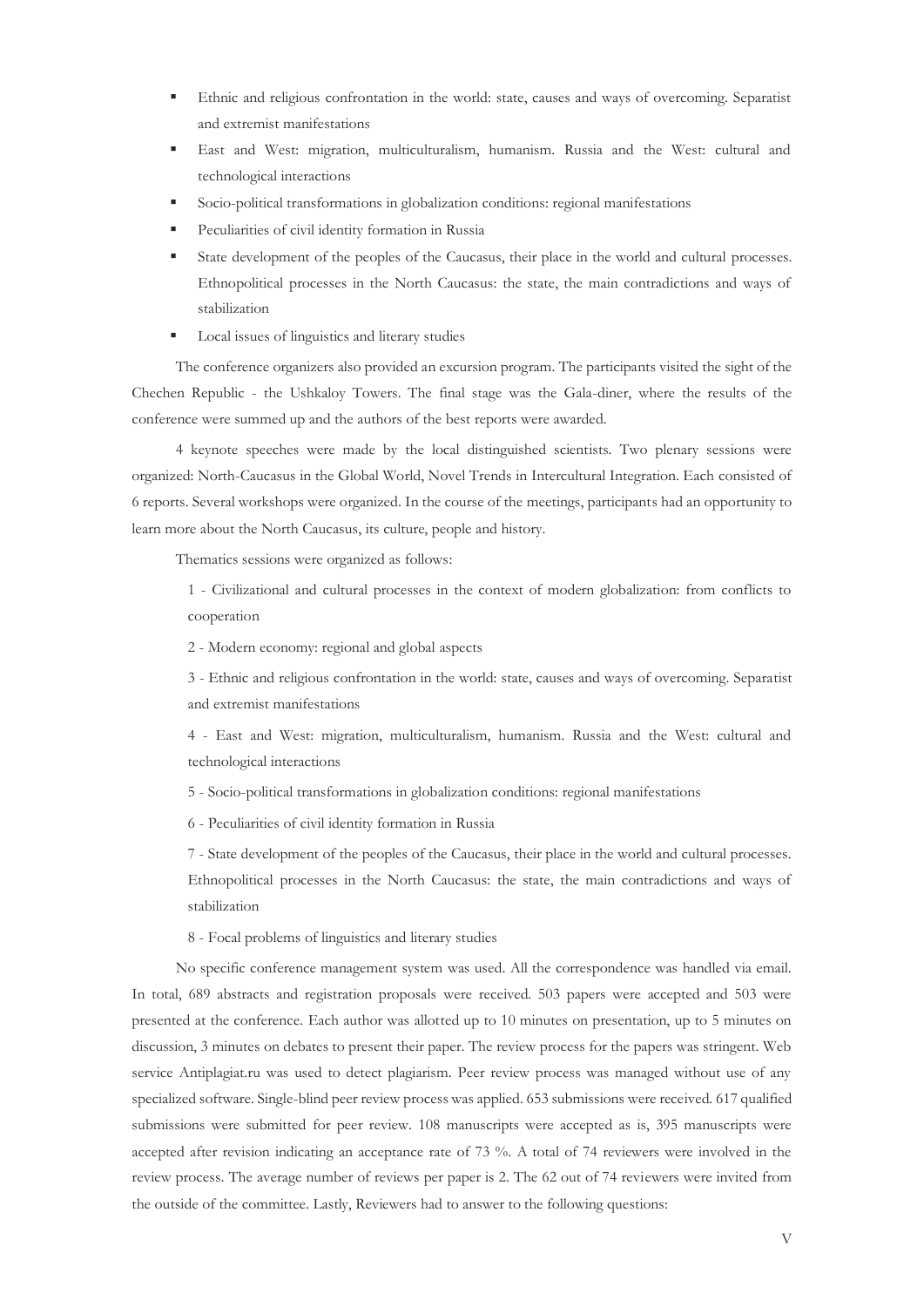1.Does the contribution fit the scope?

2.Does the contribution feature original research?

3.Are the results and conclusions adequate?

4.Does the presentation style meet academic standards?

Thank you message to all contributors, speakers, participants, sponsors etc. We would like to express our gratitude and appreciation to all attendees, contributors for all their great scientific input and for many fruitful discussions and interaction. We also want to honor almost one hundred reviewers for their time and effort contributed to make this volume published. Special thanks goes to editors, chairs and their assistants for tremendous work they have done on handling the correspondence, coordinating peer review process, proofreading and copy-editing papers.

27 August, 2019

Chairman, Dena Karim-Sultanovich Bataev, Dr.

Kh. Ibragimov Complex Institute of the Russian Academy of Sciences, Russia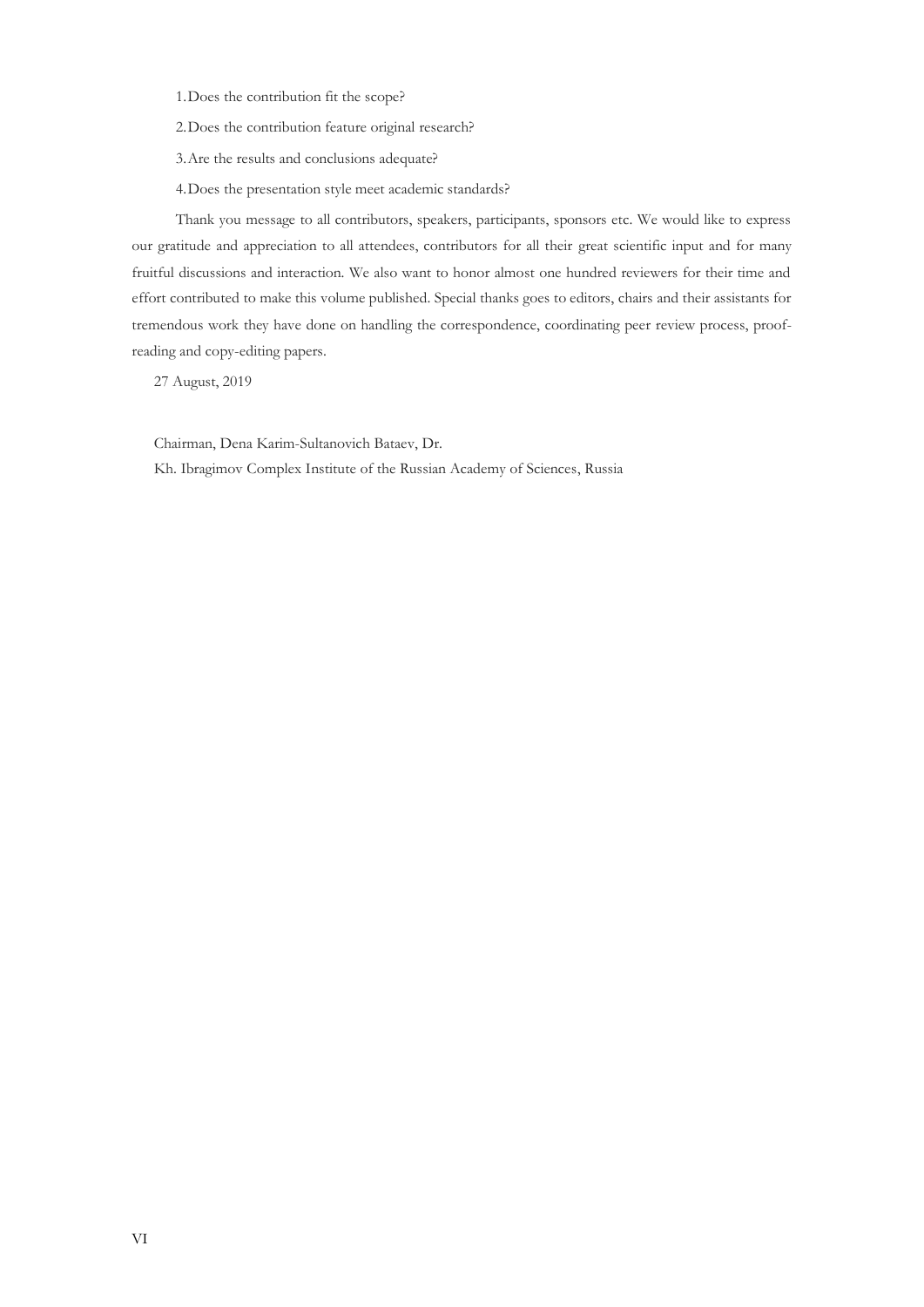## **Chairs**

Dena Karim-Sultanovich Bataev, Dr.

*Kh. Ibragimov Complex Institute of the Russian Academy of Sciences, Russia*

Khanta Khamzatovich Ibragimov, Dr.

*Chechen Academy of Sciences, Russia*

Abbaz Dogievich Osmaev, Dr.

*Kh. Ibragimov Complex Institute of the Russian Academy of Sciences, Russia*

Ali Ruslanovich Salgiriev, Mr.

*Kh. Ibragimov Complex Institute of the Russian Academy of Sciences, Russia*

## **International Scientific/Editorial Committee Members**

- Cecile Dreuet, Dr., Senior Researcher of University of Bern Switzerland
- Boizen Haidy, Assoc. Prof. University of Rockilde, Copenhagen, Denmark
- Harry Muller, Senior Researcher of Israel Institute of Metallurgists, Haifa, Israel
- Dan Yongfu, Professor, Henan Agrarian University, China Chelen Association, Beijing, China
- Klaus Boneman, Dr., President of VERHAN, Berlin, Germany
- Kosuke Togashi, PhD. Doshisha University, Tokyo, Japan
- Lu Chao, Dalian Neusoft University, Dalian City, China
- Thomas Loikert, CEO TLO Logistics Company, Berlin, Germany
- Hou Tianzhen, Professor, Xinjiang Academy of Forest Sciences, Professor of China Agrarian University, China
- Yu Jingan, Researcher Beijing University, China
- Peng Peigeng Alfred Professor Tsinghua University, a member of the UNESCO China Expert Group on Global Reforms in Innovative Education, Beijing, China

## **Organizing Committee Members**

- Abdul Abdulkhamidovich Abumuslimov Chechen Academy of Sciences, Russia
- Vakhit Khumaidovich Akaev Kh. Ibragimov Complex Institute of the Russian Academy of Sciences, Russia
- Shavadi Madov-Khadhzievich Arsaliev Kh. Ibragimov Complex Institute of the Russian Academy of Sciences, Russia
- Maret Muslamovna Betilmirzaeva Chechen State Pedagogical University, Russia
- Raikom Khasimkhanovich Dadshev Chechen Academy of Sciences, Russia
- Lolita Musaevna Idigova Kh. Ibragimov Complex Institute of the Russian Academy of Sciences, Russia
- Supian Sultanovich Magamadov Chechen Academy of Sciences, Russia
- Mayerbek Ruslanovich Makhaev Kh. Ibragimov Complex Institute of the Russian Academy of Sciences, Russia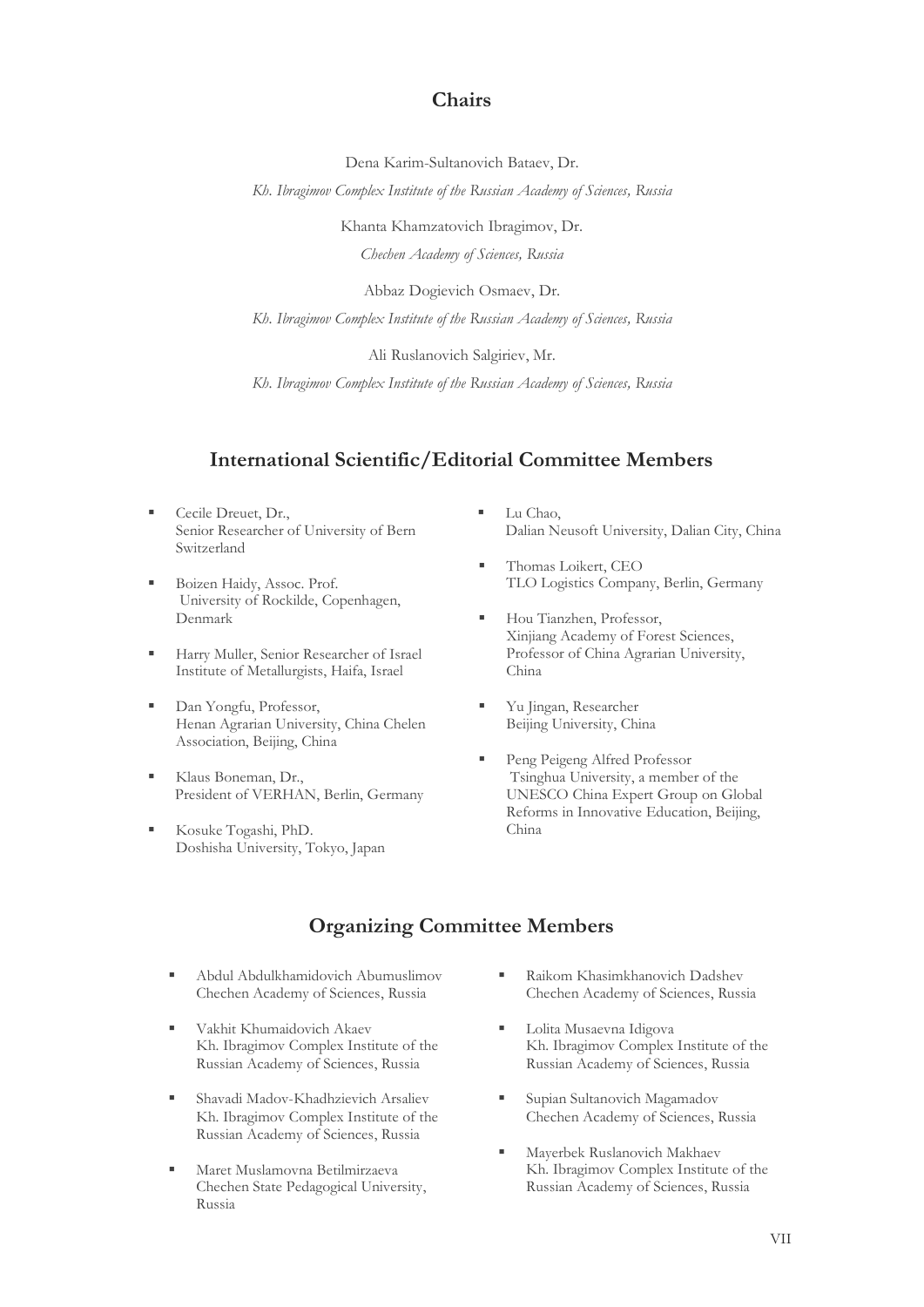- Abdula Makhmudovich Bugaev Kh. Ibragimov Complex Institute of the Russian Academy of Sciences, Russia
- **EXECUTE:** Arbi Dzhamailovich Vagapov Chechen State University, Russia
- **Exercise Exercise I**bragim Gilanievich Gayarbekov Chechen Academy of Sciences, Russia
- **Executed** Shakhrudin Aidievich Gapurov Chechen Academy of Sciences, Russia
- **E** Said-Alvi Yusupovich Murtazaev Grozny State Petroleum University n.a. Millionschikov, Russia
- Musa Rukhmanovich Ovkhadov Chechen State University
- **Rustam Ruslanovich Salgiriev** Grozny State Petroleum University n.a. Millionschikov, Russia

## **Keynote Speakers**

**Enantiosemy In English Language Teaching** Belova Ekaterina, Dr. Minin Nizhny Novgorod State Pedagogical University, Russia

## **Ecological Consciousness of Modern Young People: Current Trends**  Melnik Natalia

Ural Federal University, Russia

## **Assessment of Role of Enterprises in Improving Services and Welfare**

Nuralizoda Amrullo Tajik State University of Finance and Economics, Tajikistan

## **Interlexicography in Teaching Russian as a Second Language**

Baryshnikova Elena, Dr. Peoples' Friendship University of Russia, Russia

## **Effective Steps Toward Global Sustainability: Determining Factors and Conditions**

Ursul Arkady, Dr. Lomonosov Moscow State University, Russia

## **Problem of Developing the Optimal Concept of Harmonizing Ethno-National Relations in Afghanistan**

Naimov Ismoil Russian-Tajik Slavonic University, Tajikistan

## **Plenary Speakers**

## **Information Warfare Technologies and Psychological Operations Within International Relations And World Politics**

Andrei Manoilo, Alla Borisova, Vladislav Telichko, Anatoliy Petrenko Lomonosov Moscow State University

**Destabilization of Traditional Socio-Cultural Values as a Factor of Extremism Determination** Elitа Abdulaeva, Vakhit Akaev, Naida Vagabova, Zhaneta Zagalaeva, Laura Ozdamirova, Yakha Umadkereeva Chechen State University, Grozny, Russia, Grozny State Oil Technical University n.a. academ. Acad. M.D. Millionshchikov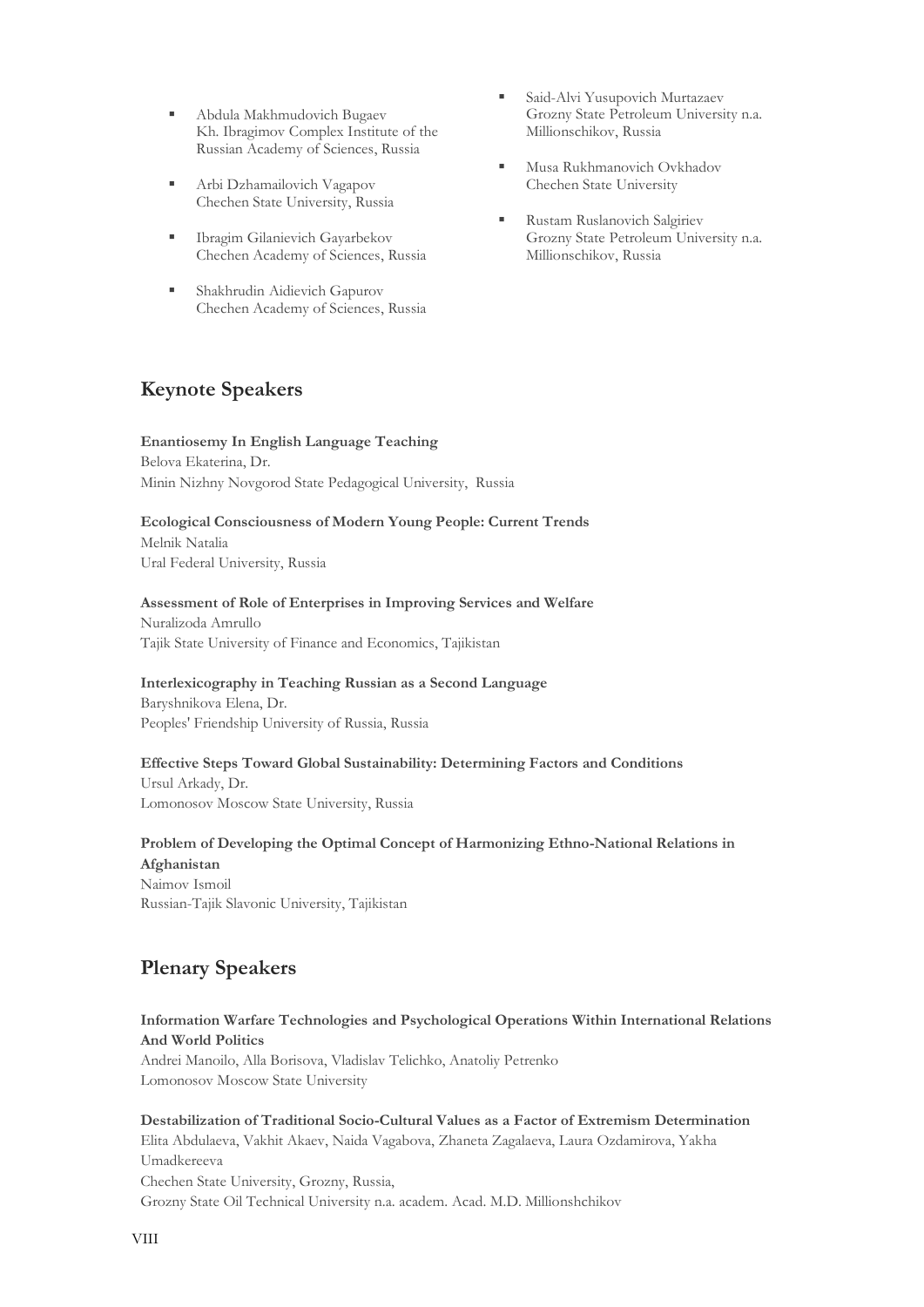#### **The Point of Kinship and the Point of Difference**

**S**vetlana Alkhasova, Angela Kudzoeva, Natalia Asaeva Kabardino-Balkarian Scientific Center of the Russian Academy of Sciences, North Ossetian State University n. a. Kost Levanovich Khetagurov

**Features of Terrorism Threat Transformation Under the Global Information Security Crisis** Vladimir Kotenko, Konstantin Rumyantsev, Kamila Bamatgireeva Southern Federal University

### **Moscow Period of the Life and Creative Work of the Artist Petr Zakharov-Chechen**

Kanta Ibragimov, Abbaz Osmaev, Mair Makhaev, Ruslan Aliev Kh. Ibragimov Complex Institute of the Russian Academy of Sciences, Academy of Sciences of the Chechen Republic

**Analysis of Problems of Industrial Development of Chechen Republic Over 2006–2018**  Lalita Idigova, Sultan Tagaev, Tamila Tasueva, Laura Dzhabraylova, Kazbek Mazhiev, Aslan Mazhiev Chechen State University

**Development of Future Specialists' Competitiveness in Extracurricular Activities at the University**  Sergey Kotov, Larisa Ogannisyan, Marina Akopyan, Sergey Semergej Southern Federal University

**Ethnic Adaptation as Sociocultural Phenomenon of World History Viktor Lebedev** Ural Federal University named after the first President of Russia B.N. Yeltsin

**Social Demographic Portrait of a Rural Migrant of Turkic Peoples Olga Lushnikova** Khakass Research Institute of Language

#### **Text in Advertisement**

Ekanerina Maksimenko, Olga Safonova, Marina Krasikova, Elena Tymchuk Kuban State Technological University

#### **Modern Risk Management Methodologies: Global Experience and Russian Practice**

Anna Maiakova, Olga Larina Southwest State University

**Synergy of Meaning in a Literary Text**  Mariya Zhurkova, Natalya Olizko

Chelyabinsk State University

## **Workshop Leaders**

Boisen Heidi - Associate Professor, University of Roskilde, Denmark

Klaus Boneman - Dr., VERHAN, Germany

Hou Tianzhen - Professor Xinjiang Academy of Forest Sciences, Professor of China Agrarian University, China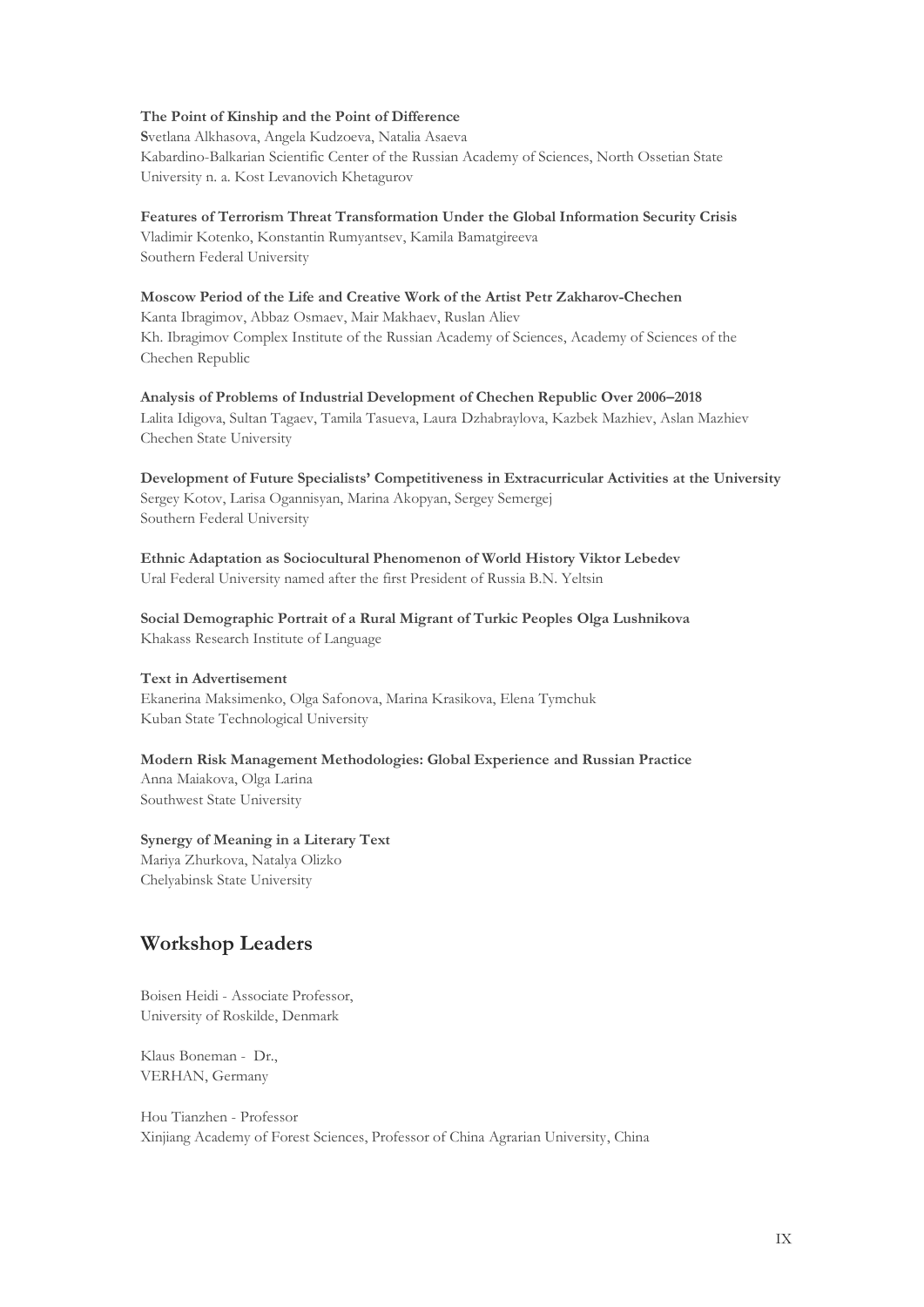Gong Chao Yu, Research Institute for Research on the Geological Project "Jonsai," academician of the International Academy of Ecology, Human Security and Nature Sciences, China

Ilyushin Alexander Sergeevich, Dr., Professor Moscow State University named after M.V. Lomonosov, Russia

Mazhiev Hassan Nazhoevich, Professor, Grozny State Petroleum Technical University named after Academician M.D. Millionshchikov, Russia

Ovkhadov Musa Rukmanovich. Professor, Chechen State University Russia

Sukharev Alexey Grigoryevich, Professor, "AURIGA", Russia

## **Sponsor**



**Russian Foundation for Basic Research**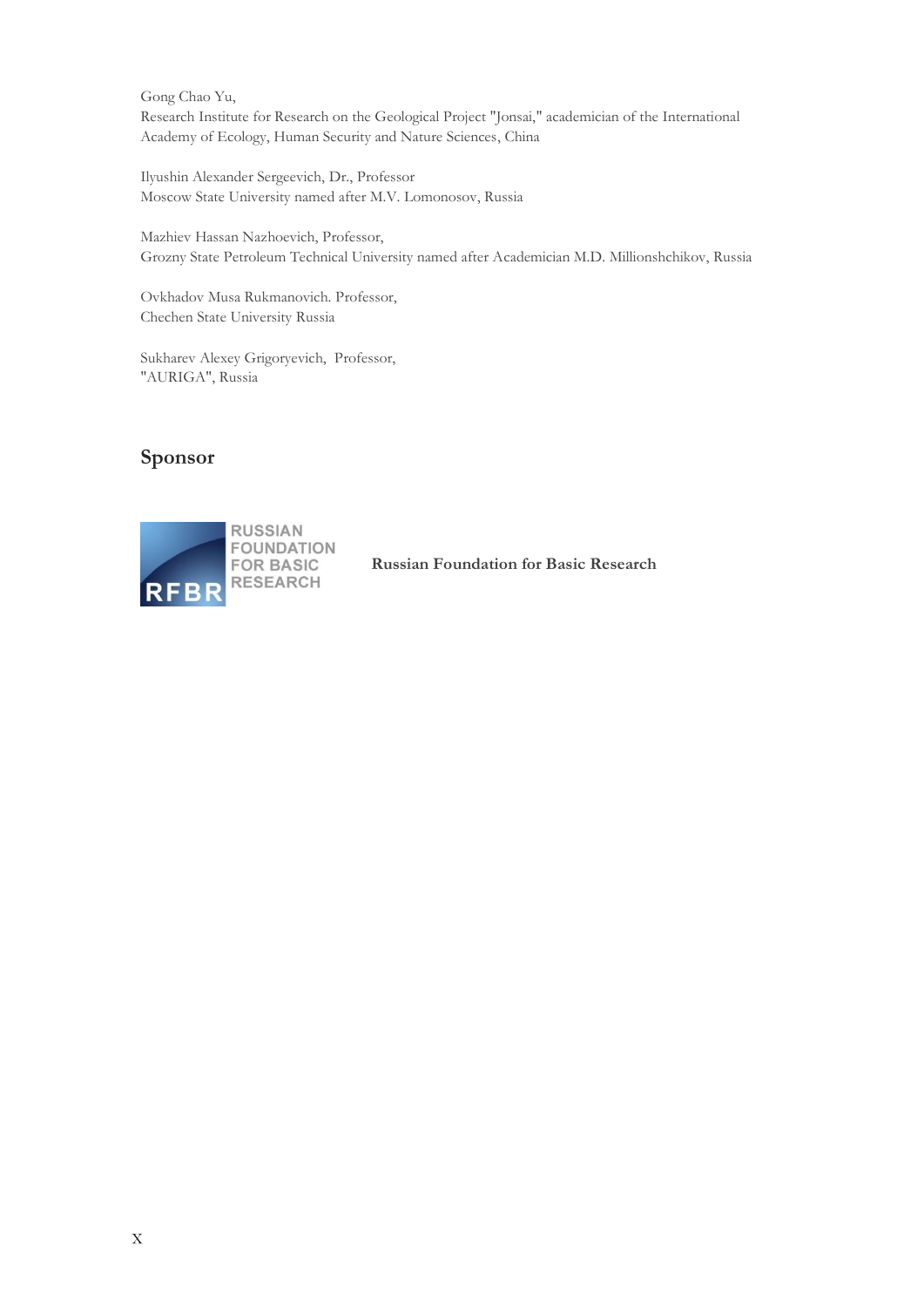# **Table of Contents**

#### **No: 1**

Title: Archaization And Globalization: Cultural Aspect *Pages:1 - 8* Author(s): Salavat Sagitov, **Daniyar Abdrakhmanov\***

#### **No: 2**

Title: Destabilization Of Traditional Socio-Cultural Values As A Factor Of Extremism Determination *Pages:9 - 15* Author(s): **Elitа Abdulaeva\* ,** Vakhit Akaev, Naida Vagabova, Zhaneta Zagalaeva, Laura Ozdamirova, Yakha Umadkereeva

#### **No: 3**

Title: New Trends In The Cultural Space Of The Region: Nashid In Dagestan *Pages:16 - 22* Author(s): **Medina Abdulaeva\***

#### **No: 4**

Title: Socio-Demographic Factors Being Kurgan Region's Living Standards Criteria *Pages:23 - 32* Author(s): **Irina Abrosimova\*,** Larisa Anchugova, Tatyana Akimova, Natalya Neumyvakina, Larisa Podkorytova

#### **No: 5**

Title: Ethnocultural Diversity Of Peoples Of Caucasus And Ways To Strengthen Social Unity *Pages:33 - 38* Author(s): **Vakhit Akaev\****,* Salman Dzhamirzaev, Zaira Abdulaeva, Vakha Gaziev, Vakha Dzhamirzaev

#### **No: 6**

Title: Dialogue Of Cultures As Form Of Therapy Of Religious And Political Radicalism *Pages:39 - 45* Author(s): **Vakhit Akaev\****,* Baret Nanaeva, Ali Salgiriev, Magomed Soltamuradov, Aslambek Akaev, Khamzat Dadaev, Vakha Gzaiev, Abubakar Mankiev

#### **No: 7**

Title: Reception And Traditional Law In The Formation Of Russian Law Of Inheritance *Pages:46 - 53* Author(s): **Olga Akhrameeva\*** , Irina Dediukhina, Oksana Zhdanova, Maria Malykhina, Yulia Labovskaia

#### **No: 8**

Title: Ratio Of Unification And National Legal Traditions In Modern Russian Inheritance Law *Pages:54 - 60* Author(s): **Olga Akhrameeva\***, Irina Dediukhina, Oksana Zhdanova, Vladimir Maksimov, Eugenia Sagalaeva

#### **No: 9**

Title: Social And Economic Problems Of The City *Pages:61 - 66* Author(s): **Lolllita Aleroeva\*** , Isa Magomadov, Vladimir Berezhnoy, Saidmukhmat Mamasurov, Khalid Aptaev

#### **No: 10**

Title: The Alimentary Other In The Cultural Landscapes Of Russia And China *Pages:67 - 72* Author(s): **Rustyam Aliev\***, Olesya Yakushenkova

#### **No: 11**

Title: To The Question Of Civilizational Identity The North Caucasus *Pages:73 - 79* Author(s): **Mukhtar Yakhyaev\***, Kalimat Halilova, Mariyam Agaev, Aslan Akayev

#### **No: 12**

Title: The Point Of Kinship And The Point Of Difference *Pages:80 - 86* Author(s): **Svetlana Alkhasova\*** , Angela Kudzoeva, Natalia Asaeva

#### **No: 13**

Title: Chechen Party Organization In 1925-1934 *Pages:87 - 93* Author(s): **Zarin Alkhastova\***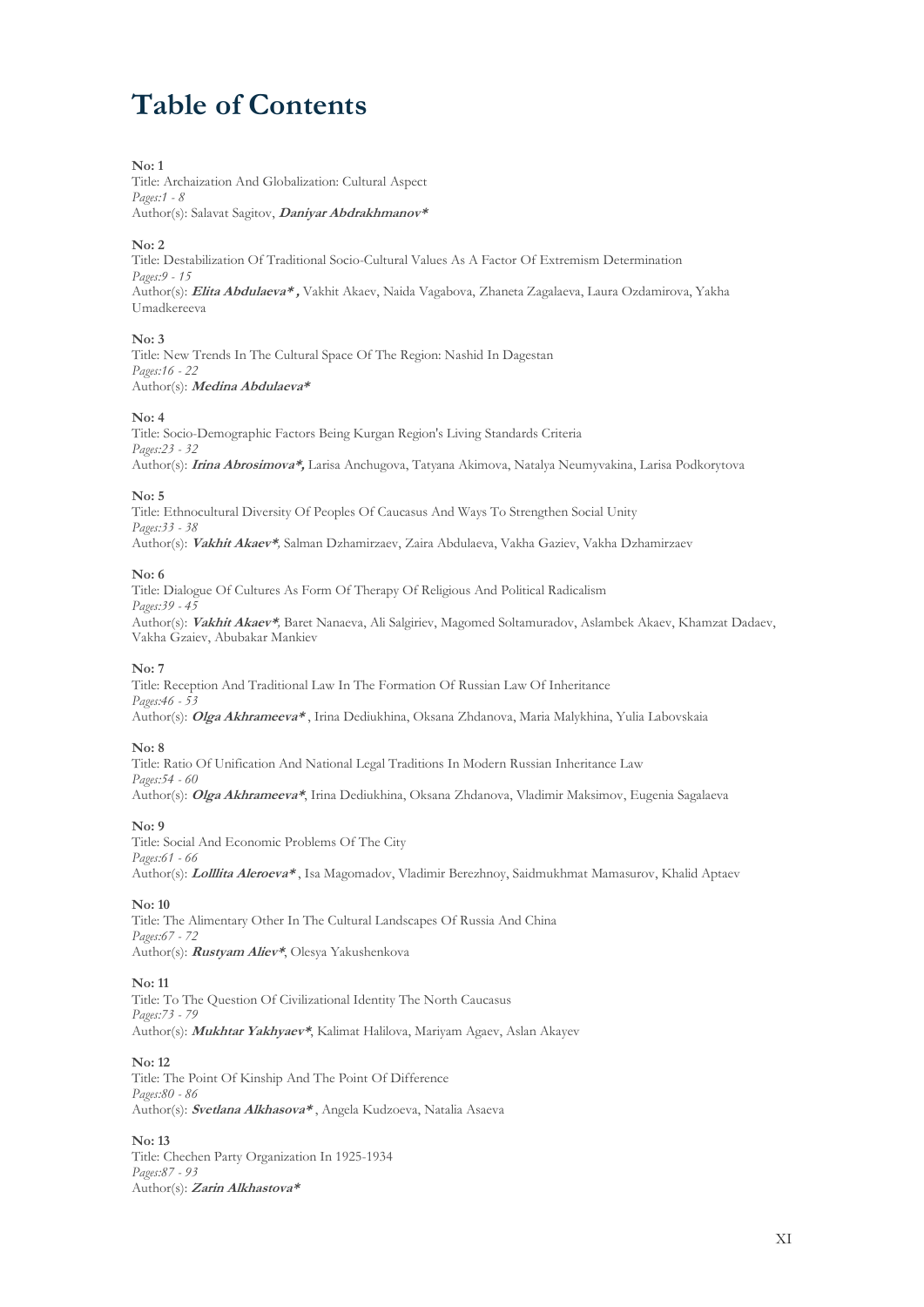Title: Modality Means In The Modern English Language *Pages:94 - 99* Author(s): **Pеtimat Almurzaeva\***, Larisa Habaleva

#### **No: 15**

Title: Modern Concept Of State-Church Relationships Interpretation *Pages:100 - 108* Author(s): **Dina Alontseva\***

#### **No: 16**

Title: Globalisation Process And Problems Of Common World Currency *Pages:109 - 116* Author(s): **Alexey Antonov\***

#### **No: 17**

Title: National Interests And Security Of Russia In Mirror Of North Caucasus *Pages:117 - 124* Author(s): **Svetlana Apazheva\***, Muslim Barazbiev, Khakim Gegraev, Mariana Lokova, Khyzyr Mashukov

#### **No: 18**

Title: Role Of Optimistic Attitude In Formation Of Integral Individuality Structures *Pages:125 - 132* Author(s): **Zaliya Arskieva\***

#### **No: 19**

Title: Personality Formation And Development In Ethno Cultural Proces *Pages:133 - 142* Author(s): **Shavadi Arsaliev\***

#### **No: 20**

Title: Competitiveness Of Human Capital Of Youth: Determinants And Evaluation Model *Pages:143 - 149* Author(s): **Sergei Artaev\***, Bolkha Shurungova, Galina Yarmarkina, Ludmila Lidzhieva

#### **No: 21**

Title: Innovative Development Of The Agricultural Industry And National Food Security *Pages:150 - 156* Author(s): **Elena Artemova\***, Maria Zelinskaya

#### **No: 22**

Title: Features Of Public Corporations' Property Right In Russian Federatio *Pages:157 - 162* Author(s): *Yuri Ashtaev*, **Saglar Ashtaeva\***, Svetlana Nekenova, Georgiy Rubeko, Nina Tsuglaeva

#### **No: 23**

Title: Nomadic System Of Kalmyks In Late Xviii–Early Xix Century *Pages:163 - 168* Author(s): **Vyacheslav Avliev\***, Valery Batyrov, Olga Abeeva, Ludmila Okonova

#### **No: 24**

Title: Strategies For Status Identification Of Russian Youth In The Context Of Globalization *Pages:169 - 175* Author(s): Valentin Babintsev, **Viktor Sapryka\***, Yana Serkina, Alexey Ushamirskii

#### **No: 25**

Title: Regional Perspective Of The International Relations Sociology *Pages:176 - 182* Author(s): **Alisa Bagaeva\***

#### **No: 26**

Title: About The Possibilities Of Implementing The Principle Of Continuity Of Mathematical Training *Pages:183 - 189* Author(s): **Larisa Bakeeva\***, Elena Buldakova, Elena Pastukhova, Yulia Romanova

#### **No: 27**

Title: Features Of Terrorism Threat Transformation Under The Global Information Security Crisis *Pages:190 - 196* Author(s): Vladimir Kotenko, Konstantin Rumyantsev, **Kamila Bamatgireeva\***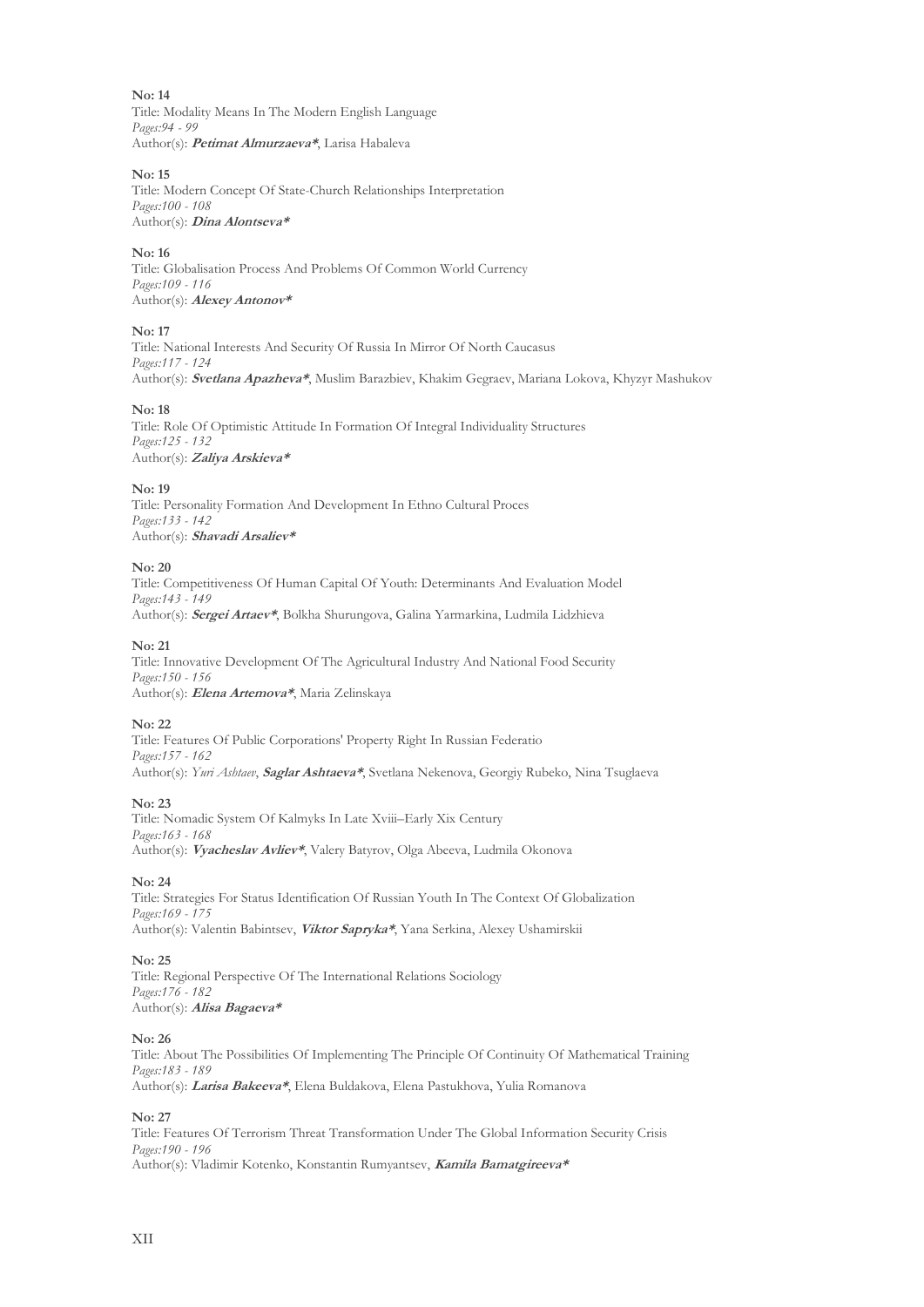Title: Information Analysis Of Strategy Formation Of Russian Digital Economy Development Under Instability *Pages:197 - 202*

Author(s): Vladimir Kotenko, **Kamila Bamatgireeva\***

#### **No: 29**

Title: Sociocultural Conditionality Of Relationship Of Conscious Self-Regulation And Human Life Values *Pages:203 - 210*

## Author(s): **Tatyana Banshchikova\***

#### **No: 30**

Title: Transformation Of The Marriage Market In The Northern Region: Female Views *Pages:211 - 216* Author(s): **Anastasia Barashkova\***, Svetlana Sukneva, Yulia Potanina, Oksana Тarasova-Sivtseva

#### **No: 31**

Title: The Impact Of Transport Systems On The Economic Security Of The Enterprise *Pages:217 - 226* Author(s): **Vitalina Barashyan\***, Marina Kuzina, Ekaterina Vasilenko, Sergey Magomedov, Vladimir Abramov

#### **No: 32**

Title: Peculiarities Of Psychosomatic Health Formation In Adolescent Boys *Pages:227 - 233* Author(s): **Tatuana Bartosh\***, Ludmila Grechkina, Olga Bartosh

#### **No: 33**

Title: Interlexicography In Teaching Russian As A Second Language *Pages:234 - 242* Author(s): **Elena Baryshnikova\***, Dmitrii Kazhuro

#### **No: 34**

Title: Empirical Research Of Financial Assistance For Enterprises In Digital Econom *Pages:243 - 251* Author(s): **Ramila Bashirzade\***, Rafael Garibov, Tatyana Odintsova, Alla Pakhomova, Julia Glushkova

#### **No: 35**

Title: Study Of Tax Administration Mechanisms Used For Implementing Government Tax Policies *Pages:252 - 258* Author(s): **Musa Basnukaev\***, Marina Vasilyeva, Mikhail Korostelkin, Marina Dzagoeva, Alexandra Mambetova

#### **No: 36**

Title: Tax Reforming Using A Socially Oriented Mechanism *Pages:259 - 264* Author(s): **Musa Basnukaev\***, Zinaida Klyukovich, Irina Sugarova, Madina Tuskaeva, Ismail Bataev

#### **No: 37**

Title: Planning And Forecasting In The Public Tax Management *Pages:265 - 269* Author(s): **Musa Basnukaev\***, Irina Sugarova, Ismail Bataev, Islam Elzhurkaev, Eliza Abdulazizova

#### **No: 38**

Title: System Approach To Development Of Innovative Bank Products In Bashkortosta *Pages:270 - 277* Author(s): **Liuza Bayguzina\***, Guzaliya Galimova, Elvira Nurdavlyatova, Larisa Ponomaryova

#### **No: 39**

Title: Military Path Of The Hero Of The Soviet Union Movladi Visaitov *Pages:278 - 283* Author(s): **Iman Batsaeva\***, Satsita Gaitamirova, Khatmat Matagova

#### **No: 40**

Title: Formation Of Self-Realization Of Future Teacher In Studying At University *Pages:284 - 291* Author(s): **Fatima Bazaeva\***, Isita Muskhanova, Tatyana Yusupkhadzhieva, Lalita Dzhamalkhanova

#### **No: 41**

Title: Digital Inequality As Factor Determining Integrity And Development Of Civilization Processes *Pages:292 - 299*

Author(s): **Tatiana Sinyuk\***, Elena Panfilova, Natalia Yevchenko, Rusanna Pogosyan, Michail Belov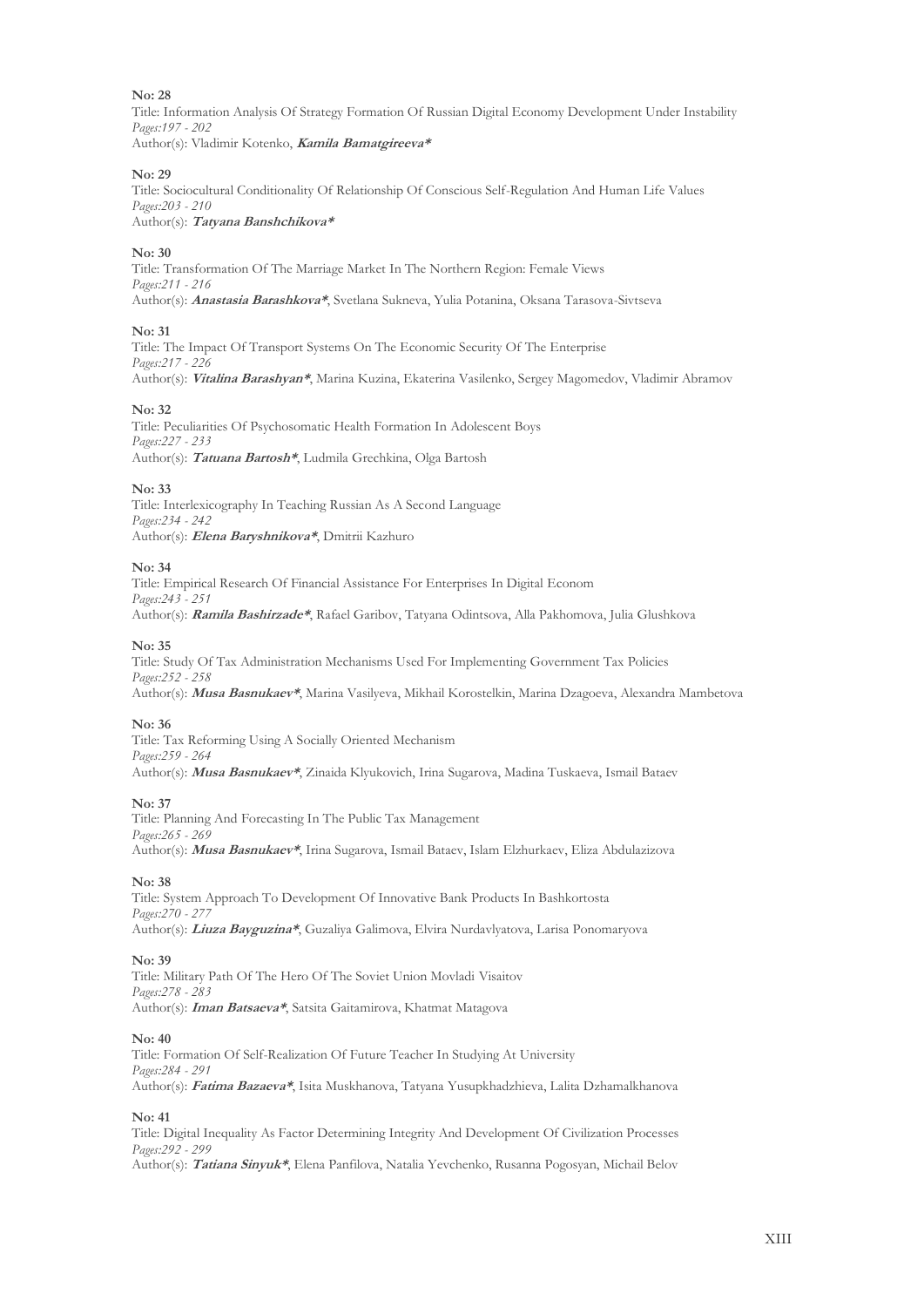Title: Economy Development Of European North And Its Influence On Environment *Pages:300 - 309* Author(s): **Pavel Druzhinin\***, Marina Moroshkina, Anna Kurilo

#### **No: 43**

Title: Dispersion Of Parameters Of Language Norm Of The Xvii Century *Pages:310 - 316* Author(s): **Elena Bekasova\***, Ekaterina Mironova

#### **No: 44**

Title: Social Well-Being And Health Of Men As Component Of Family Capital *Pages:317 - 326* Author(s): **Raisa Belaya\***, Tatayana Morozova, Galina Kozyreva, Arseniy Morozov

#### **No: 45**

Title: Features Of The Implementation Of International Humanitarian Law Rules In Muslim Countries *Pages:327 - 333* Author(s): **Alisa Belenko\***

#### **No: 46**

Title: Social Security As A Modern Pedagogical Problem *Pages:334 - 340* Author(s): **Svetlana Belova\***, Tamara Khazykova, Svetlana Botova, Valerii Eviev, Elena Markhakova

#### **No: 47**

Title: On Formation Of Professional Identity Of Future Teachers: Methodology Of Integrity *Pages:341 - 347* Author(s): **Svetlana Belova\***, Shavadi Arsaliev, Tamara Khazykova, Olga Krasnokutskaia, Valentina Mekleeva

#### **No: 48**

Title: Enantiosemy In English Language Teaching *Pages:348 - 354*

Author(s): **Ekaterina Belova\***, Maria Arkhipova, Yulia Gavrikova, Anastasia Kosareva, Irina Povstyanaya

#### **No: 49**

Title: Ethnolinguistic Analysis Of The Lexemes Denoting Clothes Objects (On The Epos "Dzhangar")\* *Pages:355 - 361* Author(s): **Evgeniy Bembeev\***, Kermen Batyreva, Evgeniya Vankaeva, Zhana Mukabenova, Nudlya Ochirova

#### **No: 50**

Title: Financial Analysis Of Corporate Reporting To Assess The Company's Potential *Pages:362 - 371* Author(s): **Olga Berezhnaya\***, Viktor Glaz, Elena Berezhnaya, Pavel Kozlov, Viktor Moiseev

#### **No: 51**

Title: The Problem Of Risk Assessment In The Chemical Industry In Russian Region *Pages:372 - 378* Author(s): **Olga Berezhnaya\***, Natalya Solovyova, Vladimir Berezhnoy, Elena Berezhnaya, Arkadiy Moiseev

#### **No: 52**

Title: Influence Of European And East Asian Civilizations On Culture Of Indigenous Peoples *Pages:379 - 385* Author(s): **Sergey Bereznitsky\***, Petr Primak, Ekaterina Titova

#### **No: 53**

Title: Ethno-Cultural Specificity Of Environmental Energy Use By Indigenous And Nomadic Peoples *Pages:386 - 391* Author(s): **Sergey Bereznitsky\***

#### **No: 54**

Title: Performance Evaluation Of Regional Budgetary Policy In The Russian Federation *Pages:392 - 398* Author(s): **Svetlana Berman\***, Veronika Medvedeva

#### **No: 55**

Title: On The Mentality And Being Of The Mountaineers In The Nartiad *Pages:399 - 408* Author(s): **Elena Besolova\***, Zarema Zangieva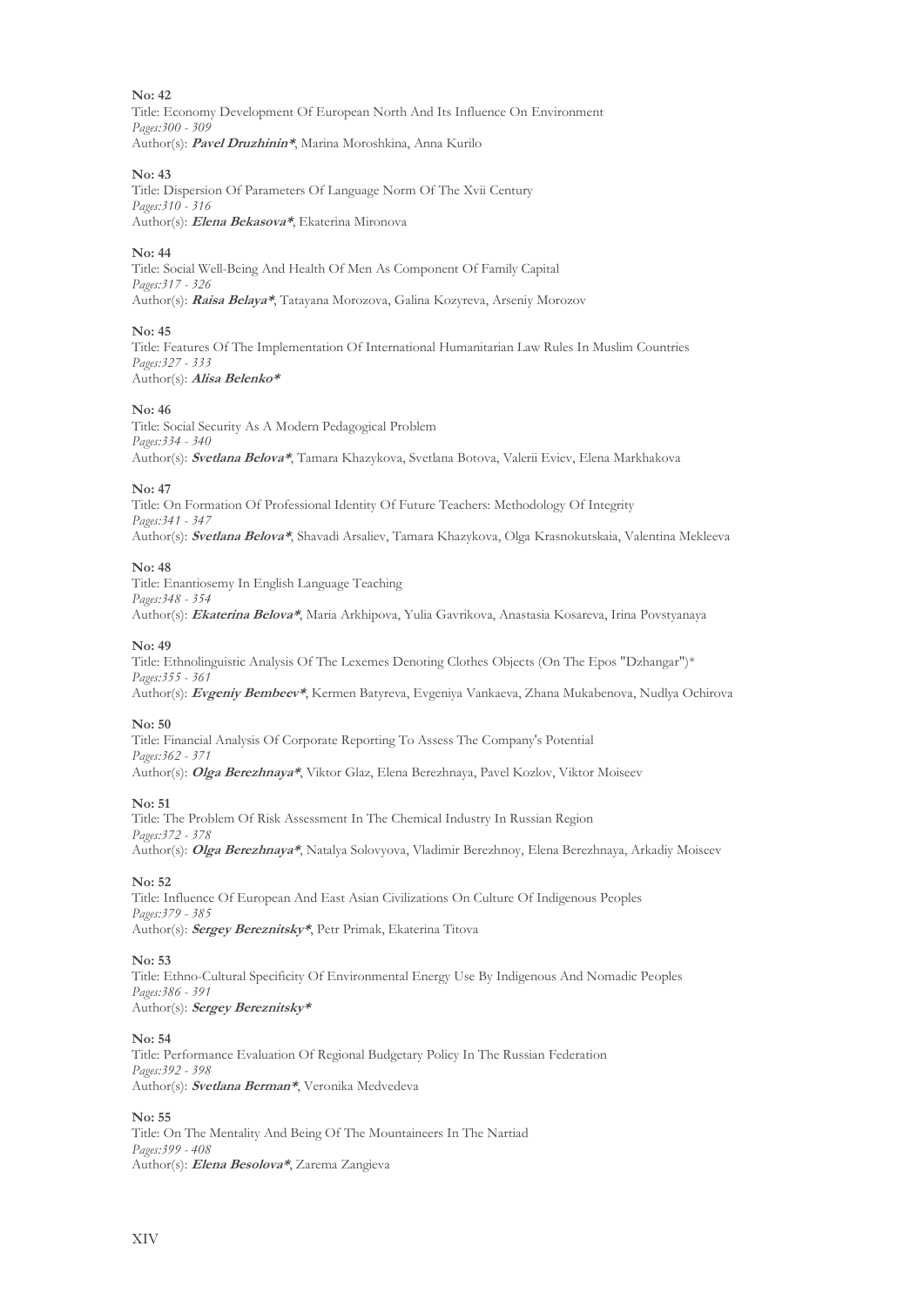Title: Social-Philosophic Content In Works Of Ossetian Enlightener Kosta Levanovich Khetagurov *Pages:409 - 415* Author(s): **Emma Bestaeva\***

#### **No: 57**

Title: Daily Life As A Phenomenon Of Modern Philosophical Discourse *Pages:416 - 421* Author(s): **Maret Betilmerzaeva\***, Makhmud Kerimov, Lida Kurbanova, Laila Ismailova, Hadji Umarov

#### **No: 58**

Title: Economic Condition And Development Of Dairy Farming In Agro-Industrial Integration *Pages:422 - 429* Author(s): Elena Kosinova, Galina Tokareva, Anna Ermakova, **Yulia Bezgina\***

#### **No: 59**

Title: Ontological And Epistemological Discords Roots In Islam *Pages:430 - 436* Author(s): **Mustafa Bilalov\***, Vakhit Akaev, Anatoliy Enikeev, Mariam Agaeva

#### **No: 60**

Title: Tertium Comparationis Of Comparative Combinations: Cognitive Analysis *Pages:437 - 446* Author(s): **Svetlana Bitokova\***, Tatyana Barannikova, Rumic Magamdarov

#### **No: 61**

Title: Theoretical Background For Successful Implementation Of Critical Thinking In Russian Education *Pages:447 - 454* Author(s): **Svetlana Bogdanova\***, Tatiana Goncharova, Oksana Kaverina, Vitaliya Kalinina, Marina Noskova

#### **No: 62**

Title: Folk Etymology As Means Of Representation Of Ethnos Background Knowledge *Pages:455 - 466* Author(s): **Tatyana Borisova\***, Tatyana Kuznetsova, Ekaterina Lugovaia, Svetlana Cherkashina

#### **No: 63**

Title: Song Folklore Of The Khoshut Of Kalmykia *Pages:467 - 473* Author(s): **Boskha Borlykova\***, Badma Menyaev

#### **No: 64**

Title: Good Wish Genre As A Part Of Kalmyk Ritual Folklore *Pages:474 - 479* Author(s): **Boskha Borlykova\***, Tamara Basangova, Tatiana Basanova, Badma Menyaev

#### **No: 65**

Title: Potential Of Non Usual Units Within Philosophic Discourse *Pages:480 - 486* Author(s): **Sergey Bredikhin\***, Liana Vartanova, Olga Kashirina, Elena Sergodeeva

#### **No: 66**

Title: Globalization And The Dynamics Of The Content Of Cultural Values Of Modern Russian Society *Pages:487 - 494* Author(s): **Irina Bubnova\***, Elena Tokareva

#### **No: 67**

Title: Russian Statehood And Challenges Of Globalization *Pages:495 - 501* Author(s): **Igor Budtsyn\***, Irina Aleksandrova

#### **No: 68**

Title: Staff Policy Of Party And Soviet Bodies Of Chechen-Ingushetia In 1957-1960 *Pages:502 - 508* Author(s): **Abdula Bugaev\***, Shakhruddin Gapurov, Supian Magamadov

#### **No: 69**

Title: Development Of The Russian Federation As Integral Society *Pages:509 - 514* Author(s): **Vladimir Bukhantsov\***, Marina Komarova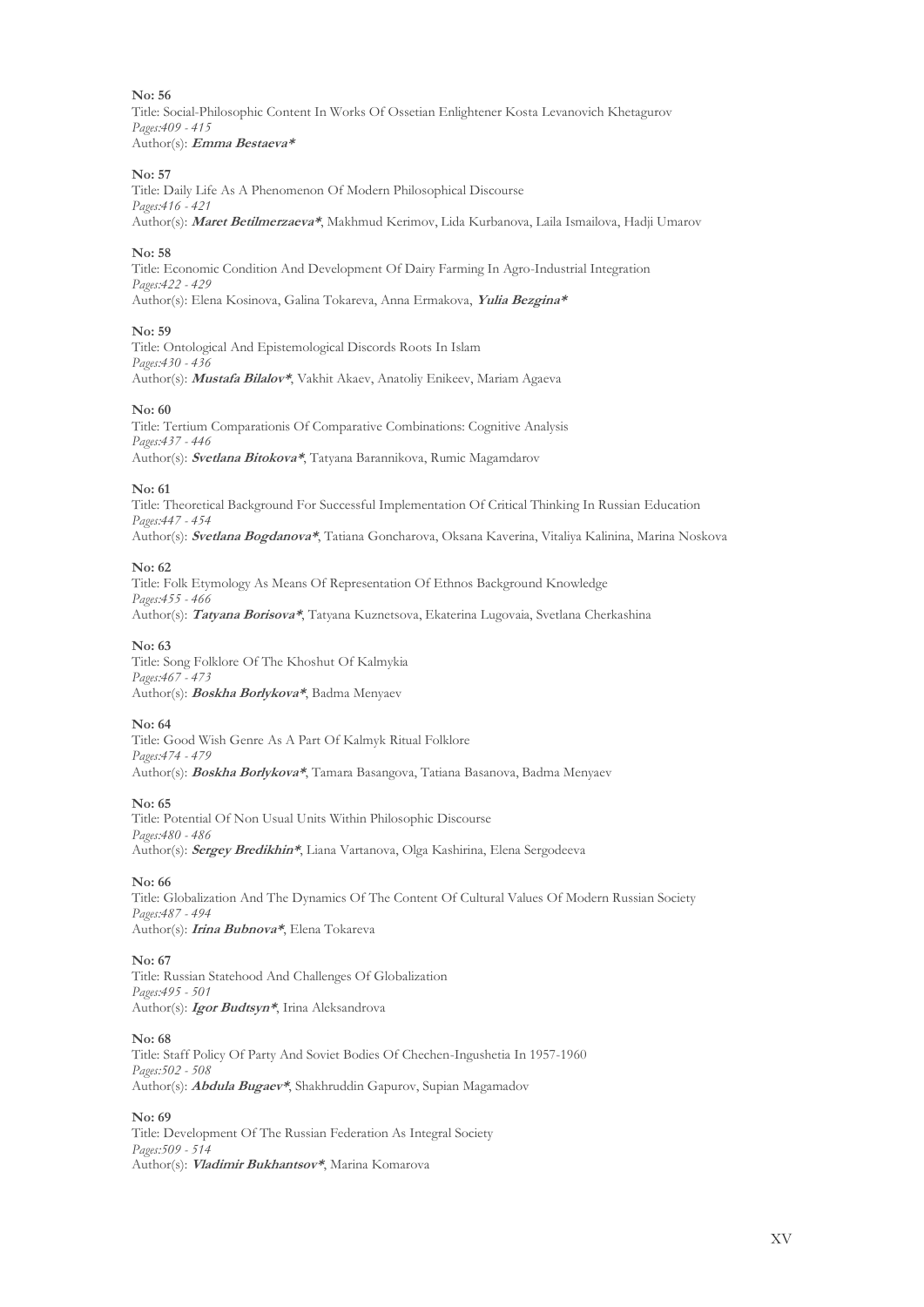Title: A Few Words About Methodology Of Studying Russian Nationalism History *Pages:515 - 521* Author(s): **Ivan Bulatov\***, Aleksei Emelyanov

#### **No: 71**

Title: Theory And Practice Of Russian Higher Education In The Framework Of The Bologna Process *Pages:522 - 529* Author(s): **Inna Burganova\***, Oksana Farus

#### **No: 72**

Title: Influence Of Buddhistic Spiritual Values On Personal Consciousness *Pages:530 - 535* Author(s): **Lidia Burinova \***, Artur Burinov, Delya Oldeeva

#### **No: 73**

Title: Management Of Professional Development Of Teachers In Higher Education *Pages:536 - 543* Author(s): **Irina Burlakova\***, Anatolij Kirsanov, Alla Nikolaeva

#### **No: 74**

Title: C. Jung Theory Of Unconscious And Literary Text Pages:544 - 553 Author(s): **Tatyana Bushueva\***, Olga Korkunova

#### **No: 75**

Title: Ethnocultural Processes In The Light Of The Synergistic Philosophy Of History *Pages:554 - 560* Author(s): **Sergey Busov\***, Maria Zobova, Alexey Rodukov **No: 76** Title: Linguo-Cognitive Mechanism Of Representation Of "Horde Topos" In Historical Discourse *Pages:561 - 568* Author(s): **Dmitriy Bychkov\***, Diliara Gainanova, IAkh Umadkereeva

#### **No: 77**

Title: Education Subject As A Synthesis Of Cognitive Practices *Pages:569 - 576* Author(s): **Larisa Bykasova\***, Vladimir Podbereznyi, Svetlana Petrushenko, Svetlana Garmash, Elena Pershonkova

#### **No: 78**

Title: References Points For State Regulation Of Labor Market *Pages:577 - 582* Author(s): **Muslim Chazhaev\***, Rustam Salgireev

#### **No: 79**

Title: The Concept Of "Fair Trial": The Ratio Of Russian And International Standards *Pages:583 - 589* Author(s): **Irina Chebotareva\***, Olesya Pashutina, Irina Revina

#### **No: 80**

Title: Expert And Statistical Analysis Of Effectiveness Of Virtual Business Relations Of Enterprises *Pages:590 - 596* Author(s): **S. Cherkezov\***, E. Efimova, O. Serpeninov, N. Sheidakov

#### **No: 81**

Title: Interaction Of Religion And Morality In Global World *Pages:597 - 606* Author(s): **Valentina Chernikova\***

#### **No: 82**

Title: Discourse Of Currency Regulation Of Russion Federation: Terminographiс Ascpect *Pages:607 - 614* Author(s): **Lubov Churilina\***, Elena Derevskova, Elena Grudeva

#### **No: 83**

Title: Chechen And German Languages In Comparative Paradigm (Temporality And Grammatical Aspect) *Pages:615 - 621* Author(s): **Magomed Dagirov\***, Malutkhan Arsakhanova, IAh Umadkereeva, Tumisha Abdukadyrova

XVI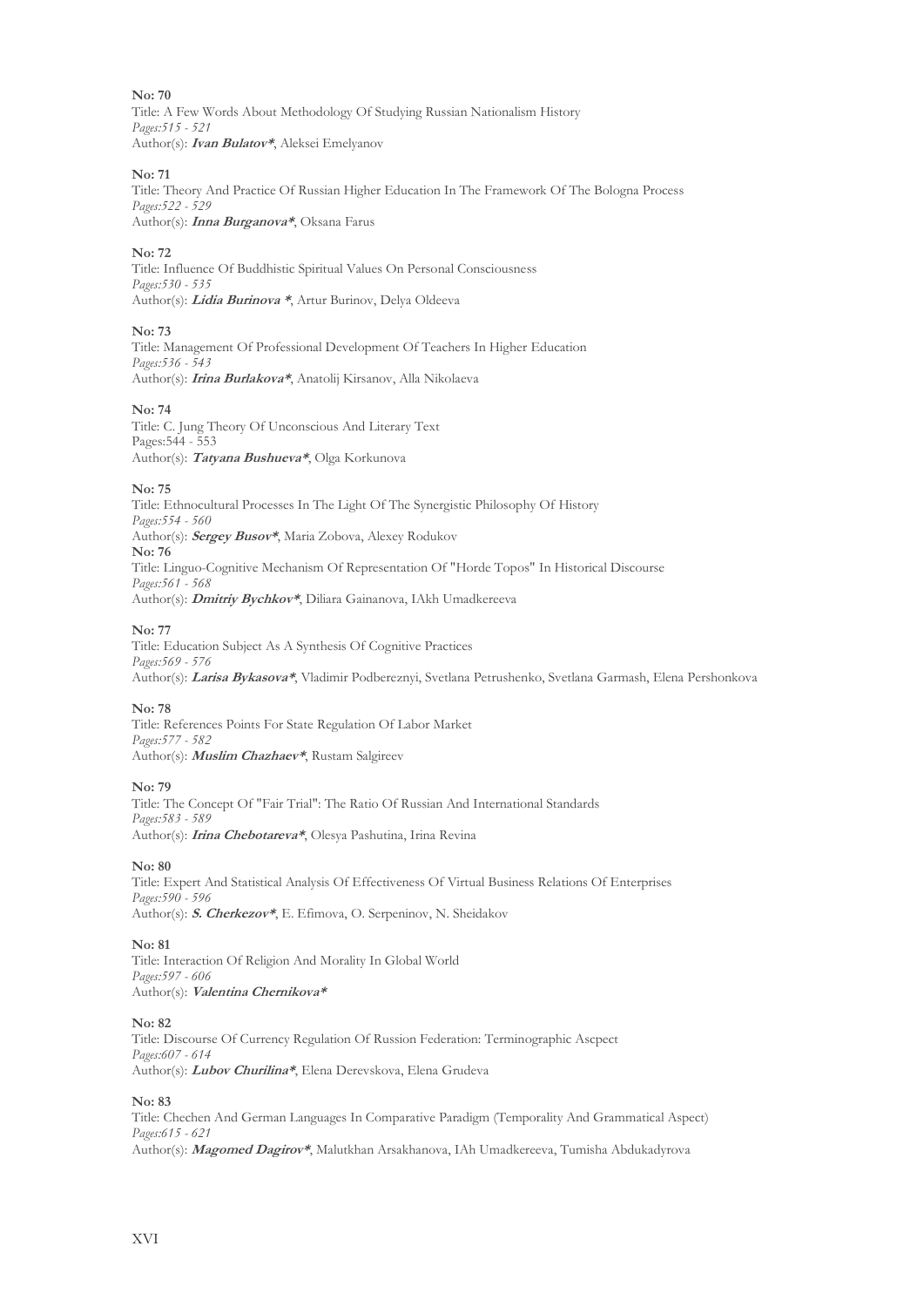Title: Psychological Selection Bases Of Volunteers Accompanying Sports Events *Pages:622 - 628* Author(s): **Anjela Damadaeva\***, Georgi Nedurmagomedov, Asya Behoeva

#### **No: 85**

Title: Pedagogical Conditions Of Forming The Ecological Culture Of High Schoolers *Pages:629 - 636* Author(s): **Anjela Damadaeva\***, Georgi Nedurmagomedov, Asya Behoeva

**No: 86**

Title: Engineering Values Under Global Changes *Pages:637 - 642* Author(s): **Marina Danilkova\***

#### **No: 87**

Title: Peculiarities Of Functional Interaction Between Russian Linguistic Means Of Different Levels *Pages:643 - 651* Author(s): **Lena Danilova\***, Tatiana Iurkina, Ludmila Pastukhova, Zinaida Iakushina

#### **No: 88**

Title: Social Risks Of Intensified Intercultural Dialogue *Pages:652 - 660* Author(s): **Marina Danilova\***, Galina Blokhovtsova, Valery Plotnikov, Napoleon Plotnikov

#### **No: 89**

Title: Institutional Transformation Of The Transition Economy (Empirical Nep Path *Pages:661 - 666* Author(s): Yelena Bespyatova, Valentini Efremenko, **Valery Danoyan\***

#### **No: 90**

Title: Economic Life Of Dagestan And North Caucasus In 18th And 19th Centuries *Pages:667 - 671* Author(s): **Idris Dautov\***, Abdulla Bugayev, Shahrudin Gapurov, Daniyal Kidirniyazov

#### **No: 91**

Title: Role Of Justice While Implementing Civilian Control Measures In Modern Russian Society *Pages:672 - 676* Author(s): **Dianna Davtyan\***, Olesia Nikonova, Tatyana Streltsova, Oksana Rudakova, Natalya Pshenichnaya

#### **No: 92**

Title: Healthy Lifestyle For Bachelor Students Of The Republic Of Iraq: Problem Statement *Pages:677 - 684* Author(s): **Elena Demkina\***, Abbas Fadel Saad

#### **No: 93**

Title: Constructing Social And Political Interactions In A Risk Society *Pages:685 - 690* Author(s): **Fatima Dimaeva\***, Seda Zhemchuraeva, Maxim Vaskov, Suleiman Demelkhanov, Magomed Soltamuradov

#### **No: 94**

Title: History Of Translation And Translation School Of Thoughts In Yakutia *Pages:691 - 702* Author(s): **Evdokia Dmitrieva\***, Evdokia Nikiphorova, Rozalia Makarova, Lena Borisova

#### **No: 95**

Title: Problems Of Translation Of Phraseological Expressions In The Russian And Yakut Languages *Pages:703 - 711* Author(s): **Evdokia Dmitrieva\***, Evdokia Nikiphorova, Rozalia Makarova, Lena Borisova

#### **No: 96**

Title: Interaction "Science-Business" In The Scientific And Technological Development Of The Country *Pages:712 - 719* Author(s): **Diba Dokhkilgova\***, Irina Malganova, Dzhamilya Saralinova

#### **No: 97**

Title: Emotions' Influence On Learning Performance Among Elementary Schoolchildren *Pages:720 - 728* Author(s): **Valentina Dolgova\***, Olga Kondratyeva, Galina Golieva, Julia Rokitskaya, Irina Khokhlova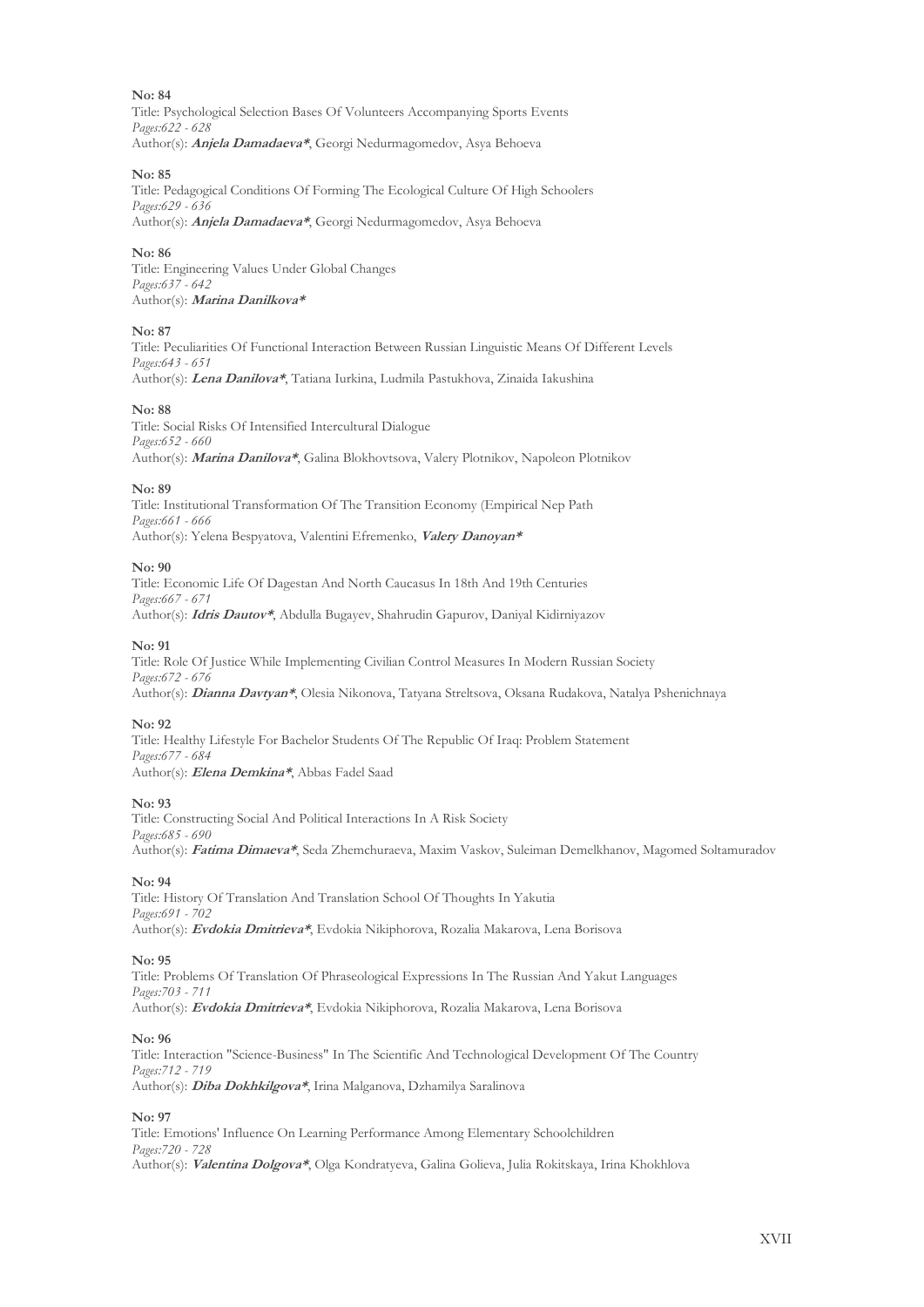Title: Study On Harmonization Degree Between Spouses In Solving Family Life Issues *Pages:729 - 736* Author(s): **Valentina Dolgova\***, Olga Kondratyeva, Galina Golieva, Julia Rokitskaya, Irina Hohlova

#### **No: 99**

Title: Need To Achievements Among Teenagers: Specificity And Peculiarities *Pages:737 - 744* Author(s): **Valentina Dolgova\***, Pavel Leonov, Elena Kapitanets, Elena Melnik, Valeria Shayahmetova

#### **No: 100**

Title: Issues Of Learning The Basics Of Intercultural Communication In High School *Pages:745 - 752* Author(s): **Zamira Dorzhinova\***, Anatoly Mantusov

#### **No: 101**

Title: Dynamics Of Caucasian Gender Culture *Pages:753 - 764* Author(s): **Lidiya Dovletkireeva\***, Zukhura Kuchukova, Liana Berberova, Kazim Bauayev, Lialiutsa Utizheva

#### **No: 102**

Title: Transformations Of Phraseological Units In Poetics *Pages:765 - 772* Author(s): **Dzhanetta Dreeva\***

#### **No: 103**

Title: Poetic Text As The Representation Of Peculiarities Of Worldview Of A Poet *Pages:773 - 780* Author(s): **Dzhanetta Dreeva\***, Dzerassa Tolparova

#### **No: 104**

Title: Economic Efficiency Of Sunflower Cultivation, Depending On The Cultivation Technology *Pages:781 - 788* Author(s): **Elena Drepa\***, Olga Vlasova, Julia Bezgina, Ludmila Trubacheva

#### **No: 105**

Title: Algorithm For Assessing The Extra-Sectoral Effect Of Improving Organization Quality *Pages:789 - 797* Author(s): **Nikita Drozdov\***, Elena Kuzina, Marina Vasilenko, Yulia Tagiltseva, Natalia Sheremetieva, Svetlana Semibratova

#### **No: 106**

Title: Theoretical And Methodological Base For Training Lawyers For Law Enforcement Agencies *Pages:798 - 804* Author(s): **Natalia Dryannykh\***, Alexander Lodkin, Dmitry Uglickih, Tamara Lodkina

#### **No: 107**

Title: Metaphysical Aspect In A.P. Chekhov's Poetics: Quest For "Other Kingdom" *Pages:805 - 814* Author(s): **Marianna Dudareva\***

#### **No: 108**

Title: Caucasian Text In Russian Literature: Myths And History In Poetics *Pages:815 - 823* Author(s): **Marianna Dudareva\***, Irina Monisova, Natalia Koltsova

#### **No: 109**

Title: From Confrontation To Cooperation Of Russia And The West: Illusion Or Reality? *Pages:824 - 830* Author(s): **Natalia Dushkova\***

#### **No: 110**

Title: Ensuring Social And Economic Security Of Subjects Of North Caucasus *Pages:831 - 837* Author(s): **Irina Dzakhmisheva\***, Anzhela Akbasheva, Aida Tamakhina, Elena Yaitskaya

#### **No: 111**

Title: State As Subject Of Compensation For Harm To Victims Of Terrorist Crimes *Pages:838 - 844* Author(s): **Svetlana Dzikonskaya\***, Vyacheslav Kapitsa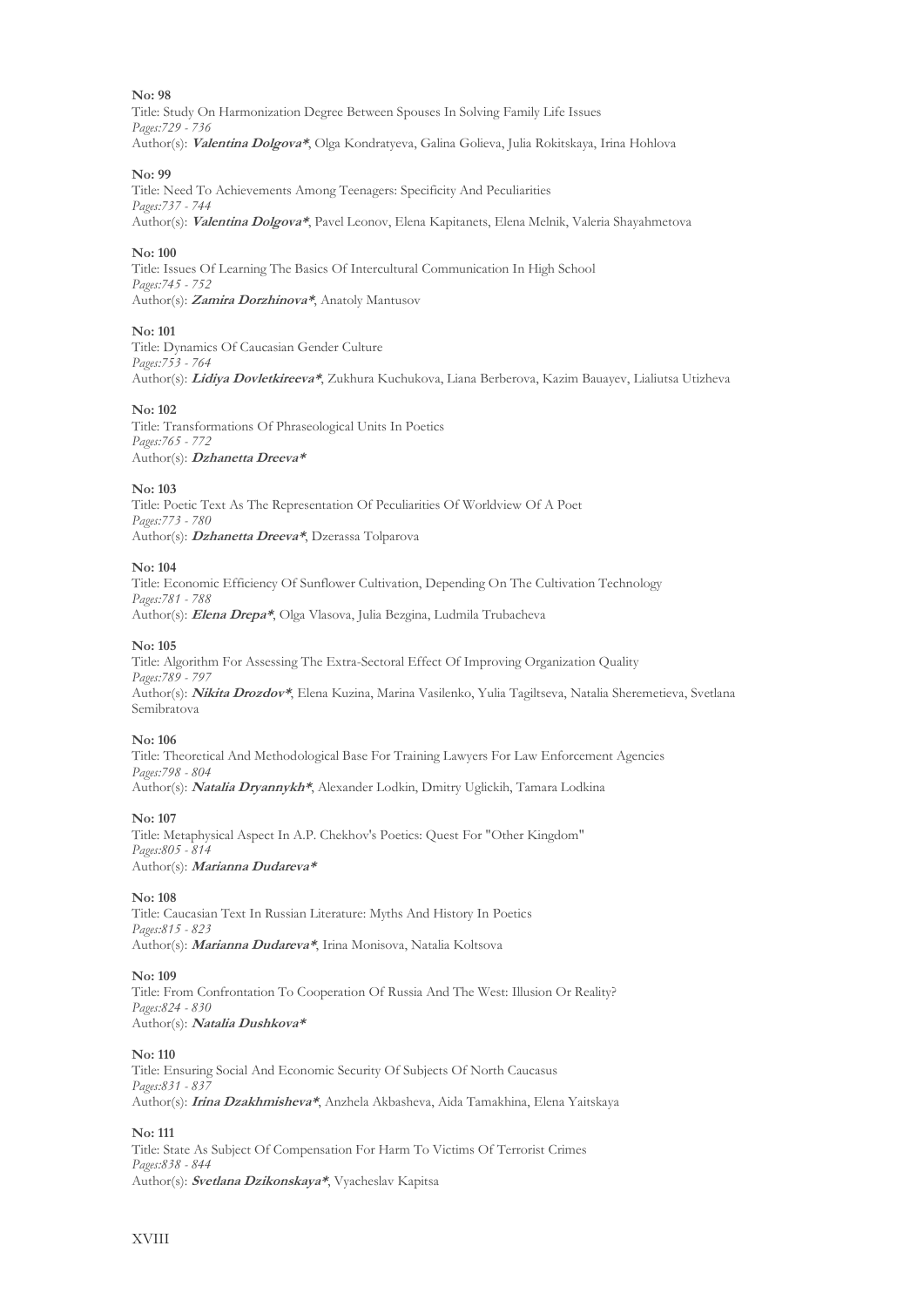Title: Ethno-Linguo-Cultural Specificity Of Zoonyms In Comparative Phraseological Units *Pages:845 - 850* Author(s): **Rita Dzuganova\***, Fatima Guketlova, Fatima Berbekova, Karina Оshrоеvа

#### **No: 113**

Title: Comparative Analysis Of English, German And Ossetian Formulas Of Blessings And Curses *Pages:851 - 858*

Author(s): **Fatima Dzutseva\***, Nadezhda Dzherapova, Yulia Lyutkina

#### **No: 114**

Title: Ethno-Pedagogical Potential And Experience Of Moral Education In Educational Institutions *Pages:859 - 867* Author(s): **Raisa Ehaeva\***

#### **No: 115**

Title: Everyday Life Of Natives Of Grozny During The Great Patriotic War *Pages:868 - 874* Author(s): **Tamara Elbuzdukaeva\***, Leila Aleroeva, Aizan Sugaipova

#### **No: 116**

Title: Enriching The Child-Parent Interaction Experience In The Context Of Multi-Level Education *Pages:875 - 879* Author(s): **Olga Elkina\***, Liubow Lozovan, Tatyana Nalimova

#### **No: 117**

Title: Trends In The Spread Of Radical Islam In Africa *Pages:880 - 886* Author(s): **Anton Emelianov\***, Igor Harichkin, Galina Sidorova, Natalia Zherlitsina

#### **No: 118**

Title: Growth Of Agrarian Contradictions In Kuban During Revolutionary Transformations Of 1917 *Pages:887 - 893* Author(s): **Zarema Emtyl\***, Andrey Pakhomov

#### **No: 119**

Title: Poetics Issues Of A Philosophical Text: A Topological Aspect *Pages:894 - 901* Author(s): **Anatoliy Enikeev\***, Mustafa Bilalov, Mariyam Agaeva

#### **No: 120**

Title: Professional Development Of A Psychologist As The Basis Of His Professional Competence *Pages:902 - 908* Author(s): **Erina Inobat\***, Yana Zalevskaya, Arevik Shirvanyan, Vera Dolganina, Irina Koltsova

#### **No: 121**

Title: Zero Soil Treatment Technology As Element Of Economic Efficiency In Cultivation *Pages:909 - 918* Author(s): **Aleksandr Esaulko\***, Olga Vlasova, Yulia Bezgina, Alena Ozheredova, Georgiy Dorozhko

#### **No: 122**

Title: Gender-Based Upbringing In Kalmyk *Pages:919 - 925* Author(s): **Galina Esenova\***

#### **No: 123**

Title: Regional Peculiarities Of Spoken Russian Language (Republic Of Kalmykia Case) *Pages:926 - 933* Author(s): **Tamara Esenova\***, Danara Suseeva, Galina Esenova

#### **No: 124**

Title: Declaration On Schools Safety As A Guarantee Of Constitutional Rights And Freedoms *Pages:934 - 940* Author(s): **Marat Eshev\***, Inna Gaidareva, Zuriet Zhade, Zara Mamisheva, Azamat Shadzhe

#### **No: 125**

Title: Сonfessional Situation In The Russian Far East In The Context Of Globalization *Pages:941 - 947* Author(s): **Oksana Fedirko\***, Svetlana Dudarenok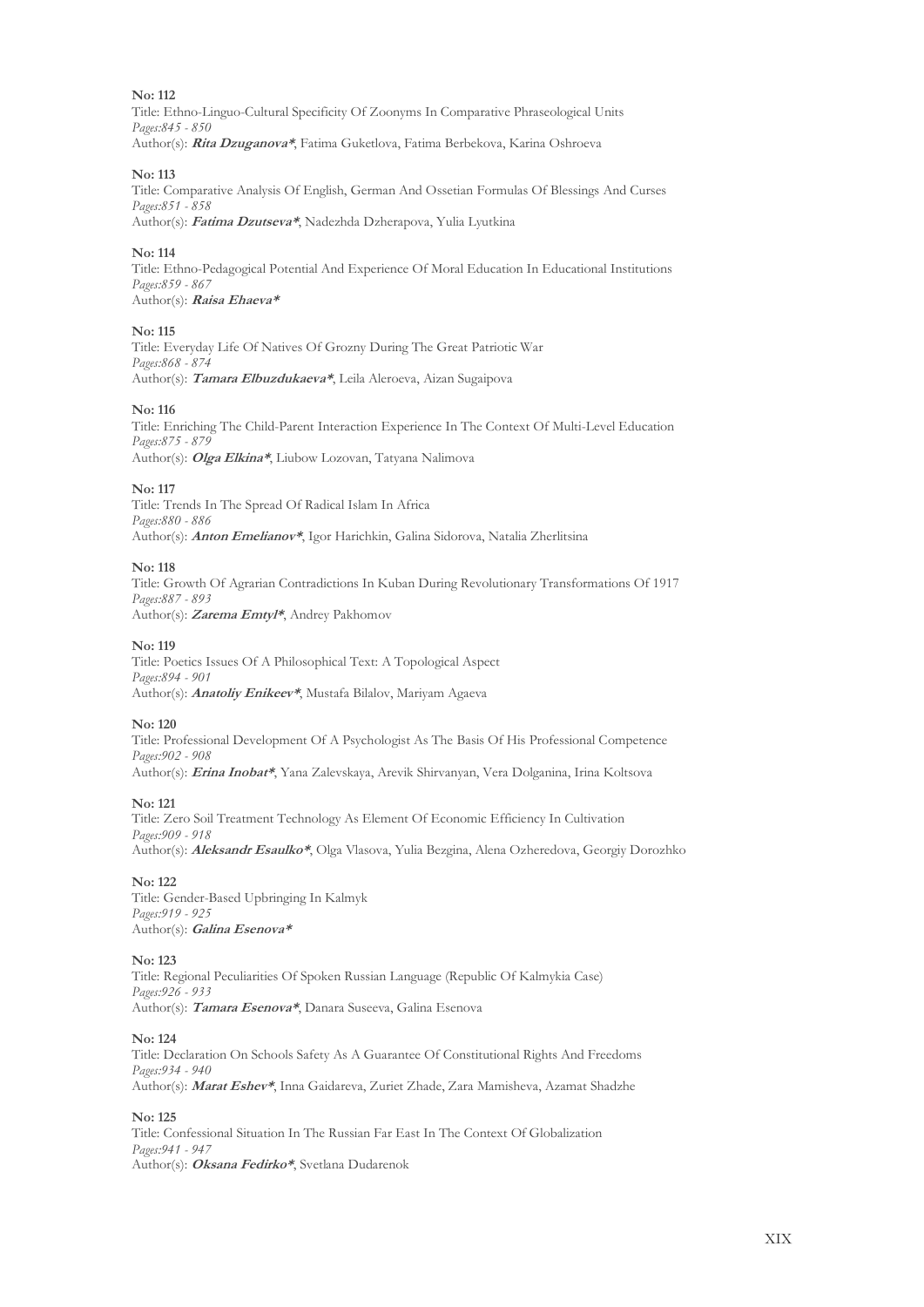Title: Difficulties In Translating Creolized Advertising Text In The Field Of Electronic Entertainment *Pages:948 - 953* Author(s): **Svetlana Fetisova\***, Elizaveta Podkamennaya, Kseniya Nevolina, Tatiana Tyurneva, Natalia Schurik

#### **No: 127**

Title: Concept Of "Islamic Awakening" As Foreign Policy Doctrine Of Iran *Pages:954 - 960* Author(s): **Nikita Filin\***, Nikolay Medushevsky, Vladimir Koklikov, Tatiana Seniushkina

#### **No: 128**

Title: Host Population And Migrants In The Republic Of Tatarstan: Adaptation Resources *Pages:961 - 967* Author(s): Tatiyana Titova, **Elena Frolova\***, Elena Gushchina, Alexander Khokhlov, Guzel Sayfutdinova

#### **No: 129**

Title: Prejudice As A Multidimensional Problem: From The Standpoint Of "Rational Eclecticism" *Pages:968 - 974* Author(s): **Ildar Gabdullin\***

#### **No: 130**

Title: Artificial Intelligence In The Context Of Noosphere Studies *Pages:975 - 981* Author(s): **Оleg Gabrielan\***, Ibragim Suleimanov, Elizaveta Vituleva

#### **No: 131**

Title: Homo Universalis 4.0 As A Creative Specialist Of The Xxi Century *Pages:982 - 989* Author(s): **Tigran Gabrielyan\***

#### **No: 132**

Title: Interethnic Relationship Optimization In The Republic Of Dagestan: Modern Projections *Pages:990 - 995* Author(s): **Magomedrasul Gadzhiev\***, Arbakhan Magomedov

#### **No: 133**

Title: Myth As Form To Preserve Historical Memory In Cinema-Text *Pages:996 - 1002* Author(s): **Olga Gandzare\***, Dmitry Pikalov

#### **No: 134**

Title: Annexation Of The Peoples Of The North Caucasus To Russia *Pages:1003 - 1011* Author(s): **Shahrudin Gapurov\***, Abdula Bugaev, Supyan Magamadov, Leichiy Garsaev, Luiza Miserbieva

#### **No: 135**

Title: The Caucasus To Russia (On The Caucasian Works Of A. Bestuzhev-Marlinskiy *Pages:1012 - 1018* Author(s): **Shahrudin Gapurov\***, Vakha Magomaev, Ayshat Sugaipova, Rustam Tovsultanov

#### **No: 136**

Title: Caucasian War In The Works Of L.N. Tolstoy *Pages:1019 - 1025* Author(s): **Shahrudin Gapurov\***, Vakha Magomaev, Ayshat Sugaipova, Rustam Tovsultanov

#### **No: 137**

Title: Formation Of A New Scientific And Educational Space: Dialogue Of Cultures *Pages:1026 - 1032* Author(s): **Elena Gashkova\***, Dmitry Kuznecov

#### **No: 138**

Title: Pedagogical Foundations Of Informal Education Of Medical University Teachers *Pages:1033 - 1038* Author(s): **Oksana Gavrilyuk\***, Ksenia Mitrfanova, Elena Penkova, Sergey Kulikov, Tatiana Nikolaeva

#### **No: 139**

Title: Where The Economic Center Of Northern Caucasus Is Located And Shifting? *Pages:1039 - 1045* Author(s): **Madina Gazaeva\***, Eldar Bakkuev, Anzor Giatov, Bela Kushkhova, Khalimat Uianaeva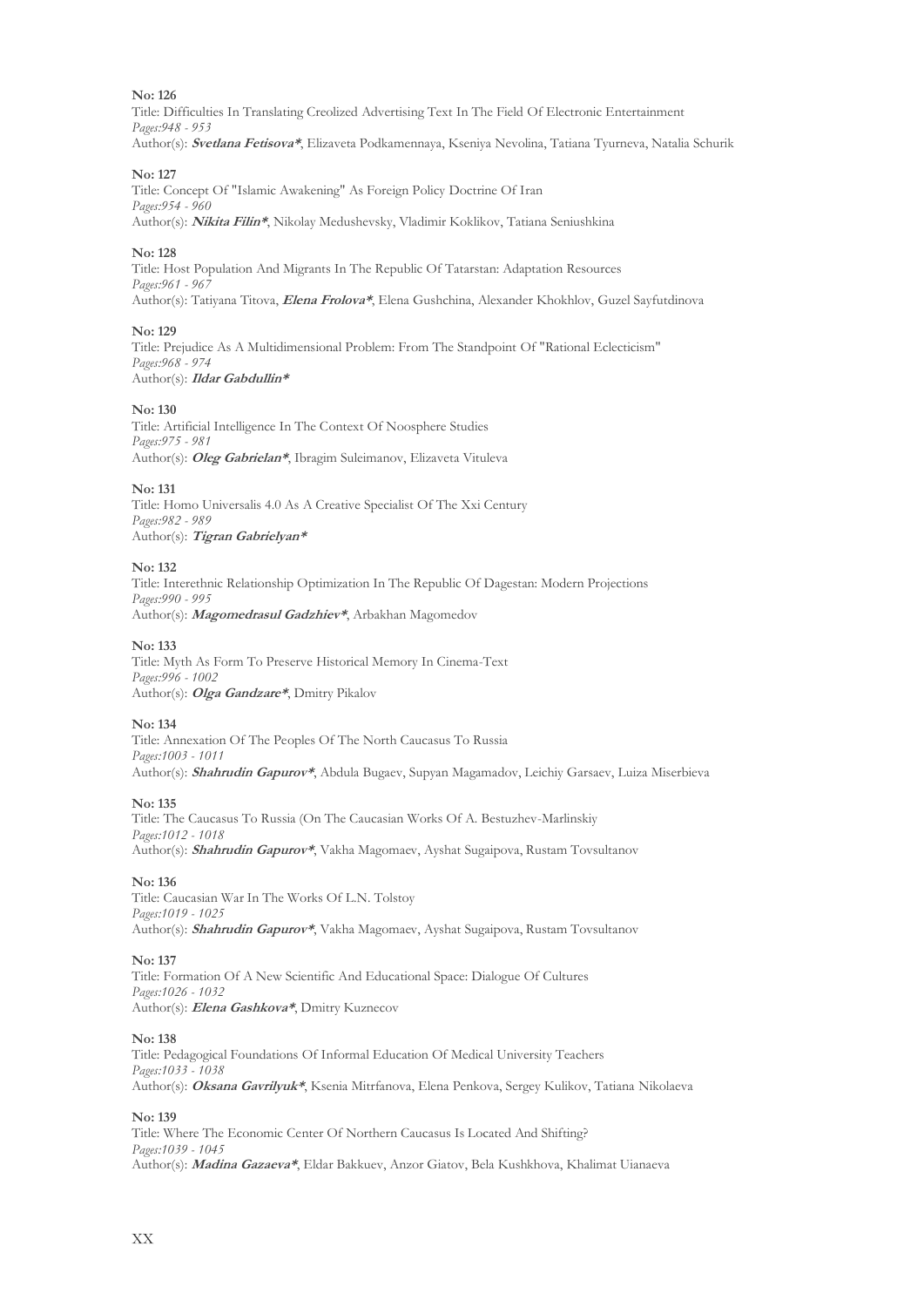Title: Groznyi As A Commercial And Industrial City In 19th - 20th Centuries *Pages:1046 - 1051* Author(s): **Zara Gelaeva\***, Hatmat Matagova

#### **No: 141**

Title: Amateur Poem As A Subject Of Philological Research *Pages:1052 - 1058* Author(s): **Ekaterina Gileva\***,

#### **No: 142**

Title: Human Capital In Post-Industrial Economy As A Major Development Factor *Pages:1059 - 1065* Author(s): **Leila Gishkaeva\***, Raisa Azieva, Timur Yakubov, Magomed Abubakarov

#### **No: 143**

Title: Some Aspects Of Labor Market Development And Employment Issues *Pages:1066 - 1072* Author(s): **Leila Gishkaeva\***, Raisa Azieva, Aset Tazbiyeva, Natalya Zelimkhanova

#### **No: 144**

Title: Development Of Small Businesses In Russia As Important Condition *Pages:1073 - 1079* Author(s): **Leila Gishkaeva\***, Raisa Azieva, Roza Idilova, Zamira Ilmieva

#### **No: 145**

Title: Benchmarking As A Tool For Assessing Of Management Accounting (Regional Aspect) *Pages:1080 - 1087* Author(s): **Marina Glushchenko\***, Evgenia Suprunova

#### **No: 146**

Title: Social And Cultural Transformation Of Teacher Training Tools Under Digitalization Conditions *Pages:1088 - 1093* Author(s): *Ekaterina Gnatyshina*, Anfisa Vorozheikina, **Vitaly Tsilitskiy\***, Liya Salavatulina, Elena Reznikova

#### **No: 147**

Title: Psychological-Pedagogical Conditions To Shape System Of Value Among Teenagers *Pages:1094 - 1100* Author(s): **Olga Gogitsaeva\***, Valeriy Kochisov, Diana Shibzukhova, Aminat Nabedzeva, Sergey Kochisov

#### **No: 148**

Title: Digital Culture And The Transformation Of Strategies Of Educated Students *Pages:1101 - 1108* Author(s): **Sergei Golovko\***, Liudmila Kokhanova, Yulia Chereshneva, Sharipa Nurzhanova

#### **No: 149**

Title: Assessing Small Businesses Tax Contribution To Regional Development *Pages:1109 - 1115* Author(s): **Irina Gorelova\***, Irina Zemlyanskaya, Victoria Surkova, Margarita Chub

#### **No: 150**

Title: Tools For Regional Tax System Assessment In Strategic Management *Pages:1116 - 1122* Author(s): **Irina Gorelova\***, Irina Zemlyanskaya, Victoria Surkova, Margarita Chub

#### **No: 151**

Title: Institutions And Institutional Environment In The Scenario Forecasting Of Research Potential Development *Pages:1123 - 1130* Author(s): **Dmitriy Gorin\***

#### **No: 152**

Title: Temporality Of Verbal Names In English Language *Pages:1131 - 1135* Author(s): **Natalia Gorskaya\***, Vera Glyzina, Angelika Fedoryuk

#### **No: 153**

Title: Christianization Of Non-Russian Peoples: Missionary Activity Of Orthodox Church In Kalmyk Plain \* *Pages:1136 - 1142* Author(s): **Mergen Goryaev\***, Aleksandr Lidzhiev, Vyacheslav Avliev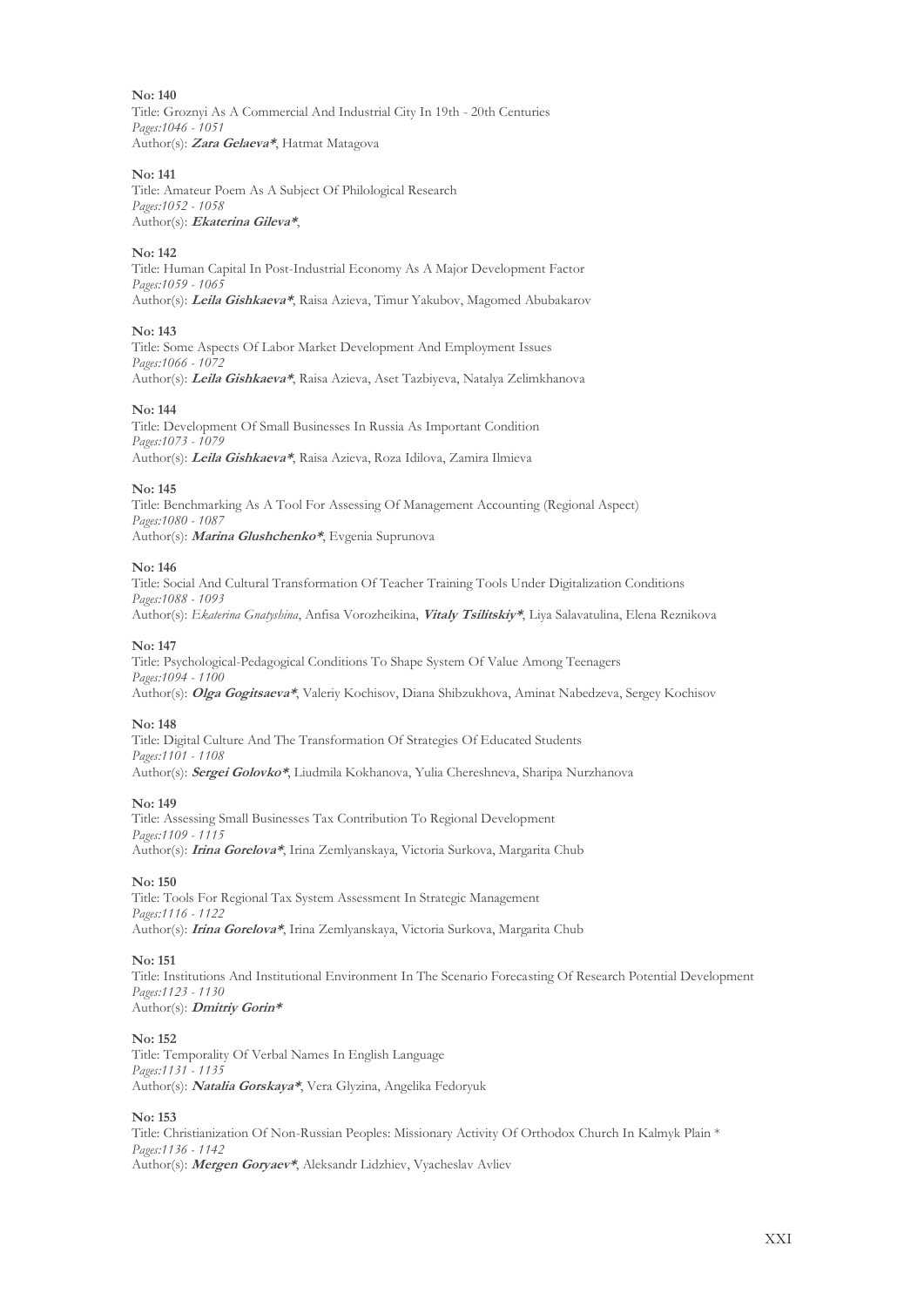Title: Formation Of Health-Saving Behavior Of Modern University Students *Pages:1143 - 1149* Author(s): **Liliya Goryunova\***, Nikita Zavodny, Vladimir Mareev

#### **No: 155**

Title: Dangerous Hydrometeorological Phenomena In The Azov-Black Sea Region *Pages:1150 - 1154* Author(s): **Evgeniya Goryshina\***, Natalia Yaitskaya

#### **No: 156**

Title: Revisiting The Relation Between Judicial Legislation And Court Organization *Pages:1155 - 1161* Author(s): **Ruslan Grebnev\***

#### **No: 157**

Title: Historical Memory As A Basis Of Civil Identity Of Russian Youth *Pages:1162 - 1168* Author(s): **Irina Griban\***, Ivan Popp, Nataliya Tagiltseva, Luiza Korobitsyna

#### **No: 158**

Title: Comparative Assessment Of Students' Values At People's Friendship University Of Russia *Pages:1169 - 1176* Author(s): **Elena Gribkova\***, Galina Galkina, Tatyana Pak, Alimat Ebzeeva, Kristina Sudarenko

#### **No: 159**

Title: Social And Humanitarian Dimension In Academic Career Of Academician A. N. Krylov *Pages:1177 - 1183* Author(s): **Valeriy Grigoryev\***

#### **No: 160**

Title: Social Networking Culture: Structural And Dynamic Aspects *Pages:1184 - 1190* Author(s): **Oleg Grimov\***

#### **No: 161**

Title: Marketing Opportunity Of Social Networks *Pages:1191 - 1198* Author(s): **Oleg Grimov\***

#### **No: 162**

Title: Moral And Legal Self-Determination Of Future Customs Professionals: Levels Of Readiness *Pages:1199 - 1204* Author(s): **Tatiana Grigoryeva\***, Valentina Kormakova, Alexander Arskiy

#### **No: 163**

Title: Language Identity Of A Preschooler In The Aspect Of Modern Media Environment *Pages:1205 - 1212* Author(s): Viktor Shaklein, **Evgeniya Grunina\***

#### **No: 164**

Title: Genre System Of Circassian (Adyghe) Song Tradition *Pages:1213 - 1219* Author(s): **Andzhela Gucheva\***, Asiyat Abayeva, Murat Khokonov, Roman Liseev, Jeldar Dymov

#### **No: 165**

Title: Pedagogical Preparation Of Future Teacher As Basis For Formation Of Civic Identity *Pages:1220 - 1233* Author(s): Marina Petrova\*, Larisa Kalinina, **Olga Gusevskaya\***, Inga Popova

#### **No: 166**

Title: Civilizational And Cultural Processes In The Context Of Youth Leisure Needs *Pages:1234 - 1240* Author(s): **Anastasiya Hairullina\***, Alsu Enkeeva, Anna Sabaeva, Gulfiya Murtazina, Rinat Kasimov

#### **No: 167**

Title: Ecologization Of The Registration System For Environmental Risks Leveling *Pages:1241 - 1246* Author(s): **Hamzatov\***, Irina Maslova, Sergey Alimov, Mariya Alimova, Namruddy Poshuev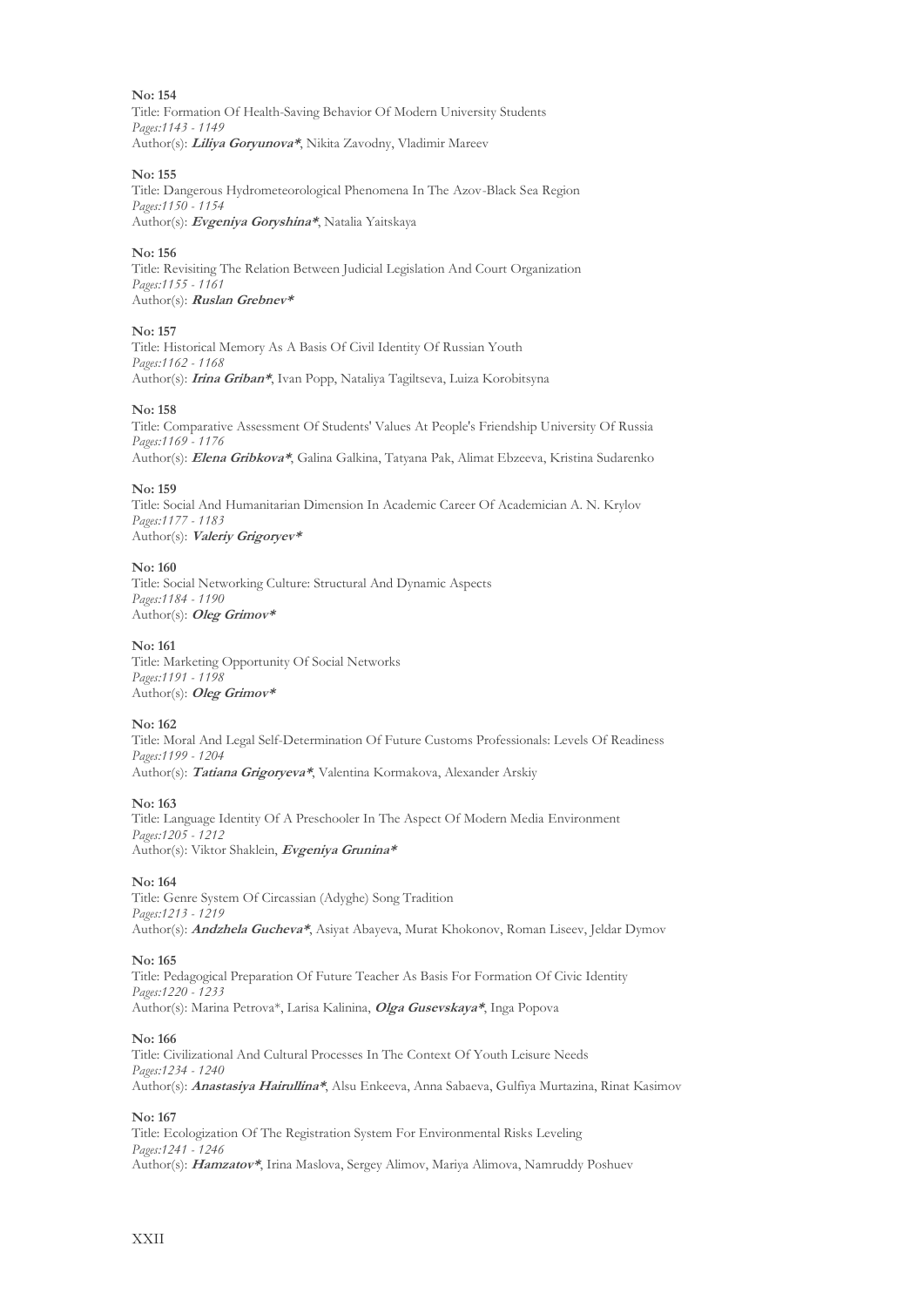Title: Moscow Period Of The Life And Creative Work Of The Artist Petr Zakharov-Chechen *Pages:1247 - 1252* Author(s): **Kanta Ibragimov\***, Abbaz Osmaev, Mair Makhaev, Ruslan Aliev

#### **No: 169**

Title: Partisan Detachments Activity Of Republics Of North Caucasus From 1942 To *Pages:1253 - 1259* Author(s): Serggei Linec, Movsur Ibragimov, Movla Osmaev, **Aleksandr Linec\***, Vokasu Khalitov

#### **No: 170**

Title: Modernization Of Banking System Of Chechen Republic In The 21st Century *Pages:1260 - 1266* Author(s): **Vitaly Ershov\***, Movsur Ibragimov, Ayub Gairabekov, Tamila Kadyrova, Luiza Algirieva

#### **No: 171**

Title: Nature And Content Of Author Nuncupative Poetry In System Of International *Pages:1267 - 1279* Author(s): **Miras Idelbaev\***, Gulfira Abdullina, Zakiya Murzagulova, Dinara KHisamova, Ilshat Ianbaev

#### **No: 172**

Title: Justification Of The Priorities Of Regional Development In Real Sector Of Economy *Pages:1280 - 1286* Author(s): **Lalita Idigova\***, Selimа Gapaeva, Kazbek Mazhiev, Aslan Mazhiev, Laura Dzhabrailova, Natalia Plieva

#### **No: 173**

Title: Analysis Of Problems Of Industrial Development Of Chechen Republic Over 2006-2018 *Pages:1287 - 1294* Author(s): **Lalita Idigova\***, Sultan Tagaev, Tamila Tasueva, Laura Dzhabraylova, Kazbek Mazhiev, Aslan Mazhiev

#### **No: 174**

Title: Prerequisites And Conditions For Improvement Of Privatization Mechanism Of Regional Industrial Enterprises *Pages:1295 - 1300*

Author(s): **Lalita Idigova\***, Sultan Tagaev, Tamila Tasueva, Hussein Chaplaev, Kazbek Mazhiev, Aslan Mazhiev

#### **No: 175**

Title: Priority Tactics Of Production Cooperation With Knowledge-Intensive Industrial Companies *Pages:1301 - 1308* Author(s): **Lalita Idigova\***, Sultan Tagaev, Kazbek Mazhiev, Aslan Mazhiev, Antonina Pakhomova, Hussein Chaplayev

#### **No: 176**

Title: Public Entrepreneurship As A Form Of Activities Of Public Institutions *Pages:1309 - 1315* Author(s): **Ibragim Idilov\***, Abu-Salich Kagermanov

#### **No: 177**

Title: Legal Framework To Regulate Online Pharmaceutical Market: Comparative Aspect *Pages:1316 - 1322* Author(s): Leonid Prokhorov, Marina Prokhorov, Valentina Kufleva, Anastasiya Knyazkina, **Evgeniya Ilikbaeva\***

#### **No: 178**

Title: Design Activity For Traditional Culture Preservation *Pages:1323 - 1329* Author(s): **Zulfiya Iliasova\***

#### **No: 179**

Title: Eastern Caspian Coast In The Projects Of Russian Economic Expansion In 1810-1820 *Pages:1330 - 1336* Author(s): **Marina Imasheva\***, Milyauscha Gainanova, Eliza Ozdamirova, Sulaiman Beguev

#### **No: 180**

Title: Efficiency Of The Legislation: Theory And Practice *Pages:1337 - 1344* Author(s): **Kazban Inalkaeva\***,

#### **No: 181**

Title: Development Of Students' Reading Experience In Domestic Pedagogics *Pages:1345 - 1350* Author(s): Artur Allagulov, Elena Godovova, Pavel Gorokhov, **Nadezhda Inozemtseva\***, Yulia Puzienko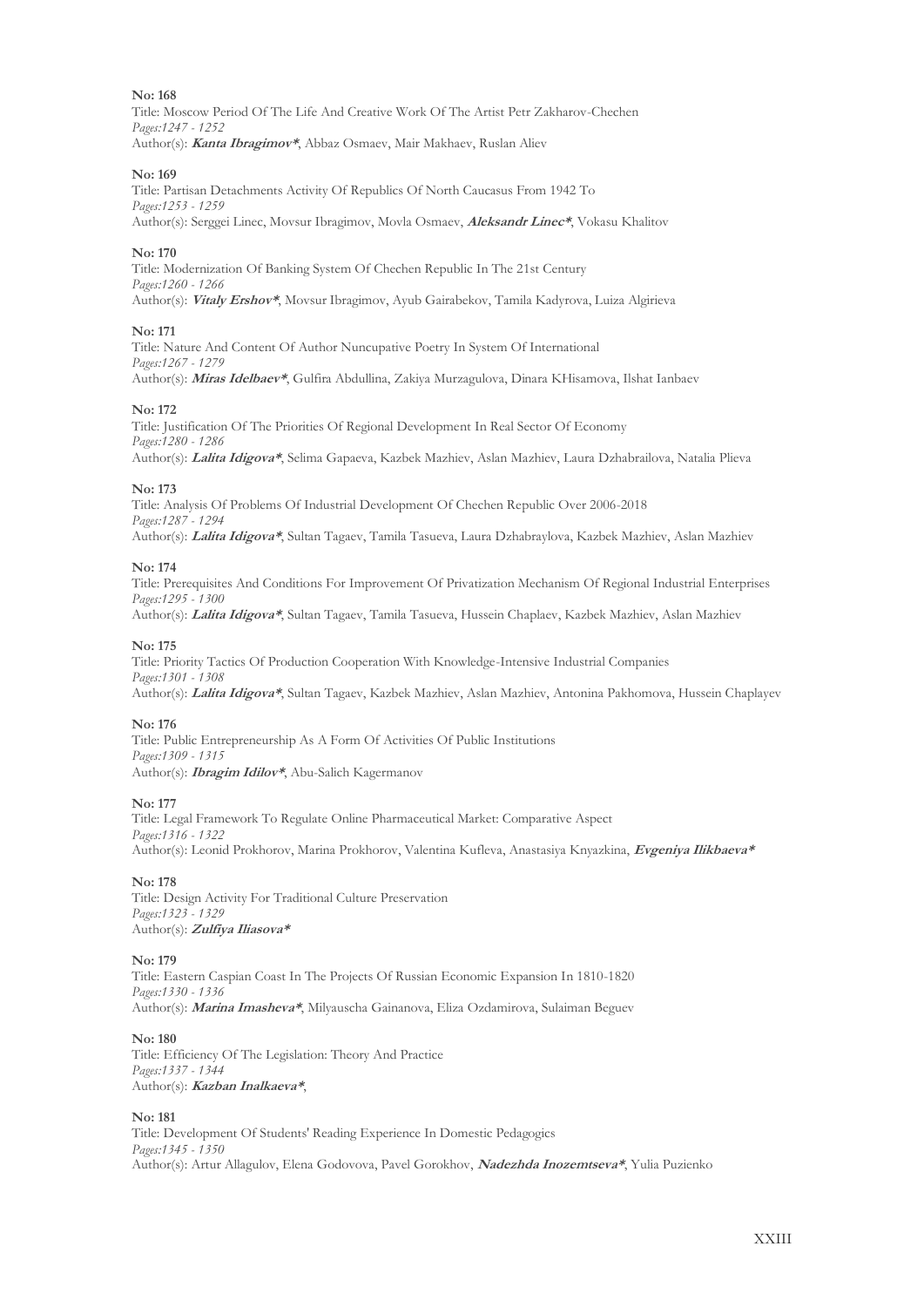Title: Problems Of Social Adaptation Of Chechen And Ingush People In Involuntary Settlements *Pages:1351 - 1358* Author(s): **Zulai Isakieva\***, Zulai Khasbulatova, Hadji Khizriev, Shamil Khasbulatov

#### **No: 183**

Title: Ethnography Of Traditional Ways Of Treating Child Diseases In Caucasus *Pages:1359 - 1364* Author(s): **Zulai Isakieva\***, Lyubov Solovyova, Zulai Khasbulatova, Birlant Abdulvakhabova, Larisa Badaeva

#### **No: 184**

Title: The Use Of Digital Media As An Instrument Of Higher Economic Education *Pages:1365 - 1372* Author(s): Svetlana Dolgova, **Olga Ismailova\***, Dmitry Kozlovsky, Anna Kudryashova

#### **No: 185**

Title: Paradoxes And Contradictions Of Settlement System And Public Organization Of North Caucasus *Pages:1373 - 1377* Author(s): Madina Eneeva, Bazynan Bizengin, **Magamed Israilov\***

#### **No: 186**

Title: Economic Sustainability As An Element Of The Company Efficiency Mechanism *Pages:1378 - 1383* Author(s): Madina Abdulkadyrova, Maula Betilgiriev, Yakha Israilova, **Magamed Israilov\***, Angela Tibilova

#### **No: 187**

Title: Language In Ethnic Identification System *Pages:1384 - 1390* Author(s): **Olga Istomina\***, Tuyana Tontoeva

#### **No: 188**

Title: Muslim Sermons In Russian: Communicative And Pragmatic Aspect *Pages:1391 - 1397* Author(s): **Tatiana Itskovich\***, Kyzy Tugolbai

#### **No: 189**

Title: Penal Colonization Of Siberia Of The Xvii - Xix Centuries *Pages:1398 - 1403* Author(s): **Alexander Ivanov\***, Sergey Kuznetsov, Leonid Kuras, Sofya Kuras, Tatyana Kuras

#### **No: 190**

Title: Arctic Territory: Socio-Political Transformations *Pages:1404 - 1410* Author(s): **Medeya Ivanova\***, Tatiana Belevskikh, Olga Shabalina

#### **No: 191**

Title: Spiritual And Moral Values Of Youth As A Basis Of Social Orientation *Pages:1411 - 1416* Author(s): **Valentina Ivashova\***, Olga Kashirina, Natalya Mulikova, Ekaterina Saprykina, Yuliya Nadtochy

#### **No: 192**

Title: Socioeconomic Prerequisites For Development Of Organic Food Production In Southern Macroregion *Pages:1417 - 1422* Author(s): **Valentina Ivashova\***, Ekaterina Aboneeva, Tatyana Gurnovich, Elena Ostapenko, Elena Lapina

#### **No: 193**

Title: Translation Of Meteorological Metaphors (On The Material Of English And Russian Languages) *Pages:1423 - 1430* Author(s): **Khaibat Kadachieva\***, Sayat Aidieva, Patimat Omarova, Tatyana Ashurbekova

#### **No: 194**

Title: Perception Of Women Wearing Hijab In Tatarstan: Sociocultural Analysis Of Young Students *Pages:1431 - 1438* Author(s): **Ramil Kadyrov\***, Albina Azanova, Lyutziya Khisamiyeva, Yulia Terekhina, Guzel Nurullina

**No: 195**

Title: Some Aspects Of Mutual Responsibility Of State And Individual In Legal State *Pages:1439 - 1446* Author(s): **Аbu-Salich Kagermanov\***, Ibragim Idilov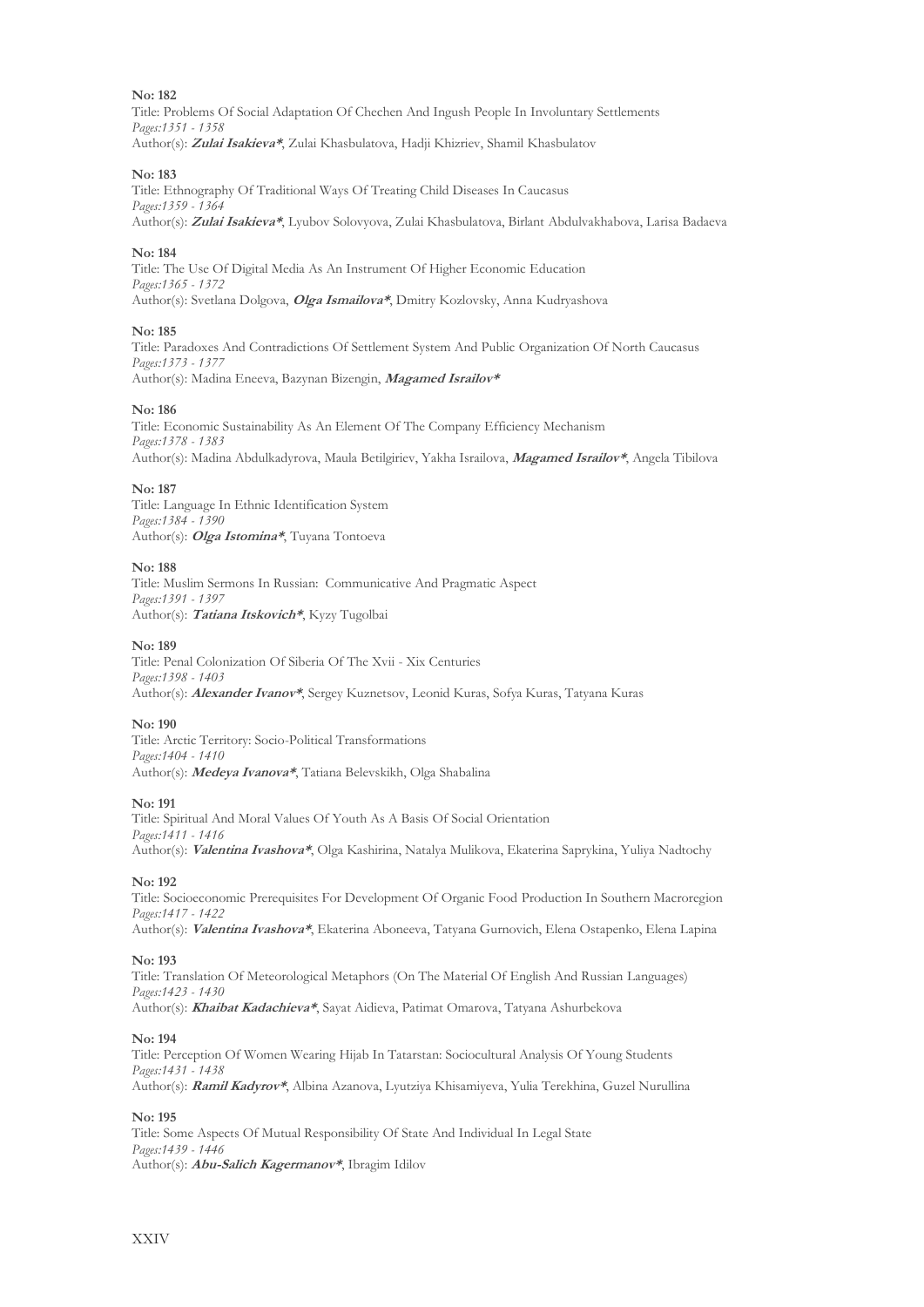Title: Concept "Feast" In The Minds Of Russian Native Speakers And Korean Languages *Pages:1447 - 1453* Author(s): Valentina Kallaur, **Natalia Bogachenko\***, Elena Amineva

#### **No: 197**

Title: Methodological Basis Of Cultural Interaction Between Russia And The West *Pages:1454 - 1461* Author(s): **Alfiya Kamaletdinova\***, Anatoly Nevelev

#### **No: 198**

Title: Linguo-Cultural Concept In Describing Linguo-Cultural Situation *Pages:1462 - 1468* Author(s): Viktor Shaklein, **Maria Karelova\***, Svetlana Mikova, Svetlana Deryabina, Irina Mitrofanova

#### **No: 199**

Title: Regional Migration In Terms Of Eurasian Transit *Pages:1469 - 1474* Author(s): **Ekaterina Kargapolova\***, Iuliya Mironova, Nataliya Tyrnova, Alesya Merkulova

#### **No: 200**

Title: Linguocultural Aspect Of Dynamic Neologization Processes In English Language Discourse *Pages:1475 - 1480* Author(s): **Veronika Katermina\***, Boris Vulfovich, Sofia Lipiridi

#### **No: 201**

Title: Woman Of Dagestan In The Educational Process (1917-1930) *Pages:1481 - 1487* Author(s): **Leyla Kaimarazova\***, Gani Kaimarazov, Mirzabek Mirzabekov, Naida Muslimova, Madina Nagieva

#### **No: 202**

Title: Effect Of Globalization On Russian Federalism *Pages:1488 - 1494* Author(s): **Olga Kazantseva\***, Svetlana Studenikina, Natalya Komova, Tatyana Kulik, Yulia Isakova

#### **No: 203**

Title: Legal Status Of Kabarda, Enshrined In Interstate Treaties In The 18th Century *Pages:1495 - 1501* Author(s): **Emma Kazgerieva\***, Murat Dyshekov, Murat Gukepshokov, Muaed Khabachirov, Zalim Mirzoev

#### **No: 204**

Title: Motives For "Sending" A Bogatyr: General And Different In National Fairy Traditions *Pages:1502 - 1508* Author(s): **Evdokia Khabunova\***, Vladimir Klyaus, Gulnur Khusainova, Bamba Ubushieva, Balzira Elbikova

#### **No: 205**

Title: Rapid Growth Of Bogatyr In Dzhangar Epos: Motive From Antiquity To Heroics *Pages:1509 - 1515* Author(s): **Evdokia Khabunova\***, Lubmila Dampilova, Natalia Nikolaeva, Bamba Ubushieva, Balzira Elbikova

#### **No: 206**

Title: Agrarian Issue In Programs Of Muslim Political Organizations Of Volga-Ural Region *Pages:1516 - 1521* Author(s): Aidar Khabutdinov, Milyauscha Gainanova, Milyauscha Khabutdinova, **Marina Imasheva\***

#### **No: 207**

Title: Management Of Risks Reducing The Economic Security Of The Region: Methodological Aspects *Pages:1522 - 1528* Author(s): **Magomed-Ramzan Khadisov\***, Alkhosur Tsakaev

#### **No: 208**

Title: Definition Of Risk Factors Of Economic Security In The Region *Pages:1529 - 1535* Author(s): **Magomed-Ramzan Khadisov\***, Said-Emi Daurbekov, Lala Datsaeva, Kharzan Matasheva, Maidat Yusupova, Said-Magomed Abdulkhamidov

#### **No: 209**

Title: Tax Transformation Vector In Digitalization Environment *Pages:1536 - 1542* Author(s): **Marat Khadzhiev\***, Alkhozur Tsakayev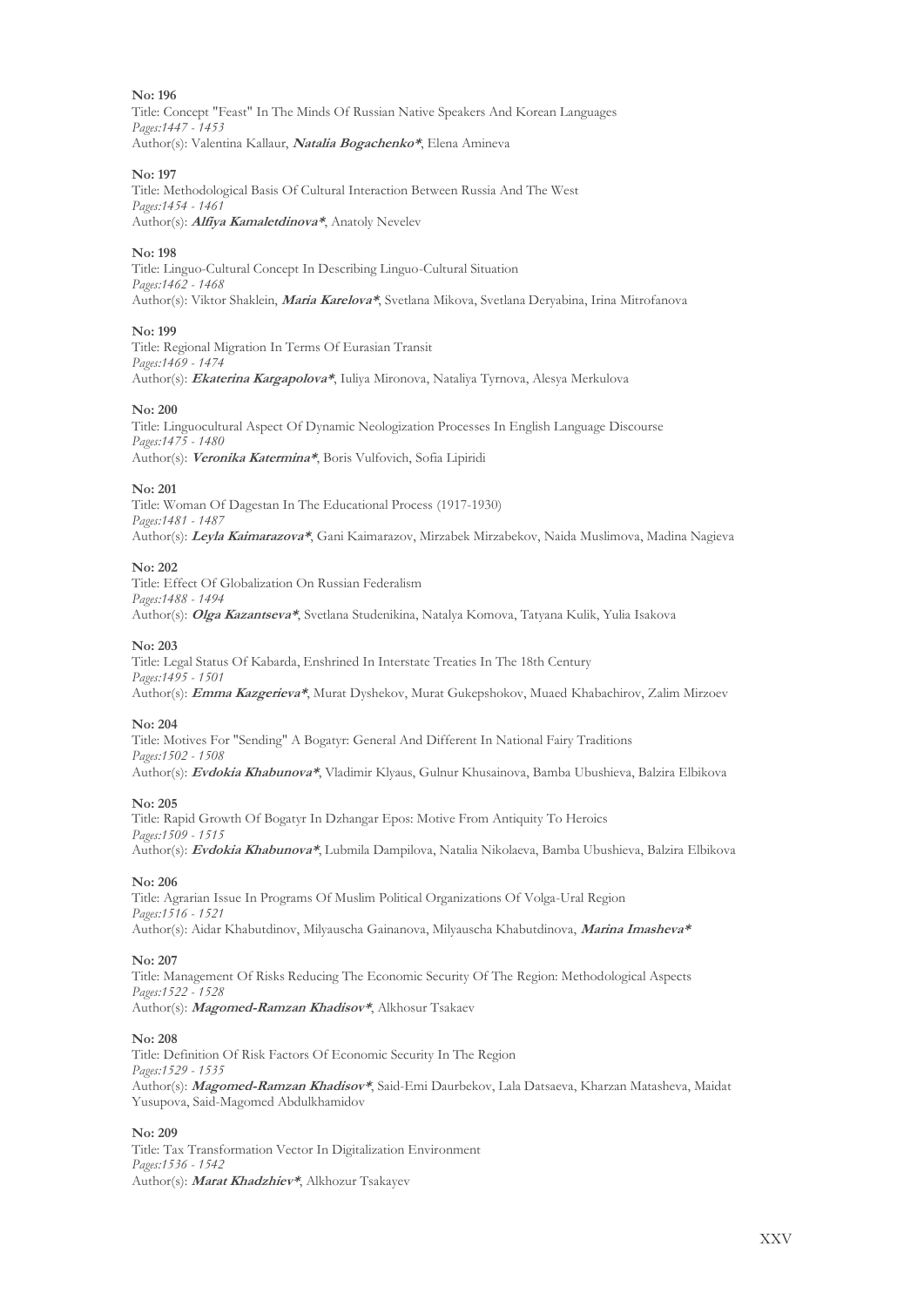Title: Family Image And Sociopsychological Factors To Promote It In Perception Of Young *Pages:1543 - 1552* Author(s): **Selime Khairova\***

#### **No: 211**

Title: Comparative Analysis Of Computer Discourse Jargonisms In Russian And English Languages *Pages:1553 - 1560* Author(s): Timerlan Usmanov, **Zalikha Khakieva\***, Petimat Zekieva, Radima Bisergaeva

**No: 212**

Title: Anthropology Of Religious Conflict In Post-Soviet Urban Space During Society Transformation *Pages:1561 - 1567* Author(s): **Olga Khalidova\***, Elmira Dalgat, Madina Abdullaeva, Elena Inozemtseva

#### **No: 213**

Title: Collectivization Policy In 1920-1937: Soviet Practices And Muslim Clergy In Dagestan *Pages:1568 - 1574* Author(s): **Olga Khalidova\***, Gadgikurban Kakagasanov, Madina Nagieva, Madina Amirkhanova, Zarema Gadzhieva

#### **No: 214**

Title: Education And Science - One Of The Vectors Of Migration Of Dagestanis *Pages:1575 - 1582* Author(s): **Amina Khalilova\***, Yuliya Lysenko, Gebek Gebekov, Zarema Hajiyeva

#### **No: 215**

Title: Integrative Training Of High School Students For Military Education *Pages:1583 - 1590* Author(s): **Snezhana Khazova\***, Aleksandr Grechko, Svetlana Begidova, Bella Dzhabatyrova, Nataliya Kraft

#### **No: 216**

Title: Technological Basis For The Formation Of Axiological Competence Of Cadets *Pages:1591 - 1598* Author(s): **Snezhana Khazova\***, Aleksey Ruban, Svetlana Begidova, Ruslan Akhtaov, Olga Diriviankina

#### **No: 217**

Title: Some Representation Issues Of Category Of Quantity In Kabardino-Circassian Language *Pages:1599 - 1606* Author(s): **Maryana Khezheva\***, Boris Bizhoev, Zareta Cherkesova, Nina Sherieva

**No: 218** Title: Identities Transformation In The Cultural Landscape Of Astrakhan Region *Pages:1607 - 1614* Author(s): **Elena Khlyshcheva\***, Mikhail Topchiev, Anna Romanova, Maria Bicharova

#### **No: 219**

Title: Designing A Model For Managing Educational Programs In Universities *Pages:1615 - 1620* Author(s): **Elena Khokhlova\***, Nelli Tunina, Nadezhda Klushina, Yuri Lobeiko, Elena Goverdovskaia

#### **No: 220**

Title: Management Of Scientific And Technical Progress *Pages:1621 - 1628* Author(s): **Natalya Khosroeva\***, Irina Kuchieva, Larisa Mamsurova, Elena Lazareva, Olga Khosroeva

#### **No: 221**

Title: Strategy For Entering The International Market *Pages:1629 - 1635* Author(s): **Natalya Khosroeva\***, Irina Kuchieva, Larisa Mamsurova, Olga Khosroeva

#### **No: 222**

Title: Origin And Development Of Inauguration Institute Of President Of Ussr And Russia *Pages:1636 - 1643* Author(s): **Yulia Khotina\***, Anna Bochkaryova, Zarema Emtyl

#### **No: 223**

Title: Industry 4.0 And Building Digital Space In The Context Of Territorial Development *Pages:1644 - 1651* Author(s): **Veronika Khubulova\***, Khasan Taimaskhanov, Rustam Salgiriev, Ismail Shakhgiraev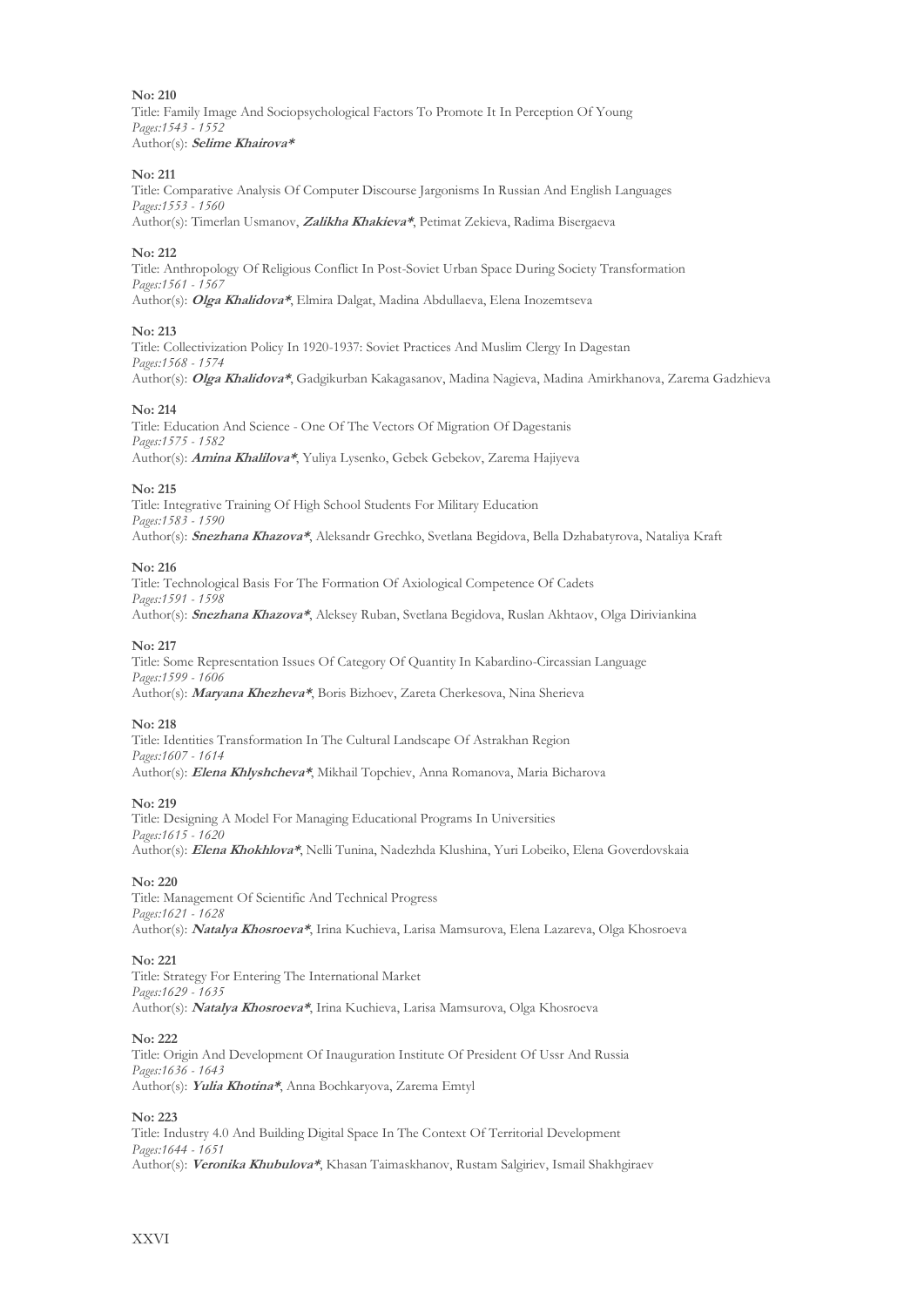Title: Analytical Review Of Current Trends In Agriculture In Russia Under Bilateral Sanctions *Pages:1652 - 1659* Author(s): **Galina Khulkhachieva\***, Elizaveta Boldyreva, Marina Sarunova, Tatyana Allyaeva, Delgir Mandzhieva

#### **No: 225**

Title: Investment Activity Of The Region: Analysis, Problems, Prospects *Pages:1660 - 1667* Author(s): **Galina Khulkhachieva\***, Aleksey Markov, Elena Uchurova, Kermen Pyurveeva, Eleonora Godzhaeva

#### **No: 226**

Title: Yuri Shevchuk And Ddt: A Time Event *Pages:1668 - 1673* Author(s): **Razilya Khusnulina\***, Artur Khusnulin

#### **No: 227**

Title: Semantic Parallels And Contrasts In The Vocabulary Of Unrelated Languages *Pages:1674 - 1679* Author(s): **Larisa Kiseleva\***, Venera Ibragimova, Zarrina Todosienko, Vera Salnikova, Zemfira Akhmatyanova

#### **No: 228**

Title: Potential Of Ethnic Economy In Krasnodar Region And Republic Of Adygea *Pages:1680 - 1687* Author(s): **Elena Klochko\***, Maria Zelinskaya

#### **No: 229**

Title: Ethnic Economy As A Platform For Agricultural Cities Development *Pages:1688 - 1694* Author(s): **Elena Klochko\***, Ivan Chuev

#### **No: 230**

Title: International Comparison Of Consumer Behaviour Of Young Generation In Taiwan And Japan *Pages:1695 - 1704* Author(s): **Tatiana Kokodey\***, Alla Mikhaylova, Tatyana Smirnova

#### **No: 231**

Title: Psychological Safety Of The Primary Schoolchild In The Educational Environment *Pages:1705 - 1713* Author(s): **Liliya Zhikhareva\***, Elena Kolchik

#### **No: 232**

Title: Human Dignity As A Problem Of National And Transnational Relations *Pages:1714 - 1720* Author(s): **Galina Kolomiets\***, Yana Parusimova, Irina Kolesnikova

#### **No: 233**

Title: Experience With Oral History And Narratives Of "Children Of War" *Pages:1721 - 1728* Author(s): **Olga Kolysheva\***

#### **No: 234**

Title: Diachronic Political Metaphorology: Linguistic Personology *Pages:1729 - 1735* Author(s): **Olga Kondratyeva\***, Veronika Kameneva

#### **No: 235**

Title: High-Quality Reproduction Of Labor Potential Of Arctic Territories: Migration Factor *Pages:1736 - 1742* Author(s): **Elena Korchak\***, Natalia Serova

**No: 236**

Title: Moscow Text In E. Miller's Snowdrops: Literary Canon And Remembrance Of Myth *Pages:1743 - 1751* Author(s): **Svetlana Koroleva\***, Marina Nikola , Elena Chernozemova

#### **No: 237**

Title: Genre And Format: Difference Of Notions *Pages:1752 - 1759* Author(s): **Alena Kotaeva\***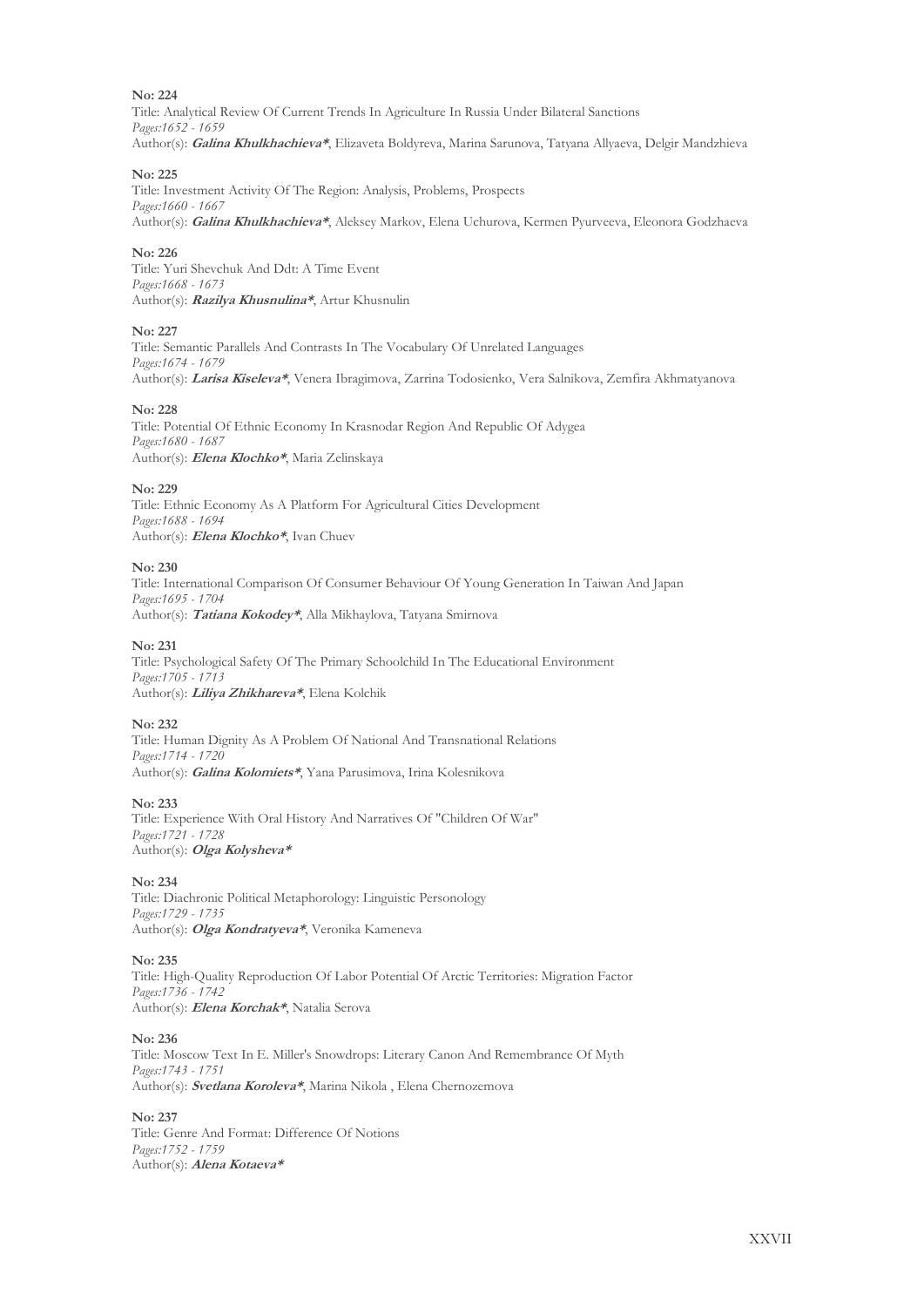Title: Culture And National Identity In The Context Of Globalization *Pages:1760 - 1766* Author(s): **Victoria Kotlyarova\***, Alexander Bermus

#### **No: 239**

Title: Sociocultural Risks Of Using Modern Technologies *Pages:1767 - 1773* Author(s): **Victoria Kotlyarova\***, Sergey Novikov

#### **No: 240**

Title: Development Of Future Specialists' Competitiveness In Extracurricular Activities At The University *Pages:1774 - 1790* Author(s): **Sergey Kotov\***, Larisa Ogannisyan, Marina Akopyan, Sergey Semergej

#### **No: 241**

Title: Academic Mobility As An Integral Component Of Modern Education *Pages:1791 - 1797* Author(s): **Liubov Kotsiubinskaia\***, Larisa Stakhova, Elena Listratkina

#### **No: 242**

Title: Information Technology And Ethics In The Educational Space *Pages:1798 - 1806* Author(s): **Larisa Kozhevnikova\***, Irina Starovoytova, Anastasia Shishkova, Oksana Iatsenko

#### **No: 243**

Title: Moral Conflict And Types Of Criminal Proceedings *Pages:1807 - 1814* Author(s): **Andrey Kozyavin\***, Darya Chistilina

#### **No: 244**

Title: Ecologization Of Education In The Conditions Of Social And Cultural Transformations *Pages:1815 - 1822* Author(s): **Nadezhda Krasnorutskaya\***, Svetlana Botova, Gilyana Artaeva, Alla Mutyrova, Svetlana Khulkhachieva

#### **No: 245**

Title: Economic And Social Aspects Of Food Security In The European Union *Pages:1823 - 1830* Author(s): **Aleksandr Kravchenko\***, Evgeniya Guzhva, Svetlana Kornekova, Natalya Elkina

#### **No: 246**

Title: Judicial And Objective Truth In Competition Law *Pages:1831 - 1837* Author(s): **Alim Ksanaev\***, Madina Alikaeva, Marina Dzagoeva, Zuhra Tsakhkhaeva, Elena Karakaeva

#### **No: 247**

Title: Postmodern Ethnicity: Comparative Analysis (Interpretation) Of European And Eurasian Paradigms *Pages:1838 - 1847* Author(s): **Magomed Kuchukov\***, Madina Kyarova, Zaneta Kuchukova, Ali Dadashev

#### **No: 248**

Title: Challenges And Opportunities Of Development Of Tourism And Recreation Special Economic Zones *Pages:1848 - 1856* Author(s): **Artur Kuchumov\***, Galina Karpova, Marina Voloshinova, Yana Testina

#### **No: 249**

Title: Ecological Consciousness Of Modern Young People: Current Trends *Pages:1857 - 1864* Author(s): **Natalia Melnik\***, Valentina Kudriavtseva, Yulia Tsiplakova, Evgeniya Ivanova

#### **No: 250**

Title: Incomplete Sentences In German Syntax *Pages:1865 - 1872* Author(s): **Fariza Kulaeva\***

#### **No: 251**

Title: Legal Pluralism In Regard Of Marriage And Family Relations In Society *Pages:1873 - 1879* Author(s): **Lida Kurbanova\***, Salambek Sulumov, Zara Umarova, Maret Betilmerzaeva, Taisiya Tsebieva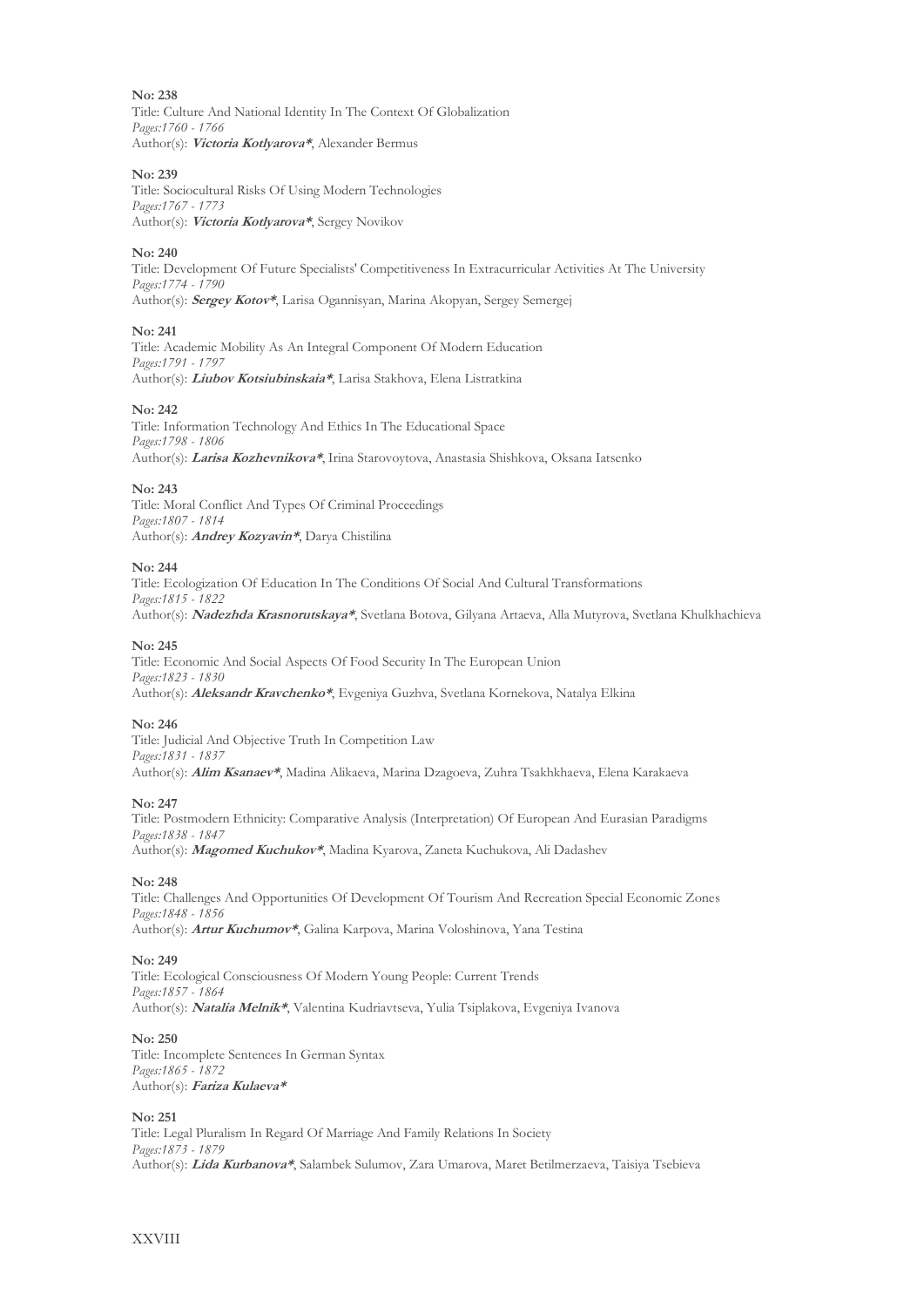Title: Assessment Of Demographic Threats And International Relations In Republic Of Kalmyki *Pages:1880 - 1887* Author(s): **Natalia Kurepina\***, Lyudmila Namrueva, Nyudlya Pavlova, Maria Shovaeva, Natalya Berikova

#### **No: 253**

Title: Challenges And Opportunities Of Youth Employment In Russian Labor Market *Pages:1888 - 1896* Author(s): **Shihragim Kutaev\***, Patimat Alieva

#### **No: 254**

Title: Economic Efficiency Assessment Of Non-Productive Costs Management At The Enterprise *Pages:1897 - 1906* Author(s): **Elena Kuzina\***, Vitalina Barashyan, Yulia Tagiltseva, Marina Vasilenko, Nikita Drozdov, Anastasia Laponogova

#### **No: 255**

Title: Development Of Value And Semantic Competences Of Bachelors In Pedagogy *Pages:1907 - 1913* Author(s): **Ludmila Kuznetsova\***, Еlena Khrisanova, Galina Tenyukova, Irina Medvedeva, Natalia Narinskaya

#### **No: 256**

Title: Proto-Europeanization And Post-Europeanization Of Russia: Features And Results *Pages:1914 - 1920* Author(s): **Lilia Mullyar\***, Farman Kuliev, Olga Osherelieva, Ekaterina Ageeva, Stanislav Osipov

#### **No: 257**

Title: Development Of Personal Symptom Complex Of Responsibility Of Caring Professionals *Pages:1921 - 1927* Author(s): **Marianna Latysheva\***, Inobat Erina, Valenyina Rodionova, Ludmila Shvachkina, Leyla Kuznetsova

#### **No: 258**

Title: Transformation Of Limits Of Freedom: From Philosophical To Sociopolitical Knowledge *Pages:1928 - 1934* Author(s): **Irina Lavrukhina\***, Irina Glushko

#### **No: 259**

Title: Ethnic Adaptation As Sociocultural Phenomenon Of World History *Pages:1935 - 1942* Author(s): **Viktor Lebedev\***

#### **No: 260**

Title: Effective Steps Toward Global Sustainability: Determining Factors And Conditions *Pages:1943 - 1951* Author(s): Arkady Ursul, **Kristina Leonova\***

**No: 261**

Title: Combined Trilinguism And Its Varieties: Pilot Study *Pages:1952 - 1959* Author(s): **Yuliya Leshchenko\***, Tamara Dotsenko, Tatyana Ostapenko

#### **No: 262**

Title: Russian Mindset And The "Spirit Of Capitalism" *Pages:1960 - 1968* Author(s): **Mariya Leskinen\***, Aleksandr Kolmakov

#### **No: 263**

Title: Representation Of Folklore Traditions In Modern Kalmyk Literature *Pages:1969 - 1974* Author(s): **Mingiyan Lidzhiev\***, Nudlya Ochirova, Baldzhya Dyakieva, Nina Sharapova, Valentina Boldyreva

#### **No: 264**

Title: Communicative Function Of Prophetic Dreams (The Case Of The Kalmyks) *Pages:1975 - 1981* Author(s): **Alexander Lidzhiev\***, Adieian Kukeev, Michail Monraev, Elena Ayzhi

#### **No: 265**

Title: Analysis And Evaluations Of Innovative Startups Pertaining To The Attractiveness Of Investments *Pages:1982 - 1988* Author(s): **Natalia Lobakhina\***, Mikhail Surzhikov, Julia Sedykh, Olga Zhuravleva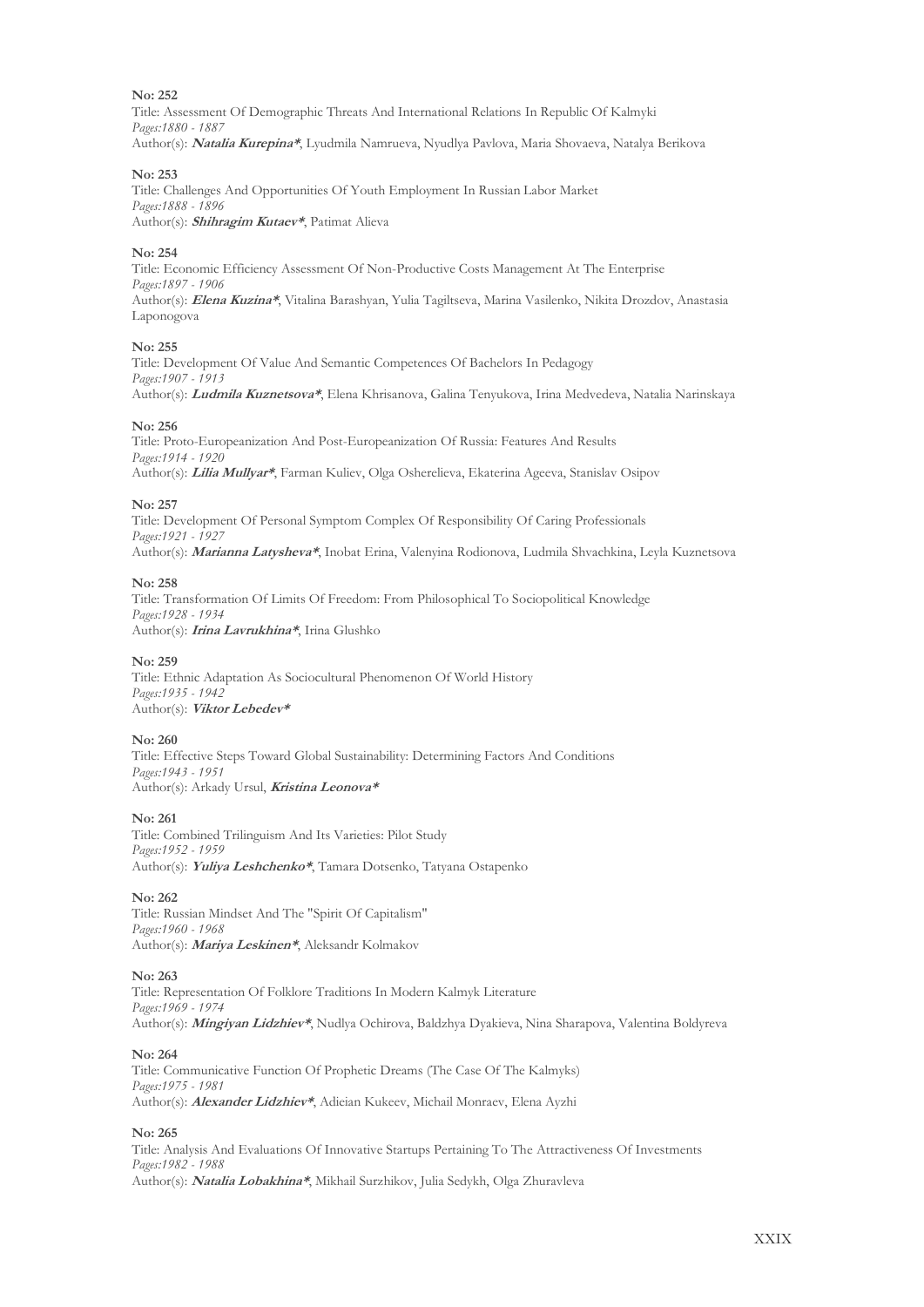Title: Regionalization Of The Russian Labor Market *Pages:1989 - 1996* Author(s): **Tatiana Lokhtina\***, Viktoria Metelitsa

#### **No: 267**

Title: Social Demographic Portrait Of A Rural Migrant Of Turkic Peoples *Pages:1997 - 2004* Author(s): **Olga Lushnikova\***

#### **No: 268**

Title: Social Aspects Of Labor Migration In Russia *Pages:2005 - 2011* Author(s): **Ekaterina Lutsenko\***, Yulia Tyurina, Evgeniy Spassky, Natalia Bogachenko, Valentina Kallaur

#### **No: 269**

Title: Sociological Analysis Of Demographic Situation In Southern Regions *Pages:2012 - 2017* Author(s): **Ekaterina Lutsenko\***, Natalia Bogachenko, Olga Zlobina, Olesya Pavlova, Valentina Vashkevichus

#### **No: 270**

Title: Beauty In Works Of I. Shmelyov At The Beginning Of Xx Century *Pages:2018 - 2022* Author(s): **Larisa Lyapaeva\***, Olga Evdokimova, Lydmila Sarbash, Svetlana Fedyay

#### **No: 271**

Title: Cultural And Theatrical Trends Of Post-War Great Britain And The Ussr *Pages:2023 - 2029* Author(s): **Vladimir Lytkin\***, Elena Volodina

#### **No: 272**

Title: Space Future In Fiction: From Myth To Positivism *Pages:2030 - 2037* Author(s): **Vladimir Lytkin\***, Valentina Zakharova

#### **No: 273**

Title: Traditional Daghestan Crafts In The Globalized World *Pages:2038 - 2044* Author(s): **Amirbek Magomedov\***, Khizri Yusupov, Elmira Abdullaeva, Anzhela Saidova, Fatima Gadzhalova

#### **No: 274**

Title: Role Of Subject To System Of Major Members Of Sentence In Avar *Pages:2045 - 2052* Author(s): **Daniyal Magomedov\***, Magomed Magomedov

#### **No: 275**

Title: The Use Of Adverbial Temporal Deixis In Fiction *Pages:2053 - 2060* Author(s): **Saida Magomedova\***, Anzhelika Bakhmudova, Leyla Tetakaeva, Svetlana Shakhemirova, Raisat Agalarova

#### **No: 276**

Title: Religious Factor In The Development Of Writing In Dagestan *Pages:2061 - 2066* Author(s): **Zeinab Magomedova\***

#### **No: 277**

Title: To A Problem Of Complex Description Of Semantics Of Lexical Units *Pages:2067 - 2074* Author(s): **Maierbeck Makhaev\***, Arbi Vagapov, Said-Khamzat Ireziev, Toita Abdulazimova, Khedi Selmurzaeva

#### **No: 278**

Title: On Spiritual And Peacemaking Activities Of Nakshbandi Sheikh Kosum-Hajji From Dargo *Pages:2075 - 2080* Author(s): **Kemsi Makhmudova\***, Suleiman Beguev

#### **No: 279**

Title: Methodology For The Assessment Of Ecotourism Projects Of Russian Regions *Pages:2081 - 2089* Author(s): **Lyudmila Maksanova\***, Taisiya Bardakhanova, Ariuna Mantatova, Zinaida Eryomko, Ivan Kaurov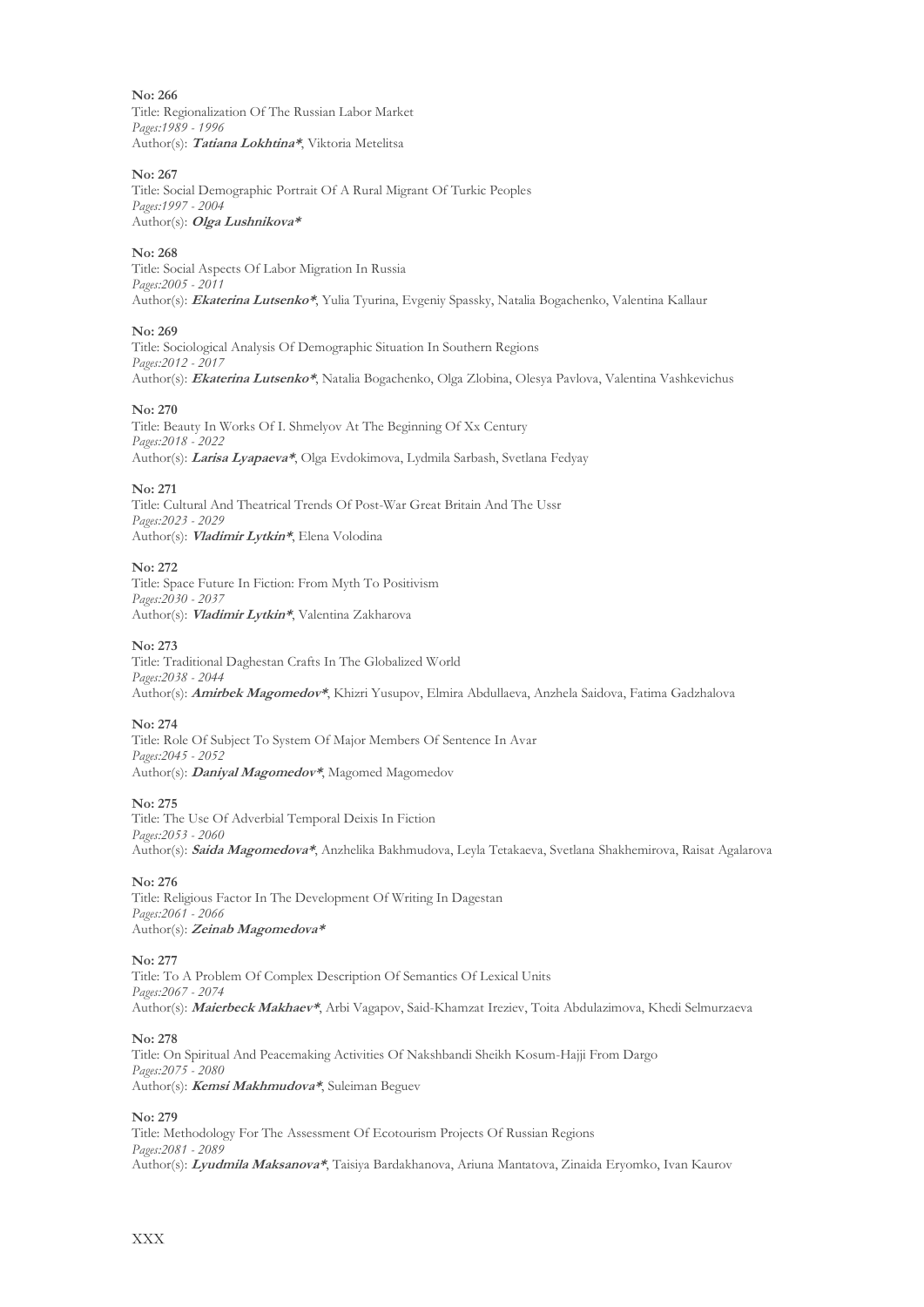**No: 280** Title: Text In Advertisement *Pages:2090 - 2097* Author(s): **Ekanerina Maksimenko\***, Olga Safonova, Marina Krasikova, Elena Tymchuk

#### **No: 281**

Title: Dynamics Of The Future In Avar Language *Pages:2098 - 2103* Author(s): **Zulaikhat Mallaeva\***, Khaibat Kadachieva, Djavgarat Magomedova, Alfiya Aligadzhieva

#### **No: 282**

Title: Psychological Features Of Tactics Of Examination Of Juvenile Suspects (Accused) *Pages:2104 - 2109* Author(s): **Juliya Malushina\***, Elena Milyukova, Svetlana Hvostova

#### **No: 283**

Title: Models Of The Modern Education Paradigm In The Context Of Culture *Pages:2110 - 2114* Author(s): **Aygul Zalibekova\***, Ayshat Babatova, Madina Mamadieva

#### **No: 284**

Title: On The Four-Pointed Pommel Of The Medieval Mace Found In Chechnya *Pages:2115 - 2119* Author(s): **Rashid Mamaev\***

#### **No: 285**

Title: Multicultural Educational Environment In Teaching Foreign Languages In The Russian Federation *Pages:2120 - 2127* Author(s): **Svetlana Mandzhieva\***, Svetlana Mandzhieva, Tatiana Basanova, Dolores Khalgaeva

#### **No: 286**

Title: Information Warfare Technologies And Psychological Operations Within International Relations And World Politics *Pages:2128 - 2137* Author(s): **Andrei Manoilo\***, Alla Borisova, Vladislav Telichko, Anatoliy Petrenko

#### **No: 287**

Title: Postmodern Identity: Creativity Or Falsification *Pages:2138 - 2153* Author(s): **Ekaterina Maslova\***, Lev Polomoshnov, Albert Gabibov, Platon Polomoshnov, Andrey Polomoshnov

#### **No: 288**

Title: Multiculturalism And Humanism In The Context Of Globalization *Pages:2154 - 2163* Author(s): **Ekaterina Maslova\***, Lev Polomoshnov, Albert Gabibov, Platon Polomoshnov, Andrey Polomoshnov

#### **No: 289**

Title: Graduate Of Chechen-Ingush Pedagogical Institute - O.G. Zhimarinskii - Participant Of The War *Pages:2164 - 2169* Author(s): **Khatmat Matagova\***, Zara Gelaeva

#### **No: 290**

Title: Copyright Protection In India And Access To Specific Media Content *Pages:2170 - 2180* Author(s): **Valentin Matvienko\***, Mohammed Abuhamdiya

#### **No: 291**

Title: Communicative And Pragmatic Potential "I" As A Subject Of A Narrative Context *Pages:2181 - 2187* Author(s): **Irina Matveeva\***, Yulia Zintsova, Anna Kuzmicheva

#### **No: 292**

Title: Modern Risk Management Methodologies: Global Experience And Russian Practice *Pages:2188 - 2198* Author(s): **Anna Maiakova\***, Olga Larina

#### **No: 293**

Title: Remembrance Conflicts And Memory Policy As Russian Political Discourse Element *Pages:2199 - 2205* Author(s): **Nikolay Medushevsky\***, Aleksandr Logunov, Maria Gordeeva, Irina Azernikova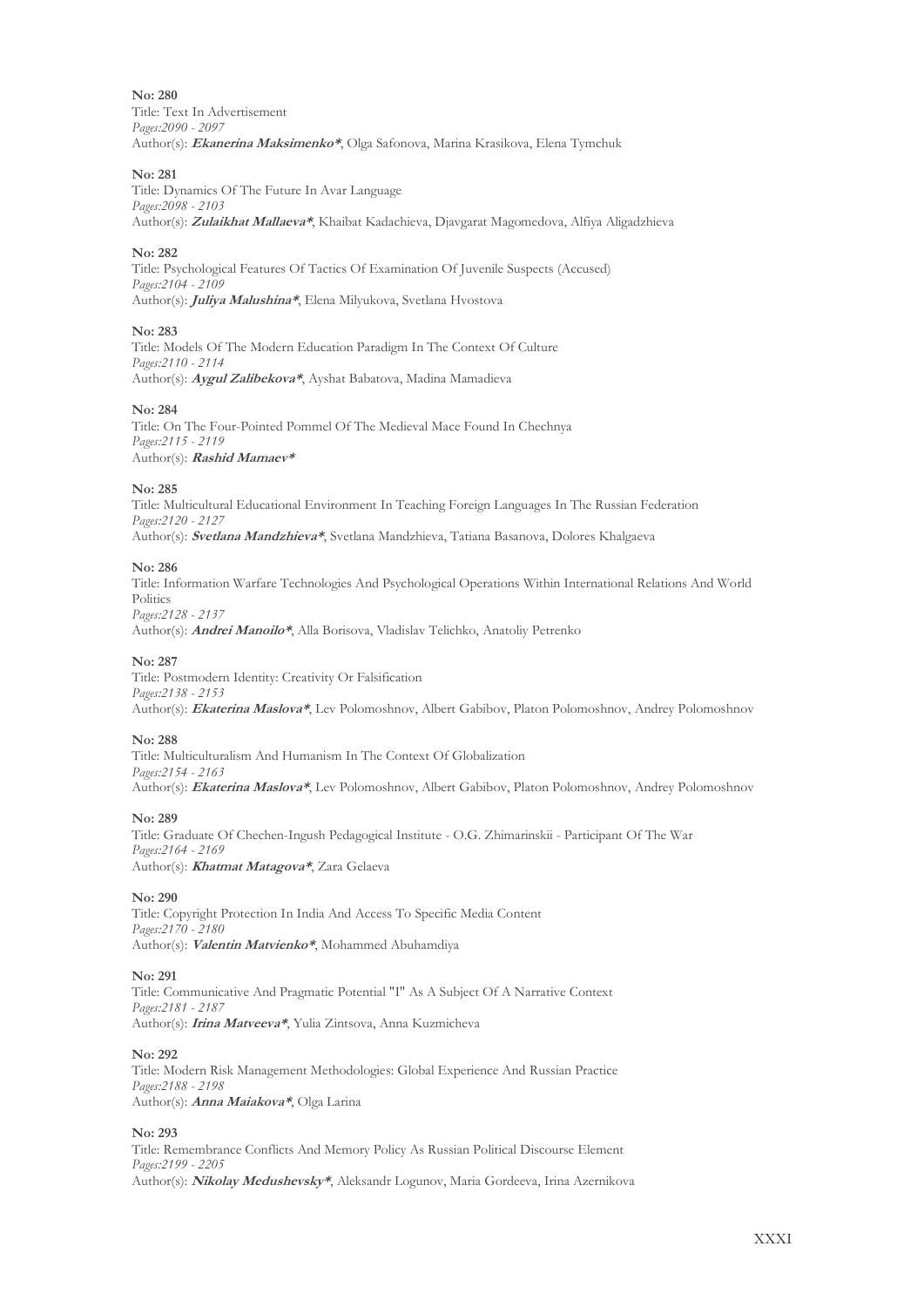Title: European Union: Integration Process Implementation Through The Memory Policy *Pages:2206 - 2211* Author(s): **Nikolay Medushevsky\***, Aleksandr Logunov, Maria Gordeeva, Irina Azernikova

#### **No: 295**

Title: Problems Of Internationalization Of The Russian University In The Context Of Globalization *Pages:2212 - 2221* Author(s): **Karina Melezhik\***, Aleksandr Petrenko, Nataliya Khlybova

#### **No: 296**

Title: Dialogue Of Cultures As An Alternative To Tolerance In Intercultural Communication *Pages:2222 - 2229* Author(s): **Ibragim Melikov\***, Rufat Tabasaranskii, Tamilla Akhmedova

#### **No: 297**

Title: Religious Tourism As A Means Of Intercultural Interaction And Overcoming Religious Confrontation *Pages:2230 - 2239* Author(s): **Veronika Mendelson\***, Mayya Ziganshina, Liudmila Abutalipova, Svetlana Plastinina, Rafik Mudarisov

#### **No: 298**

Title: Artistic And Poetic Features Of Wishful Thinking Of The Khoshuts In Kalmykia *Pages:2240 - 2246* Author(s): **Badma Menyaev\***, Boskha Borlykova, Mengkai, Tamara Basangova, Bair Kovaeva

#### **No: 299**

Title: Transformation Of Collective Memory Of Descendants Of Churapcha Settlers *Pages:2247 - 2254* Author(s): **Akulina Mestnikova\***, Galina Alekseeva, Uliana Vinokurova, Indilena Sobakina

#### **No: 300**

Title: About Traditional Hospitality And Bashkir Guest Meals *Pages:2255 - 2260* Author(s): **Elza Migranova\***, Azaliya Ilimbetova, Yuliya Absalyamova, Renart Sharipov

#### **No: 301**

Title: Possible Directions In Modernization Of A Unipolar International Relations System *Pages:2261 - 2268* Author(s): **Irina Minakova\***, Marina Parhomchuk, Kseniya Baskova, Elena Sentishcheva, Angelika Budnikova

#### **No: 302**

Title: Diagnostics Of Ability Of Future Educational Psychologists To Interact With Specialists *Pages:2269 - 2275* Author(s): **Venera Minazova\***, Malka Lechiyeva, Isita Muskhanova, Sovbika Bashayeva, Zukhra Magomedova

#### **No: 303**

Title: Moral Education Of Teenagers At Schools *Pages:2276 - 2282* Author(s): **Zarema Minazova\***, Nadezhda Rachkovskaya, Isita Muskhanova, Malka Lechiyeva, Aishat Nasugayeva

#### **No: 304**

Title: Using Moodle Learning Management System In University's Educational Process: Teaching Experience *Pages:2283 - 2290* Author(s): **Olga Mineeva\***, Maria Prokhorova, Maria Liashenko, Tatyana Lebedeva, Angelika Shkunova

#### **No: 305**

Title: Congruence Of The Rating Trends Of Economic Development Of The Caspian Countries *Pages:2291 - 2298* Author(s): **Oksana Mineva\***, Lyudmila Prigoda, Madina, Konstantin Markelov, Leyla Alikhanova

#### **No: 306**

Title: Competitiveness Of Human Capital Of Youth: Determinants And Evaluation Model *Pages:2299 - 2305* Author(s): **Elena Mirgorodskaya\***, Elizaveta Zabolotnyaya, Emin Magomadov

#### **No: 307**

Title: Methodical Approaches To The Analysis Of Development Level Of Urban Agglomeration *Pages:2306 - 2313* Author(s): **Elena Mirgorodskaya\***, Zina Arsahanova, Sergey Sukhinin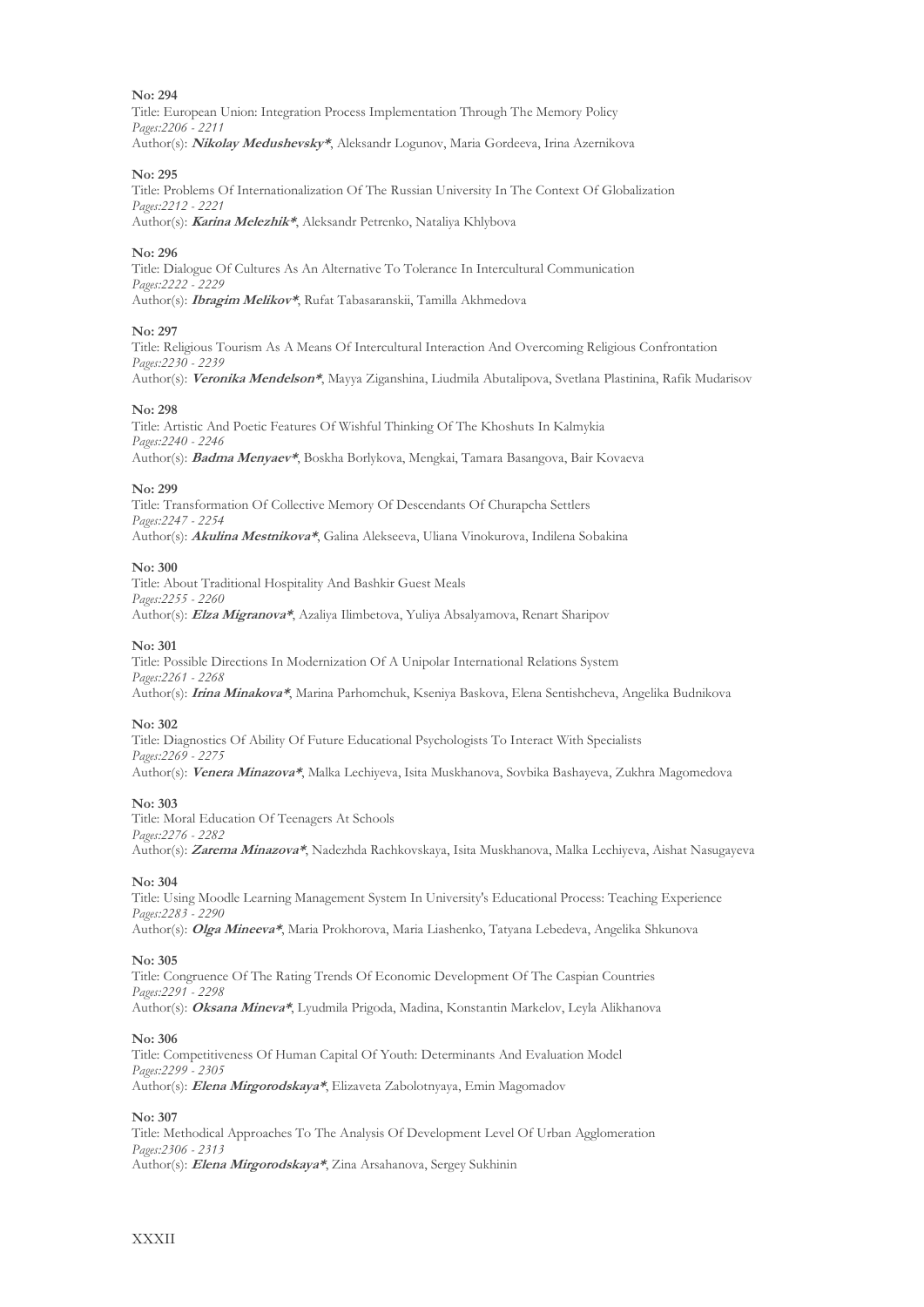Title: Conceptual Approaches To Structuring Of Economic Space Of A Region *Pages:2314 - 2320* Author(s): **Elena Mirgorodskaya\***, Zulay Tavbulatova, Sergey Sukhinin, Emin Magomadov

#### **No: 309**

Title: Transformation Of Dagestan Muslim Community: Between Islamic Globalization And Logic Of Counter-Terrorism *Pages:2321 - 2327*

Author(s): **Dzhabrail Mirzakhanov\***, Yusup Abdulkadyrov, Zzrema Israpilova, Arbakhan Magomedov

#### **No: 310**

Title: Linguistic And Cultural Image Of Persia In "Travel Notes" By A.S. Griboedov *Pages:2328 - 2333* Author(s): **Afshar Mona\***

#### **No: 311**

Title: Development Of Professional Competence In Students Of Economics *Pages:2334 - 2338* Author(s): **Tatyana Monaco\***

#### **No: 312**

Title: Interregional Differentiation Of Spatial Development *Pages:2339 - 2344* Author(s): **Marina Moroshkina\***, Olga Potasheva

#### **No: 313**

Title: Formation Of Russian Labor Market Based On The Serviceization Of Economy *Pages:2345 - 2351* Author(s): **Lyubov Morozova\***, Vladimir Morozov, Natalia Khavanova, Irina Duborkina, Elena Litvinova

#### **No: 314**

Title: Development Of Students' Valeological Culture *Pages:2352 - 2359* Author(s): **Angelina Mueva\***, Irina Kyunkrikova, Vladimir Velegurin

#### **No: 315**

Title: Civil Identity Of The Russian Population Of Krasnodar Krai: Generation Aspect *Pages:2360 - 2365* Author(s): **Victoria Mukha\***, Vera Litovka, Darya Vakhrameeva

#### **No: 316**

Title: Public-Private Partnership As A Tool For Innovation Management In Biomedicine *Pages:2366 - 2372* Author(s): **Deshi Musostova\***, Liudmila Popova, Irina Korostelkina, Elena Dedkova, Natalia Arzamasceva

#### **No: 317**

Title: Tools And Methods Of Management Of Russian Enterprises *Pages:2373 - 2378* Author(s): **Deshi Musostova\***, Liza Khamidova, Irina Makunina, Alla Mironceva, Natalia Yakovleva

#### **No: 318**

Title: Traditional Communication Routes Of The Bashkirs In The Early Middle Ages *Pages:2379 - 2386* Author(s): Zakiryan Aminev, Fanuza Nadrshina, Gulnur Khusainova, **Aigul Khakimyanova\***, Rafilya Zinurova

#### **No: 319**

Title: Russia, The Usa And Europe: Globalization Challenges *Pages:2387 - 2392* Author(s): Nikolai Kubanev, **Larisa Nabilkina\***

#### **No: 320**

Title: Features Of Agricultural Financing In Russia *Pages:2393 - 2398* Author(s): **Kermen Naminova\***, Kermen Makaeva, Tatyana Bakinova, Salgar Boldyreva, Natalya Darbakova

#### **No: 321**

Title: Transformation Of Collective Patterns In Southern Russian Villages In Early 21st Century *Pages:2399 - 2406* Author(s): **Ludmila Namrueva\***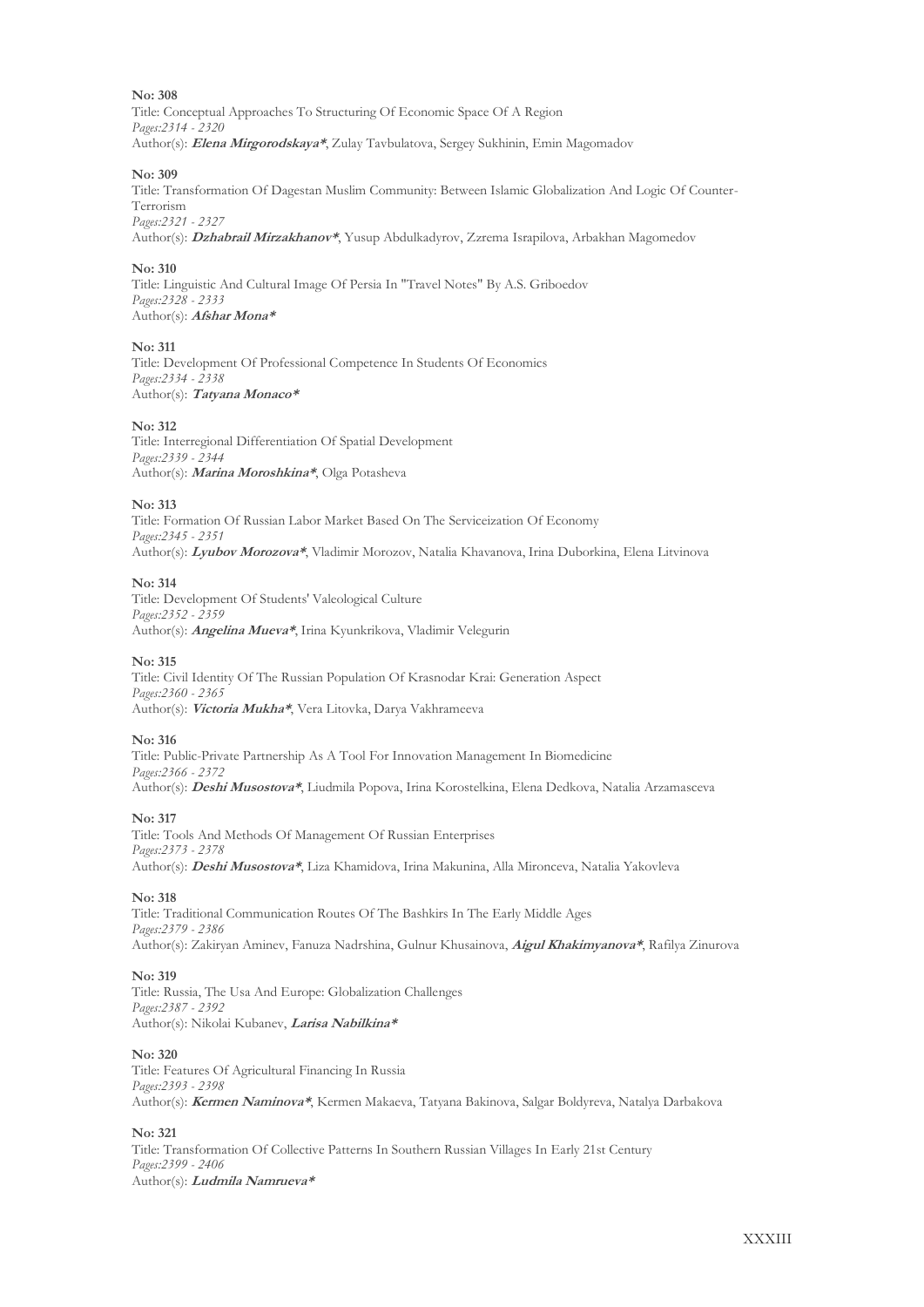Title: Psychophysiological Adaptation Of International Students To Educational Environment Of Higher Education Institution *Pages:2407 - 2414* Author(s): **Kermen Nastinova\***, Galina Nastinova

### **No: 323**

Title: Sociocultural Factors Of Territorial Development: Conceptual Aspect *Pages:2415 - 2421* Author(s): **Nasyrov Gazinur\***, Azamat Barlybaev, Adigam Barlybaev, Inna Sitnova, Venera Saitbatalova

#### **No: 324**

Title: Ethnic Rural Tourism In Republic Of Bashkortostan: Current State, Issues And Prospects *Pages:2422 - 2429* Author(s): **Nasyrov Gazinur\***, Adigam Barlybaev, Inna Sitnova, Ildar Rakhmatullin, Zulfiya Ishnazarova

#### **No: 325**

Title: Green Color In Islam Iconography And Sculpture Of Finno-Ugrianians *Pages:2430 - 2436* Author(s): **Olga Naumenko\***, Evgeny Naumenko

#### **No: 326**

Title: Digital Technology As A Global Trend Of Criminal Justice *Pages:2437 - 2441* Author(s): **Fatima Naurbieva\***

#### **No: 327**

Title: Institutionalization Of Ethnicity In Regional Identity: Model Of Republic Of Altai *Pages:2442 - 2448* Author(s): **Mariya Nazukina\***

#### **No: 328**

Title: Comparative Analysis Of Objective Assessment And Self-Assessment Of University Graduates' Professional Identity *Pages:2449 - 2459*

Author(s): **Natalya Nesgovorova\***, Vasily Savelev, Elena Tebenkova, Marina Prokopyeva

#### **No: 329**

Title: Virtual Reality As Transformation Of Material Reality *Pages:2460 - 2465* Author(s): **Grigory Nikitin\***, Marina Danilova

#### **No: 330**

Title: Chuvash Religion As A Key Component Of Ethnic Mentality *Pages:2466 - 2472* Author(s): **Erbina Nikitina\***, Dmitrii Vorobev, Tatiana Evgrafova

#### **No: 331**

Title: Transformations Of Psycho-Verbal Characteristics Of Sportfans In The Context Of Globalization Processes *Pages:2473 - 2481* Author(s): **Marina Noskova\***, Tatiana Vershinina, Evgenia Naboichenko

#### **No: 332**

Title: Risk Assessment Of Terrorist Acts Based On Study Of Diversity Of Objectives *Pages:2482 - 2490* Author(s): **Andrey Novikov\***

#### **No: 333**

Title: Study Of Local Cultures In The Context Of Globalization *Pages:2491 - 2497* Author(s): **Mikhail Novikov\***, Alexander Eremin

#### **No: 334**

Title: Ontogenesis Of Economic Interests Under Modern Conditions *Pages:2498 - 2502* Author(s): **Natalya Novoselova\***, Maria Rybyantseva

**No: 335** Title: Economic Situation Of The Rural Population In The Southern Regions Of Russia *Pages:2503 - 2509* Author(s): **Bairta Nuskhaeva\***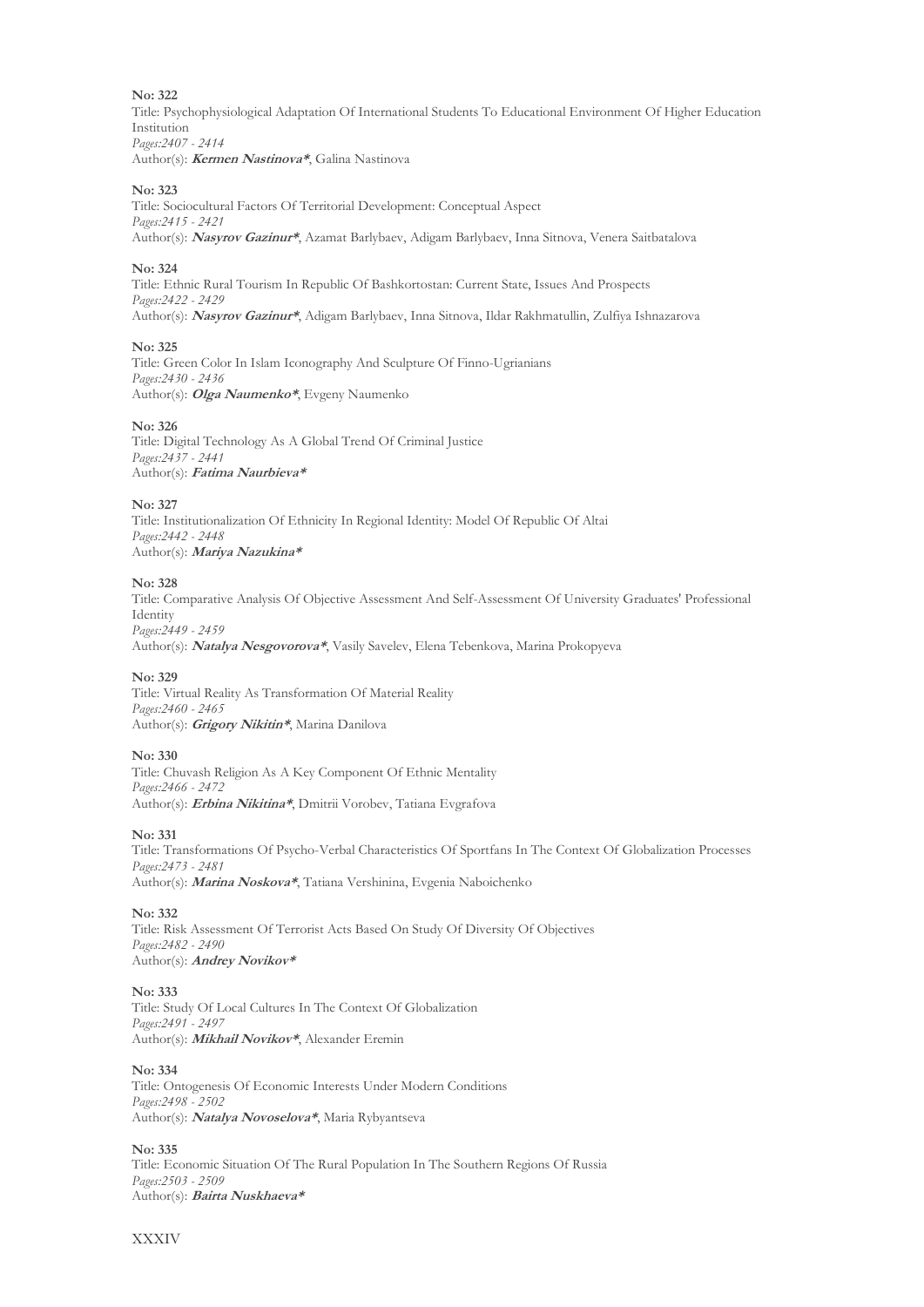Title: Some Aspects Of The Provincial Government Introduction In Kalmykia In 18th Century *Pages:2510 - 2516* Author(s): **Irina Ochir-Garyaeva\***

#### **No: 337**

Title: Bulyash Todaeva's Contribution To Studying Languages And Cultures Of The Mongolian Peoples *Pages:2517 - 2522*

Author(s): **Nina Ochirova\***, Mengkai, Baldzhiya Dyakieva, Ellara Omakaeva, Svetlana Tsedenova

#### **No: 338**

Title: Jangar Heroic Epic In Mirror Of Language, Culture, Information Technology: Thematic Dictionary *Pages:2523 - 2528* Author(s): **Ellara Omakaeva\***, Valery Salykova, Darina Badgaeva, Tsagan Seleeva, Timur Goryaev

#### **No: 339**

Title: Zoomorphic Code Of Culture In Reflexion Of Kalmyk And Mongolian Proverbs *Pages:2529 - 2535* Author(s): **Ellara Omakaeva\***, Viktoriya Ochirova, Zhanna Chedzhieva, Galina Bovaeva, Tatyana Buraeva

#### **No: 340**

Title: Social Tension Field In Student Environment In Terms Of Frustration And Deprivation *Pages:2536 - 2543* Author(s): **Lyubov Orlik\***, Galina Zhukova, Dinara Kagirova

#### **No: 341**

Title: Transformation Of Traditional Culture In The Literary Text: Typology Of Folklore Works *Pages:2544 - 2549* Author(s): **Anna Oschepkova\***

#### **No: 342**

Title: Civil Population Of Chechen Republic In "Counter-Terrorist Operation" *Pages:2550 - 2554* Author(s): **Abbaz Osmaev\***, Аkhmed Aliev, Аli Salgiriev, Yavus Ahmadov, Leichii Garsaev, Zaur Kindarov

#### **No: 343**

Title: Economics As A Part Of Universal Knowledge: The Arctic Aspect *Pages:2555 - 2562* Author(s): **Olga Ostrovskaia\***, Olga Shabalina

#### **No: 344**

Title: Development Of Research Competence Of University Students During Learning Mathematics *Pages:2563 - 2569* Author(s): **Oksana Ostylovskaia\***, Аnastasia Eroshina, Margarita Manushkina, Valery Pomazan

#### **No: 345**

Title: Toponymic System Of Dagestan: Aspects And Prospects Of Research *Pages:2570 - 2578* Author(s): **Zabihat Otsomieva-Tagirova\***, Madjid Khalilov, Sapiiahanum Temirbulatova, Faida Ganieva, Zaynab Alieva

#### **No: 346**

Title: Toponymical Ethnocultural Codes In Lexical-Semantic Field Of Relatedness *Pages:2579 - 2585* Author(s): **Zabihat Otsomieva-Tagirova\***, Magomed Magomedov, Mariza Ibragimova, Khizri Yusupov, Zzynab Alieva

#### **No: 347**

Title: Screen Images: Educational Purpose Transformation In An Era Of Global Media *Pages:2586 - 2595* Author(s): Ekaterina Prilukova, **Irina Parulina\***, Georgiy Kviatkovskii, Yulia Dudina, Liliya Kovtunovich

#### **No: 348**

Title: Culinaronym, The Term And Concept *Pages:2596 - 2601* Author(s): **Ngoc Son Phan\***, Victor Shaklein

#### **No: 349**

Title: The System Of Economic Methods As An Instrument For Business Effectiveness Growth *Pages:2602 - 2608* Author(s): **T. G. Pogorelova\***, L. P. Bespamyatnova, O. A. Brazhka, A. V. Pavliukova, A. N. Maksimenko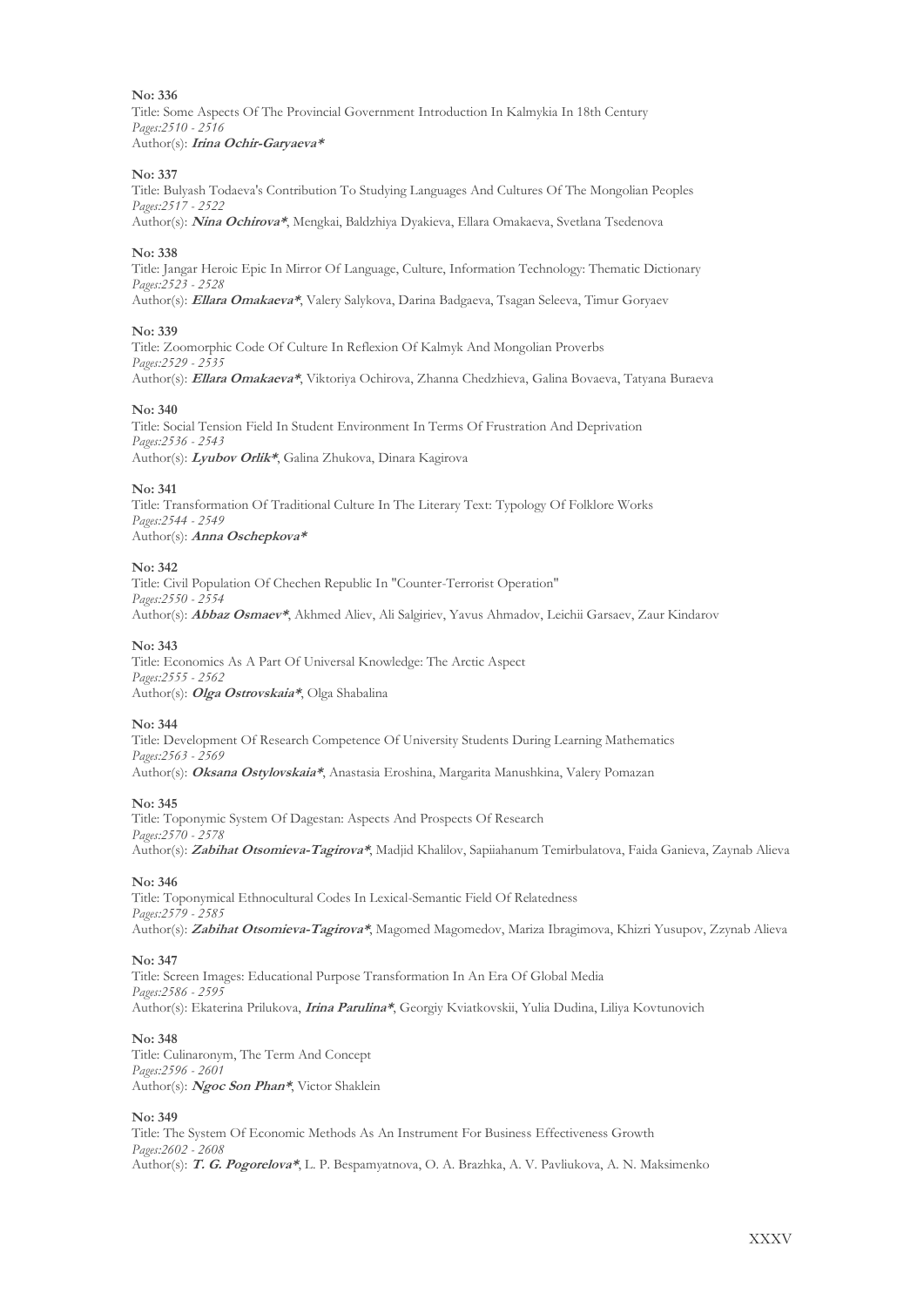**No: 350** Title: International Issues Of Trafficking Of Cultural Property *Pages:2609 - 2615* Author(s): **Elena Popravko\***

#### **No: 351**

Title: Сareer Aspirations Of Socially Oriented Professional Groups In Russian Megalopolises *Pages:2616 - 2622* Author(s): **Oxana Posukhova\***, Ludmila Klimenko

#### **No: 352**

Title: Modelling Of A Specialist Within The Multi-Paradigm Educational Process *Pages:2623 - 2629* Author(s): **Tatyana Prokhorova\***, Olga Oskina, Oksana Rogal-Levitskaya

#### **No: 353**

Title: Grammar And Vocabulary As The Operational Basis For Language Learning At School *Pages:2630 - 2635* Author(s): **Natalia Pronina\***, Alexandr Shamov, Yulia Molchanova, Yulia Pospelova, Olga Mironova

#### **No: 354**

Title: Russian Neo-Populist Parties About The Problem Of Formulating Civil Consciousness *Pages:2636 - 2642* Author(s): **Olga Protasova\***

#### **No: 355**

Title: Specific Features Of The Organization Of Local Government In The Chechen Republic *Pages:2643 - 2648* Author(s): **Svetlana Radaeva\***, Laura Ozdamirova

#### **No: 356**

Title: Shanghai Cooperation Organization: The Evolution Of Counter-Terrorism At A Regional Level *Pages:2649 - 2656* Author(s): **Oleg Ratushnyak\***, Valeriya Sokol

#### **No: 357**

Title: Political Ideas Discourse In Network Society: Socio-Philosophical Analysis *Pages:2657 - 2663* Author(s): **Nikita Ravochkin\***

#### **No: 358**

Title: Principles Of Legal Proceedings In Russia And European Standards Of Justice *Pages:2664 - 2670* Author(s): **Irina Rekhtina\***, Tamara Yakusheva, Anton Vasiliev, Irina Anisimova

#### **No: 359**

Title: State, Society, Law In Terms Of Technological Reality *Pages:2671 - 2676* Author(s): **Irina Rekhtina\***, Anton Vasiliev, Andrey Seregin, Olga Akhrameeva, Dar Shpoper

#### **No: 360**

Title: Ethno-Cultural Code Of Mentality Through Prism Of Associative Thesaurus And Associative Chromaticity *Pages:2677 - 2683* Author(s): **Tatiana Rogozhnikova\***, Elvina Salikhova, Natalya Efimenko

#### **No: 361**

Title: Religious Identity Transgression In Students' Community Of Caspian Region And Southern Russia *Pages:2684 - 2693* Author(s): **Anna Romanova\***, Mikhail Topchiev, Dmitriy Chernichkin, Vyacheslav Dryagalov, Maria Bicharova

#### **No: 362**

Title: Inclusion As A Social Concept And Educational Practice *Pages:2694 - 2700* Author(s): **Ekaterina Romaszhevskaya\***, Tatayana Matekina, Anna Bolgova, Marina Soroka, Valentina Stolyarova

#### **No: 363**

Title: Legal Status Of Initial Stage Of Criminal Proceedings In Russian Criminal Legislation *Pages:2701 - 2705* Author(s): **Yarosslava Ryapolova\***, Viktoriya Strukova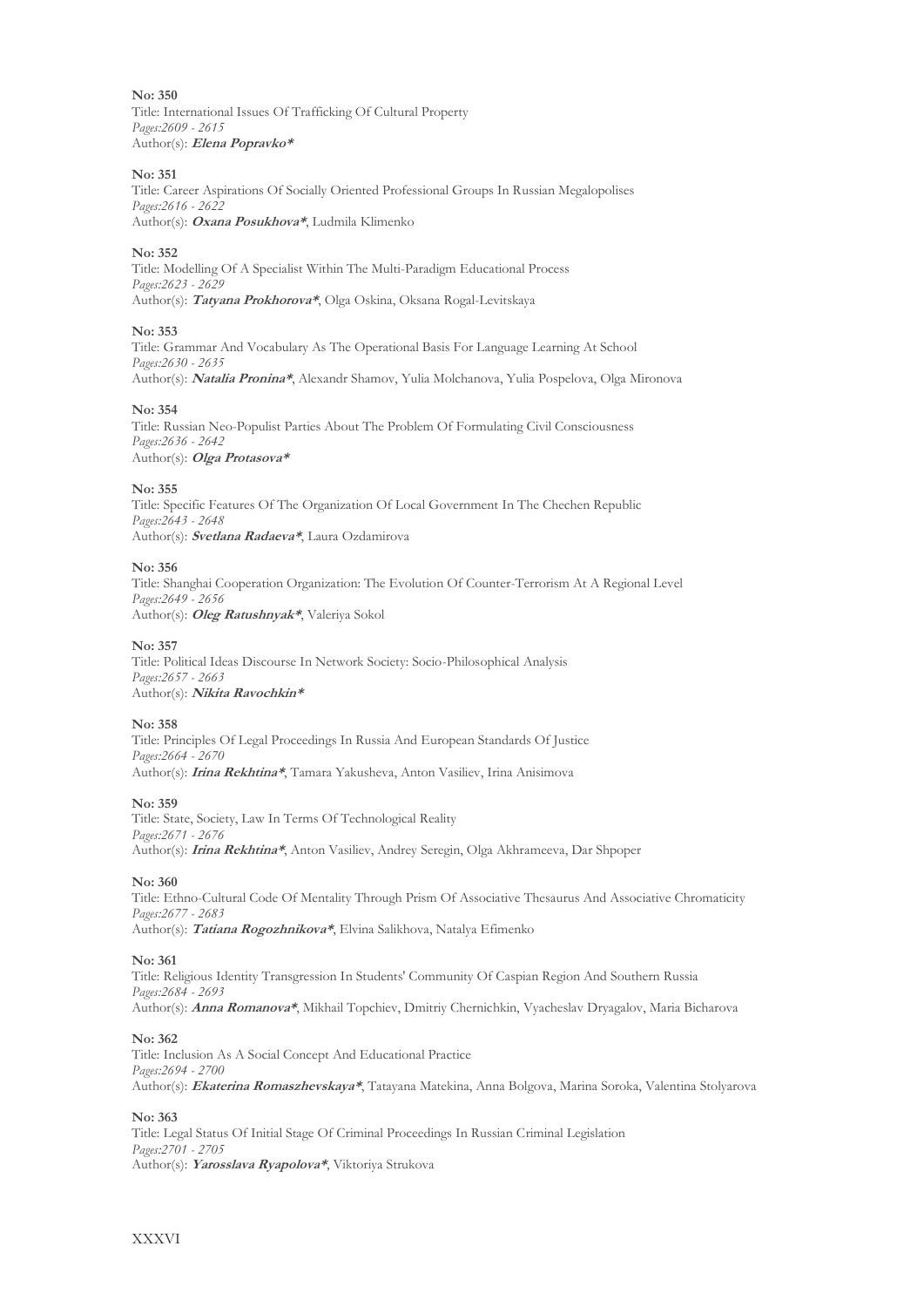Title: Golden Horde Cities Of The North Caucasus: Origin, Population, Everyday Life *Pages:2706 - 2712* Author(s): **Khadzhi-Murat Sabanchiev\***, Anzhela Zhurtova, Khadzhi Khizriev, Shakhrudin Gapurov, Abdulla Bugaev

#### **No: 365**

Title: Developing Information And Communicative Competence In Organizers Of School Educational Process *Pages:2713 - 2719*

Author(s): **Bilyant Sadulaeva\***, Roza Khataeva, Djebir Abdullaeva, Piya Muradova, Lolita Iusupova

#### **No: 366**

Title: Forming Information Culture Of Senior Pupils While Teaching Information Technologies *Pages:2720 - 2726* Author(s): **Bilyant Sadulaeva\***, Roza Sadulaeva, Lolita Iusupova, Svetlana Vazkaeva, Zalinan Mutsurova

#### **No: 367**

Title: Upbringing Of Youth In The Context Of Information Technology Development *Pages:2727 - 2732* Author(s): **Roza Sadulaeva\***, Zarina Magomadova, Bilyant Sadulaeva, Seda Dzhabagova, Malika Ibragimova

#### **No: 368**

Title: Training Specialists To Work With Foster Families In Modern Social Conditions *Pages:2733 - 2740* Author(s): **Liudmila Saenko\***, Galina Solomatina, Larisa Sumenko, Tatyana Morozova

#### **No: 369**

Title: Features Of Identity Formation In The Multinational Ural-Volga Region *Pages:2741 - 2748* Author(s): **Fail Safin\***, Komil Sirazetdinov, Aigul Khaliulina

#### **No: 370**

Title: Metamorphosis Of The Concept "Love" And Its Lexical And Syntactic Nomination *Pages:2749 - 2756* Author(s): **Olga Sakhno\***, Olga Pavlovskaya

#### **No: 371**

Title: Relevant Issues Of Formation And Development Of Human Capacity Of A Municipality *Pages:2757 - 2766* Author(s): **Rustam Salgiriyev\***, Muslim Chazhaev, Irina Shtapova

#### **No: 372**

Title: A Comparative Analysis Of The German And Russian Anti-Proverbs In The Field "Geld/Money" *Pages:2767 - 2773* Author(s): **Sergey Samozhenov\***, Irina Matveyeva

#### **No: 373**

Title: Formation Of Functioning Mechanism Of Housing And Utilities Sector Of Region *Pages:2774 - 2782* Author(s): **Svetlana Sapozhnikova\***, Olga Kramlikh, Svetlana Chudakova, Valentina Kuptsova, Elena Lavrova

#### **No: 374**

Title: Management Of Foreign Economic Relations Based On Structural Policy *Pages:2783 - 2789* Author(s): **Dzhamilya Saralinova\***, Irina Malganova, Diba Dokhkilgova

#### **No: 375**

Title: Lingvosemiotic Characteristics Of Relation In Kalmyk, Russian And English Language Consciousness *Pages:2790 - 2796* Author(s): **Zhanna Sarangaeva\***, Elza Daldinova, Tatayana Kekeeva, Valentina Boktaeva

#### **No: 376**

Title: Siberia's Sheregesh: Mountain Resort Image In Online Travel Reviews *Pages:2797 - 2805* Author(s): **Irina Saveleva\***, Olga Kondratieva, Natalia Melnik

**No: 377**

Title: Transformation Of Mathematical Education In Russia And Moral Education *Pages:2806 - 2812* Author(s): **Olga Savvina\***, Roman Melnikov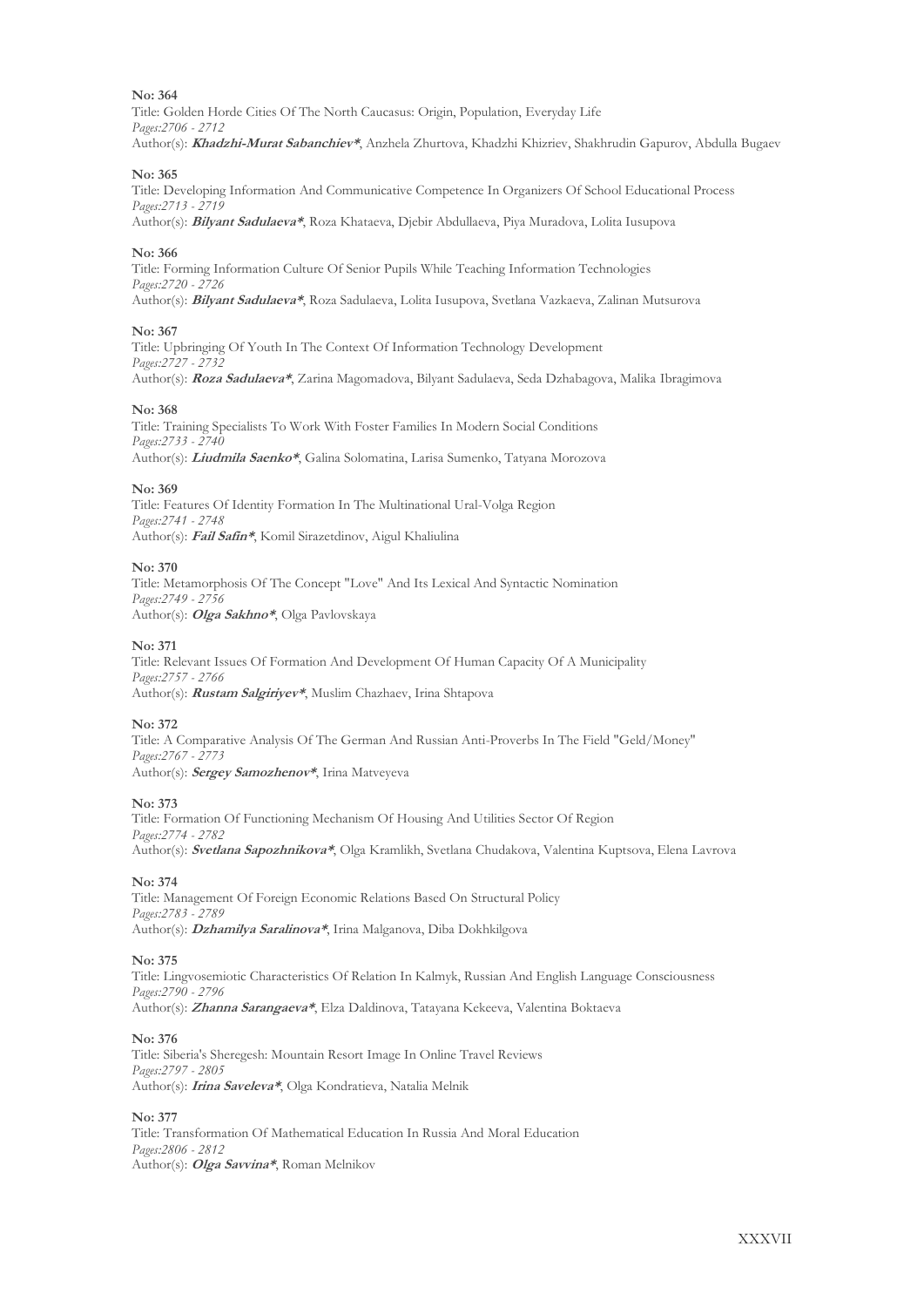Title: Development Of The Crimean Tatar Folklore Studies *Pages:2813 - 2817* Author(s): **Fera Seferova\***, Esma Seferova

#### **No: 379**

Title: Transformations Of Student Personalities While Adapting To Hardships *Pages:2818 - 2823* Author(s): **Elena Serdyukova\***

#### **No: 380**

Title: Finno-Ugric Pan-Nationalism: Concept's History And Its Ideological Practice *Pages:2824 - 2829* Author(s): **Yuri Shabaev\***, Natalya Mironova

#### **No: 381**

Title: Manufactured Product Quality Control In Organization As The Spoilage Prevention Mean *Pages:2830 - 2836* Author(s): **Ismail Sрakhgiraev\***, Nataliia Varaksa, Boris Maslov, Elena Rozhdestvenskaia, Namruddi Poshuev

#### **No: 382**

Title: Socio And Cultural Activities In Globalization Aspect: Cultural Process Methodology *Pages:2837 - 2844* Author(s): **Dilbar Shamsutdinova\***, Roza Akhmadieva, Pavel Terekhov, Raikhana Turkhanova, Anna Ivanova

#### **No: 383**

Title: Systemacy Of Law And Legal System: To Problem Of Terminological Uncertainty *Pages:2845 - 2853* Author(s): **Tatyana Shatkovskaya\***, Olga Larina, Tatyana Epifanova, Yaroslav Emirsultanov, Gennady Nebratenko

#### **No: 384**

Title: Issues Of Population Migration In Practice Of Urban Self-Government Bodies *Pages:2854 - 2860* Author(s): **Irina Shayakhmetova\***

#### **No: 385**

Title: Cognitive-Noematic Model Of The Taxonomy Of Attributives Within Philological Phenomenological **Hermeneutics** *Pages:2861 - 2869* Author(s): **Oksana Shibkova\***

#### **No: 386**

Title: Intermediality Of Literature And Music Of E.T.A. Hoffmann And A.S. Grin *Pages:2870 - 2877* Author(s): **Ekaterina Shkurskaya\***

#### **No: 387**

Title: Technologies On Integration And Adaptation Potential Of Young Migrants *Pages:2878 - 2883* Author(s): **Anton Shmelev\***, Dmitry Belashchenko, Liliya Ulmaeva, Olga Shmeleva, Imomidin Shodzhonov

#### **No: 388**

Title: Outskirts Of Empire In Maelstrom Of Globalization: Gorno-Badakhshan In 1992-1994 *Pages:2884 - 2890* Author(s): **Vladimir Shorokhov\***, Dmitry Ovsyannikov

#### **No: 389**

Title: Digital Transformation And Transformation Of Ownership *Pages:2891 - 2897* Author(s): **Elena Simatova\***, Kristina Belgisova, Olesya Grabchak, Igor Petrov, Olga Shapoval

#### **No: 390**

Title: The Development Of Religious Consciousness In The Modern Metropolis *Pages:2898 - 2903* Author(s): **Galina Sinko\***, Irina Vospitannik, Veronika Kuzmenkova, Elena Tсyplakova, Yulia Yankevich

#### **No: 391**

Title: Civil Personality Development Under New Social Transformations In A Paradigm Manner *Pages:2904 - 2910* Author(s): **Olga Sirotkina\***, Olga Kalimullina, Darina Shamsutdinova, Inessa Fedulova, Bulat Husainov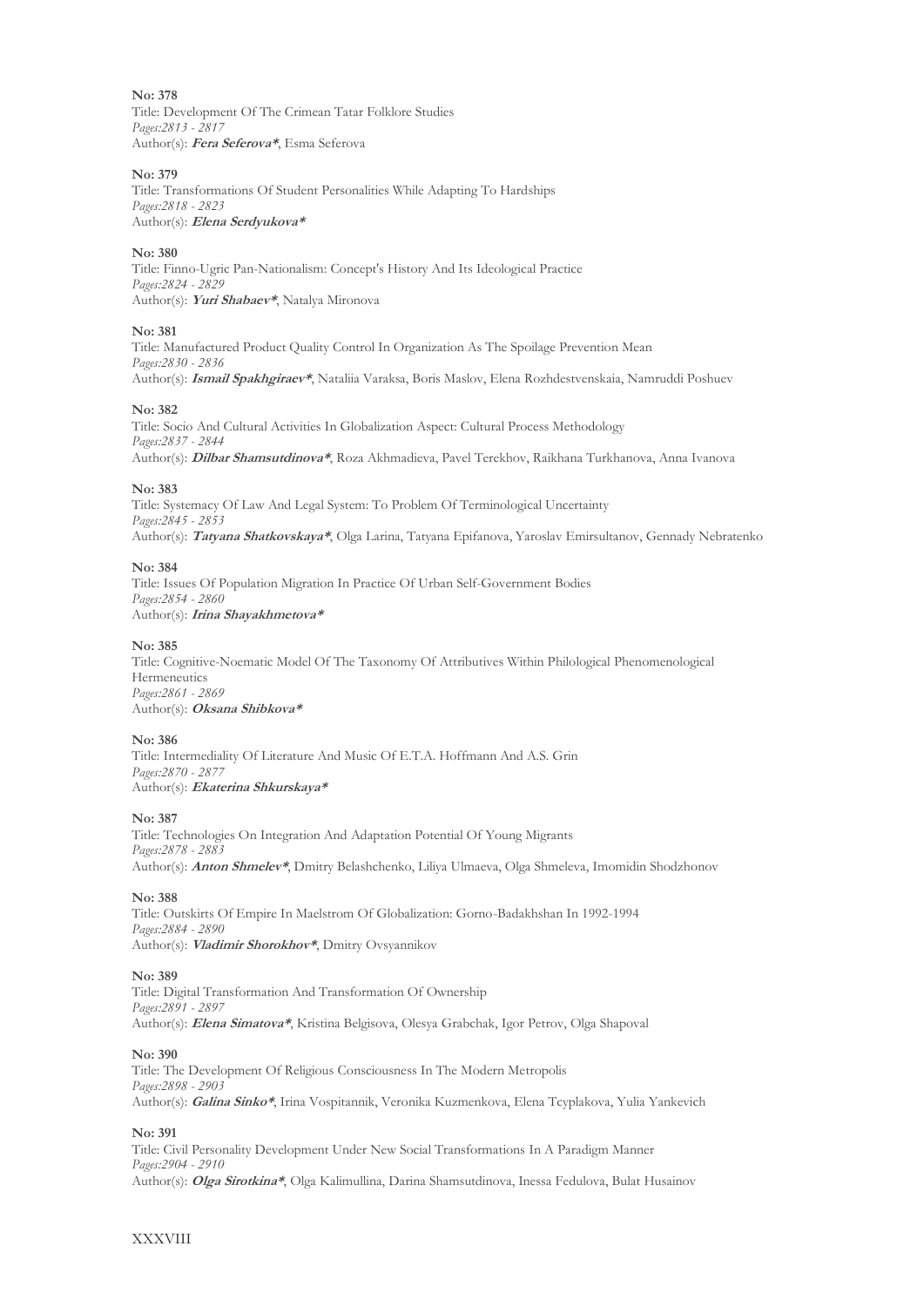Title: Technology For Formation Of The Ability Of Non-Violent Interaction Among Students *Pages:2911 - 2918* Author(s): **Vyacheslav Sitarov\***, Vladimir Maralov, Larisa Romanyuk

#### **No: 393**

Title: Relationship Between Vitality And Generational Identification *Pages:2919 - 2925* Author(s): **Nadezhda Sivrikova\***, Elena Chernikova, Svetlana Roslyakova, Tatyana Ptashko, Artem Perebejnos

#### **No: 394**

Title: Perception Of Intergenerational Relationships By People With Different Types Of Generational Identification *Pages:2926 - 2934* Author(s): **Nadezhda Sivrikova\***, Elena Moiseeva, Nadezhda Sokolova, Natalya Ertemeva, Irina Zolotova

#### **No: 395**

Title: Features Of Perception Of Inter-Generational Relationships *Pages:2935 - 2943* Author(s): **Nadezhda Sivrikova\***, Margarita Postnikova, Vlada Pyschyk, Anastasiya Miklyaeva

#### **No: 396**

Title: Dynamics Of Personality Development In Pre-Adolescence: Longitudinal Study *Pages:2944 - 2951* Author(s): **Elena Slavutskaya\***, Leonid Slavutskii

#### **No: 397**

Title: The Great Patriotic War In The Historical Memory Of Students *Pages:2952 - 2957* Author(s): **Marina Sokolova\***, Andrey Tikhonov, Tatjana Golubkina

#### **No: 398**

Title: Czarist-Era Education System As Social Device To Form Russian Civic Consciousness *Pages:2958 - 2963* Author(s): **Galina Solodova\***, Daniyal Kidirniiazov

#### **No: 399**

Title: Development Of Rural Areas Of Bashkortostan In Conditions Of Digital Economy Formation *Pages:2964 - 2971* Author(s): **Eugene Stovba\***, Andrey Stovba, Sadyk Nizamov, Alvera Yapparova

#### **No: 400**

Title: Institutionalization Of Values (On The Example Of The Phenomenon Of The Economy) *Pages:2972 - 2978* Author(s): **Dmitrii Stozhko\***

#### **No: 401**

Title: Quality Of Life Assessment: Regional Features *Pages:2979 - 2985* Author(s): **Svetlana Sukneva\***, Elena Semenova

#### **No: 402**

Title: Transformation Of Cultural Life In Bashkiria In 1960-1980 *Pages:2986 - 2992* Author(s): **Rima Suleimanova\***, Zukhra Sabirova, Shamil Isyangulov, Narkas Akhmadieva, Fulfia Sultanguzhina

#### **No: 403**

Title: Composite Words With Component Composition In Russian And Chechen Languages *Pages:2993 - 2999* Author(s): **Marjan Suleybanova\***, Leyla Bakhaeva, Тamara Khabusieva

#### **No: 404**

Title: Instruction Of Zlatoust Census Takers In Run-Up To All-Union Population Census *Pages:3000 - 3006* Author(s): **Anna Suvorova\***

#### **No: 405**

Title: Preparatory Works For The All-Union Census Of 1959 In The City Of Zlatoust *Pages:3007 - 3013* Author(s): **Anna Suvorova\***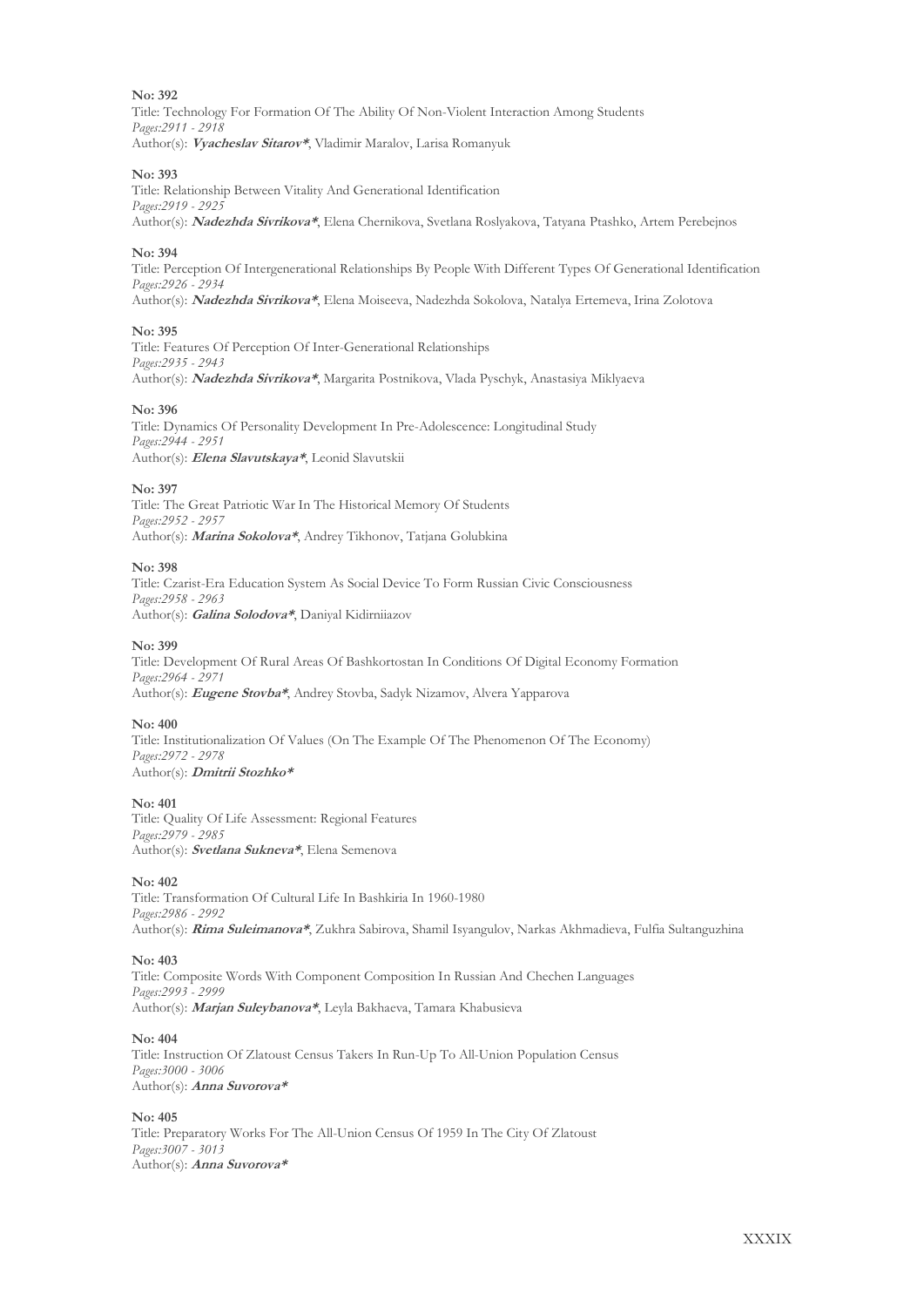Title: Ways Of Representation Of Stability In Pre-Election Discourse *Pages:3014 - 3020* Author(s): **Tatiana Tameryan\***, Marina Zheltukhina, Ludmila Buzinova, Elena Dobronichenko, Yulia Plakhotnaya

#### **No: 407**

Title: Multichannel South Ossetian Political Communication *Pages:3021 - 3028* Author(s): **Tatiana Tameryan\***, Irirna Bekoeva, Varvilina Dzhioeva

#### **No: 408**

Title: Role Of Concept In Intercultural Communication *Pages:3029 - 3035* Author(s): **Ying Tao\***, Viktor Shaklein

#### **No: 409**

Title: Organizational And Economic Aspects Of Improving Activities Of Russian Municipal Entities *Pages:3036 - 3042* Author(s): **Oleg Taran\***, Nadezhda Taran, Sofiya Kilinkarova, Olga Mihailuk, Nikos Topuzidis

#### **No: 410**

Title: Local Government Bodies In The System Of Financial And Legal Relations *Pages:3043 - 3051* Author(s): **Oleg Taran\***, Aleksandr Laskovyy, Vitaly Melnikov, Svyatoslav Kutovoy, Abdelkrim Manar

#### **No: 411**

Title: Implementation Space Of Educational Opportunities Of Art In Russian Pedagogy And Psychology *Pages:3052 - 3057* Author(s): **Evgenia Taranova\***, Svetlana Tarasova, Tatyana Dukhina, Natalia Drozhzhina, Olga Limonova

#### **No: 412**

Title: Place Of Regional Banks In Modern Transformation Processes Of Russian Banking Sector *Pages:3058 - 3065*

Author(s): **Magomed Tashtamirov\***, Sultan Tagaev, Razet Iushaeva, Zhanna Alieva, Rustam Tapaev

#### **No: 413**

Title: To Identification Issue Of The Regional Banks Category: Methodical Approaches *Pages:3066 - 3073* Author(s): **Magomed Tashtamirov\***, Sultan Tagaev, Lomali Kudusov, Milana Abdurakhmanova, Heda Muskhanova

#### **No: 414**

Title: To Question Of Suggestion In Advertising Discourse *Pages:3074 - 3080* Author(s): Ayna Mantsaeva, **Seda Tasueva\***, Milana Abueva, Zalikha Khakieva, Khava Tasataeva

#### **No: 415**

Title: Foolishness As A Dominant Strategy Of The Artistic Text *Pages:3081 - 3086* Author(s): **Aleksey Tatarinov\***, Lyudmila Tatarinova, Vera Tkachenko, Elena Khomukhina

#### **No: 416**

Title: Tax Reform In The Context Of A Socially Oriented Budget Formation Mechanism *Pages:3087 - 3093* Author(s): **Zulay Tavbulatova\***, Malika Sadueva, Nadegda Kulakova, Husen Chaplaev

#### **No: 417**

Title: Trends Of Development Of Businesses Enterprises In The Russian Federation *Pages:3094 - 3101* Author(s): **Zulay Tavbulatova\***, Madina Visaitova, Madina Vahabova, Petimat Bataeva

#### **No: 418**

Title: Objective And Subjective Conditions Affecting Pedagogical Process Of The Ethnic Identity Formation *Pages:3102 - 3109* Author(s): **Elena Chaikovskaia\***, Olga Elkina, Nina Konovalova

#### **No: 419**

Title: Adaptive Forecasting Of Work Efficiency Of Agroindustrial Complex Of The Region *Pages:3110 - 3114* Author(s): **Natalya Timofeeva\***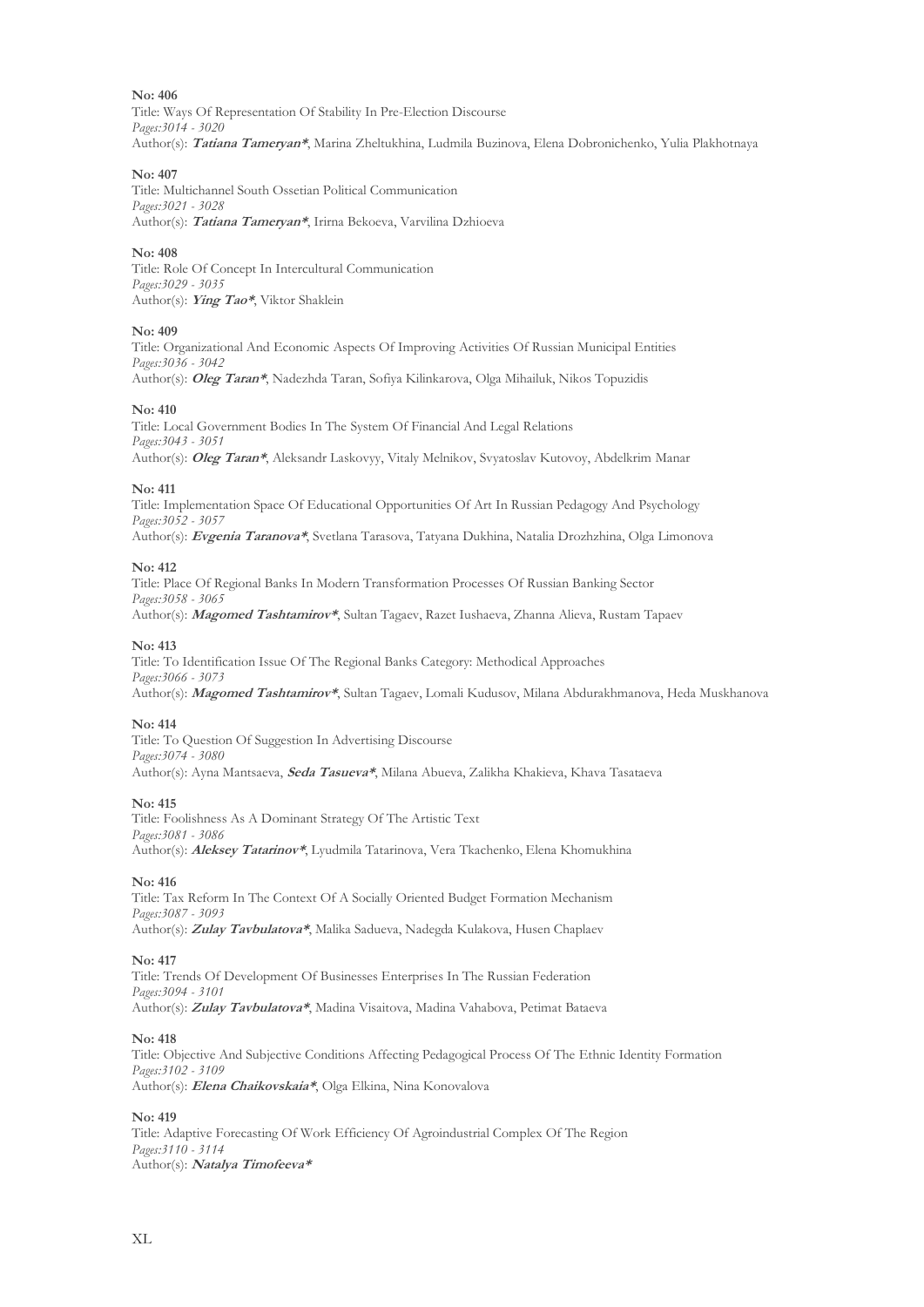Title: Pensioners In Modern Russia: Basic Models Of Social And Labor Behavior *Pages:3115 - 3123* Author(s): **Mikhail Timoshenko\***, Ludmila Medvedeva, Aleksey Rogachev, Maria Shiro

#### **No: 421**

Title: Impact Of Oil And Gas Development On Everyday Life Of Indigenous Peoples *Pages:3124 - 3129* Author(s): **Boris Tkachev\***, Tatiana Moldanova, Tatiana Tkacheva, Natalia Kharina

#### **No: 422**

Title: Approach To Phonetic Changes In Common Isoglosses Of Chechen And Bats Languages *Pages:3130 - 3137* Author(s): **Aza Tokayeva\***, Timerlan Usmanov, Elisa Arsaliyeva, Raisa Ilyasova

#### **No: 423**

Title: Emotive Adverbs In The Kabardino-Circassian Language *Pages:3138 - 3144* Author(s): **Madina Tokmakova\***, Boris Bizhoev, Rita Dzuganova

#### **No: 424**

Title: Civil Society: Problems And Paradoxes *Pages:3145 - 3152* Author(s): **Oleg Tolstoguzov\***, Maria Pitukhina

#### **No: 425**

Title: Consultative And Advisory Bodies In System Of Russian Power (Qualitative Sociological Research *Pages:3153 - 3159* Author(s): **Anna Trakhtenberg\***, Elena Dyakova

#### **No: 426**

Title: Preservation And Renovation Of Former Plant Znamia Truda In Moscow *Pages:3160 - 3168* Author(s): Gergiy Cherkasov, Darya Popova, **Ekaterina Tribelskaia\***, Olga Suslova

#### **No: 427**

Title: Preservation Of Traditions And New Forms Of Architectural Education In Russia *Pages:3169 - 3176* Author(s): **Ekaterina Tribelskaia\***, Irina Sokovnina, Darya Popova

#### **No: 428**

Title: Spreading Of Terms In Nomination Of Everyday Lexical Units In Russian Language *Pages:3177 - 3189* Author(s): **Duong Trinh Thuy\***, Viktor Shaklein

#### **No: 429**

Title: Economic Growth And Economic Development Of Regions Of Russia: Conditions And Opportunities *Pages:3190 - 3197* Author(s): **Alkkhozur Tsakaev\***, Zaurbek Saidov

#### **No: 430**

Title: Reflective-Value Support As A Pedagogical Phenomenon *Pages:3198 - 3205* Author(s): **Marina Tsiulina\***, Ekaterina Gnatyshina, Elena Shumilova, Rimma Litvak, Anatolii Pavlichenko

#### **No: 431**

Title: Legal Status Of Special Settlers: Special Settlement Regime Improvement *Pages:3206 - 3212* Author(s): **Sapiyat Tsutsulaeva\***

#### **No: 432**

Title: Kalmyks Deportation And Rehabilitation *Pages:3213 - 3218* Author(s): Margen Goryaev, **Sapiyat Tsutsulaeva\***

#### **No: 433**

Title: Political Repression Of Soviet State Towards Deported Nations Soldiers *Pages:3219 - 3225* Author(s): **Sapiyat Tsutsulaeva\***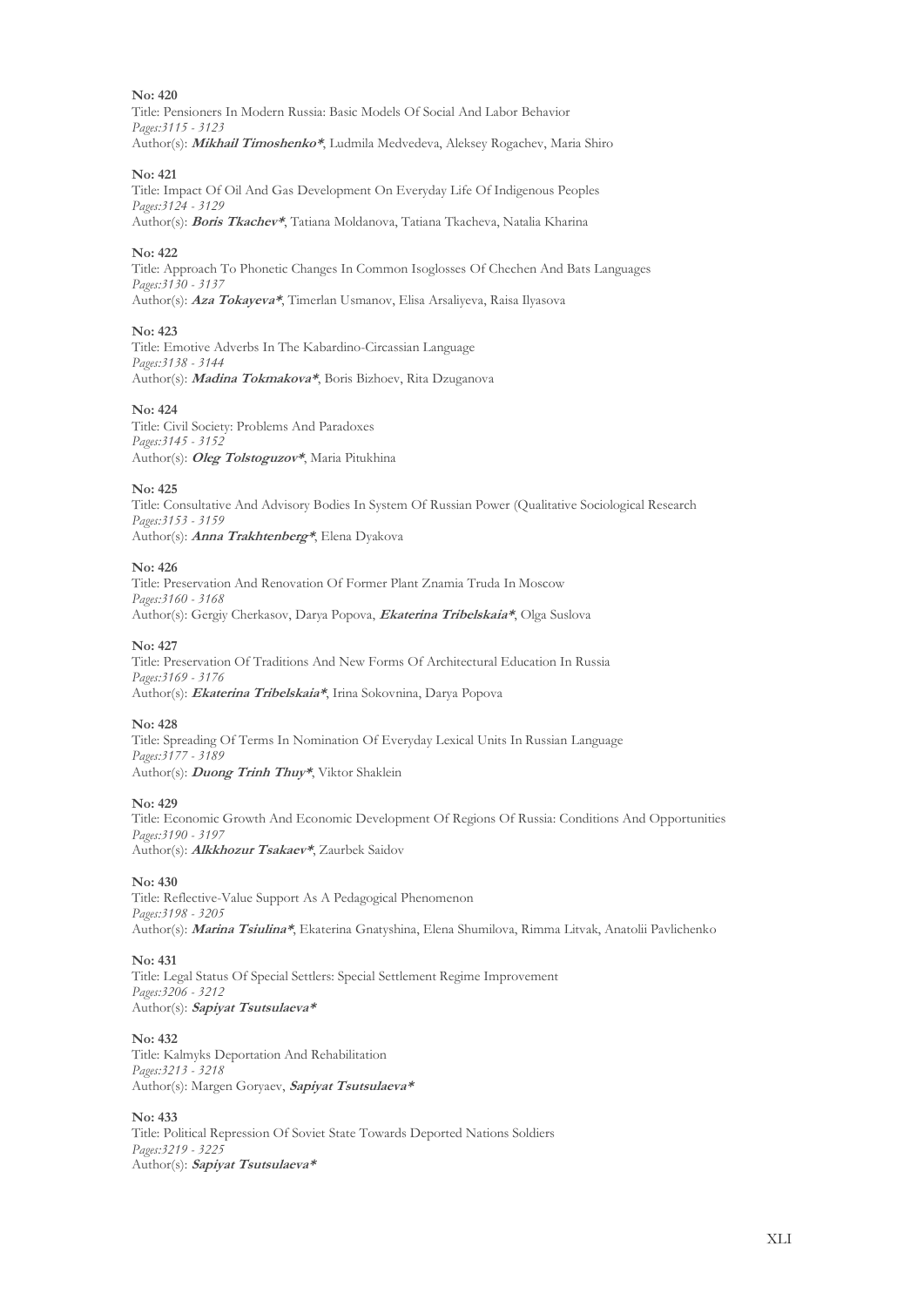Title: Knowledge Economy: Noospheric Context Of Development *Pages:3226 - 3236* Author(s): **Svetlana Tumenova\***, Tanzilya Sozaeva

#### **No: 435**

Title: Women In Mahayana Buddhism *Pages:3237 - 3242* Author(s): **Mergen Ulanov\***, Valeriy Badmaev, Galina Kaldinova, Marina Tyumidova, Yulia Erengenova

#### **No: 436**

Title: Regional Vocational Education System In Peer Review *Pages:3243 - 3249* Author(s): **Olga Urban\***, Natalia Demchuk, Tatiana Burnysheva, Elena Isakova, Konstantin Burnyshev

#### **No: 437**

Title: Buddhism In Moral-Ethical Values System Of Mongolian Peoples In Context Of Globalization *Pages:3250 - 3257* Author(s): **Oleg Usalko\***, Aleksey Ovshinov, Boldga Dekieva

#### **No: 438**

Title: Pairs Of Nouns Ending In -Графия, -Граф In Derivational Nests Of Words *Pages:3258 - 3264* Author(s): **Galina Ushakova\***, Marina Vazanova, Irina Gavrilova

#### **No: 439**

Title: To The Project Of The Methodology Of Integral Linguistic Analysis *Pages:3265 - 3274* Author(s): **Arbi Vagapov\***, Mayerbek Makhaev, Musa Ovkhadov, Khava Navrazova, Luiza Abdulvakhabova

#### **No: 440**

Title: Methodology Of The Formation Of Reflective Skills In Educators *Pages:3275 - 3281* Author(s): **Olga Vakhrusheva\***, Michail Kharitonov, Elena Khrisanova, Nadezhda Korshunova

#### **No: 441**

Title: Industry Features In The Management Of Advanced Marketing Complex *Pages:3282 - 3290* Author(s): **Marina Vasilenko\***, Elena Kuzina, Nikita Drozdov, Yulia Tagiltseva, Olga Bortnik

#### **No: 442**

Title: Banking Supervision In The Russian System Of State Regulation Of Commercial Banks *Pages:3291 - 3299* Author(s): **Anastasia Vasilyeva\***, Elena Karpova, Nina Kuznetsova

#### **No: 443**

Title: National Identity Of The Chechen Republic And The Republic Of Buryatia *Pages:3300 - 3306* Author(s): **Svetlana Vasilyeva\***, Svetlana Akhmadullina, Elizaveta Palkhaeva, Vladimir Dugarov, Igor Akhmadullin

#### **No: 444**

Title: Names And Nicknames As Means Of Portrayal In Contemporary Russian Novel *Pages:3307 - 3316* Author(s): **Anna Vasileva\***, Elena Krasina

#### **No: 445**

Title: Mathematics In Regional Higher Education Institution Under Conditions Of Globalization *Pages:3317 - 3323* Author(s): **Polina Vasileva\***, Viktoria Tugulchieva, Tatyana Khondyaeva, Kermen Bairova

#### **No: 446**

Title: Ethnic And Cultural Supplementary Education For Children: Professional Development Of Creative Person *Pages:3324 - 3329*

Author(s): **Ulyana Vinokurova\***, Sargylana Ignateva, Mariya Petrova, Evdokiia Vinokurova, Yana Okhlopkova

#### **No: 447**

Title: Economic Efficiency Of Winter Wheat Cultivation According To Traditional And Zero Technology *Pages:3330 - 3336* Author(s): **Olga Vlasova\***, Aleksander Esaulko, I.A. Wolters, V.M. Pederieva, V.M. Pederieva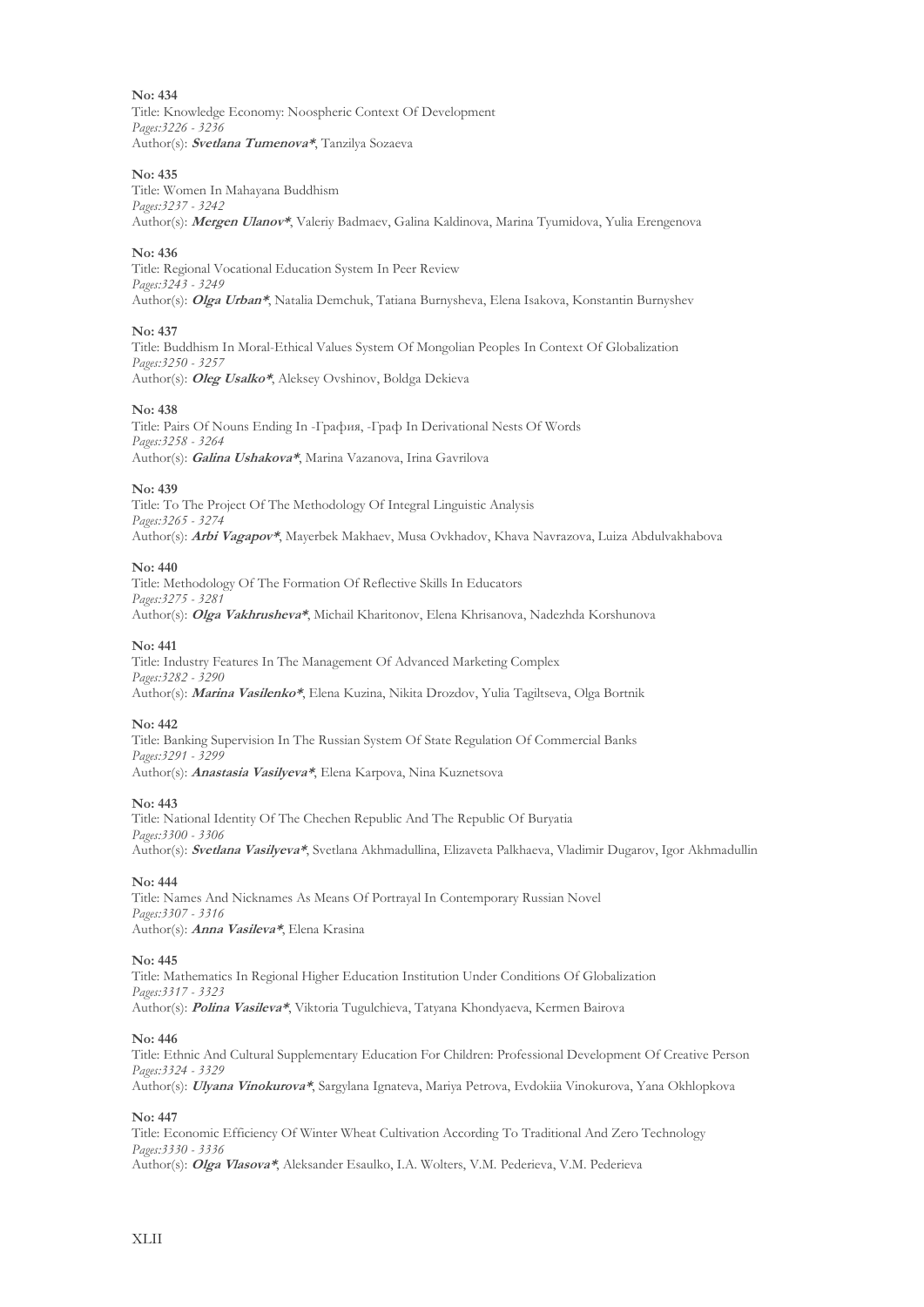**No: 448** Title: Ecological Culture As A Mechanism Of Social Development *Pages:3337 - 3346* Author(s): **Marina Volnistaya\***, Ariz Gezalov, Eka Korkiya, Agamali Mamedov

#### **No: 449**

Title: The Time Factor In Modern Organisation Of Labour *Pages:3347 - 3353* Author(s): **Igor Voznesenskii\***

#### **No: 450**

Title: X And Y Generations In Bashkortostan Republic: Continuity And Transformation Of Values *Pages:3354 - 3360* Author(s): **Dilara Yagafarova\***, Nailya Shamshutdinova, Olesya Akhmetova, Elmira Adigamova

#### **No: 451**

Title: Questions Of The Chechen-Russian Bilinguvism In The Chechen Republic *Pages:3361 - 3368* Author(s): **Aza Yakhyayeva\***, Nadejda Abakarova, Svetlana Yusupova, Khaifa Dzeitova, Zulikhan Evloeva

#### **No: 452**

Title: Economic Disputes Between Companies In Russia And India *Pages:3369 - 3375* Author(s): **Alexander Yakovlev\***, Petr Yakovlev

#### **No: 453**

Title: Theoretical And Practical Aspects Of Managing Russian Companies With State Participation *Pages:3376 - 3382* Author(s): **Alexander Yakovlev\***

#### **No: 454**

Title: Traditions And Innovations On The Frontier Territories *Pages:3383 - 3389* Author(s): **Serguey Yakushenkov\***, Anna Romanova

#### **No: 455**

Title: Personal Financial Security In Global Perspective *Pages:3390 - 3396* Author(s): **Rustam Yalmaev\***, Leyla Mytareva, Oxana Vatiukova

#### **No: 456**

Title: Role Of Financial And Credit Infrastructure In Agricultural Development In Chechen Republic *Pages:3397 - 3404* Author(s): **Rustam Yalmaev\***, Еkaterina Shkarupa, Еlena Kalianova

#### **No: 457**

Title: Gramophone And Chukchi: Origin And Evolution Of Cultural Markers *Pages:3405 - 3411* Author(s): **Anastasia Iarzutkina\***

#### **No: 458**

Title: Group Leader In Health Care Institution: Empiric Substantiation Of Psychological Markers *Pages:3412 - 3419* Author(s): **Bela Yasko\***, Evgenia Kharitonova, Marina Ostroushko

#### **No: 459**

Title: Conflict And Integration Factors Of Human Potential Development In South Of Russia *Pages:3420 - 3426* Author(s): **Irina Yurchenko\***, Viktor Yurchenko, Мariya Dontsova, Natalya Yurchenko

#### **No: 460**

Title: Problems In Legal Regulation Of Personal Image Use On The Internet *Pages:3427 - 3432* Author(s): **Larisa Yuryeva\***, Ksenia Loginova, Julia Gorbul

#### **No: 461**

Title: V. Han's Archive - A Source For Reconstruction Of Processes Of Ethnocultural Identity *Pages:3433 - 3439* Author(s): **Anna Zabiyako\***, Yana Zinenko, Yevgeniya Kontaleva, Olga Tsmykal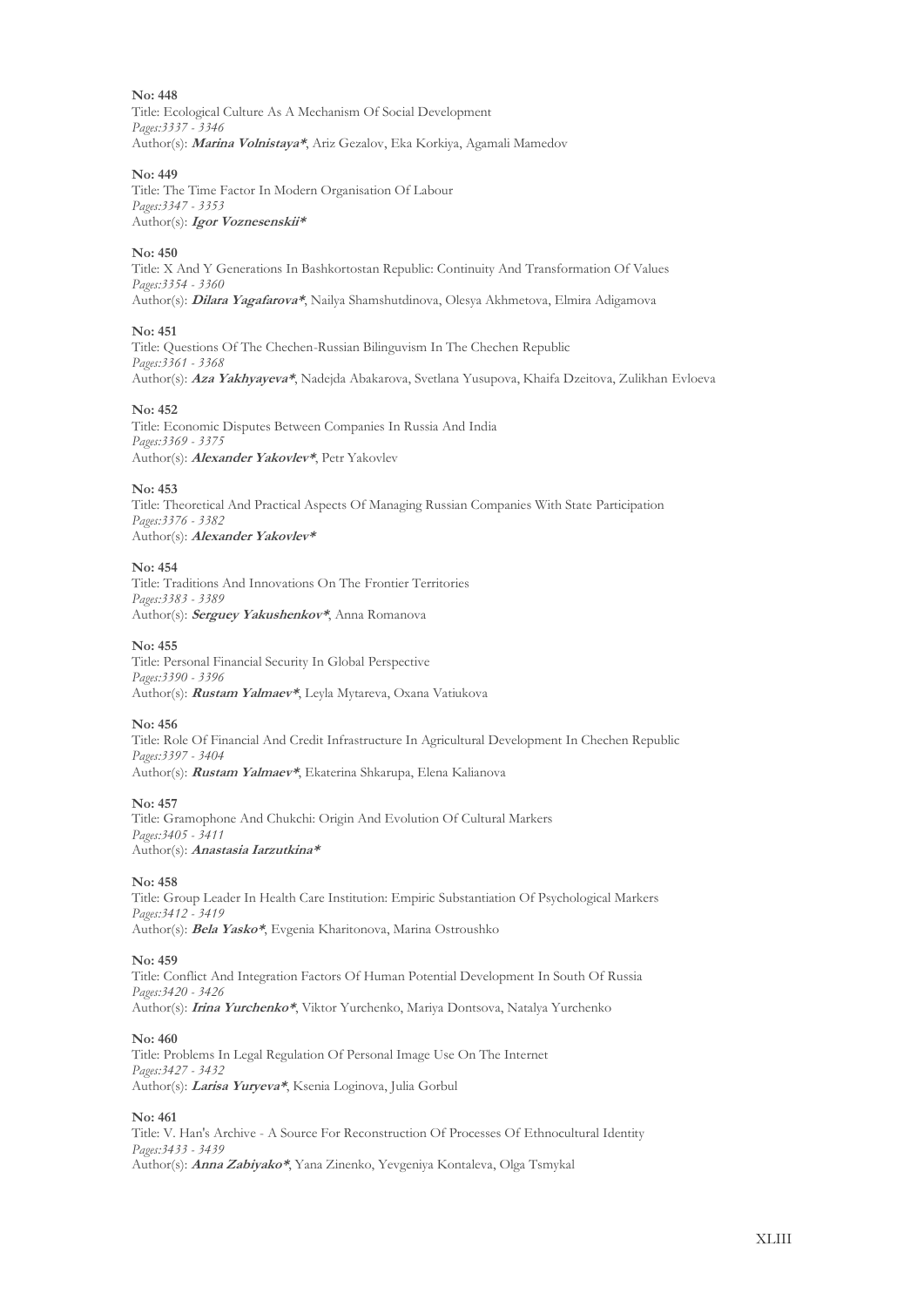Title: Anthropological Analysis Of Gender Specificities Of Slavic People Migration To North Caucasus *Pages:3440 - 3446* Author(s): **Lidia Zasedateleva\***, Elena Eryomina, Zulay Hasbulatova, Zulay Isakieva, Magomed Tepsuev

#### **No: 463**

Title: Digital Economy: Regional And Global Aspects *Pages:3447 - 3453* Author(s): **Maria Zelinskaya\***, Zhanna Adamyan

#### **No: 464**

Title: The Issues Of The Dialogue Of A Modern Subject With The Society *Pages:3454 - 3461* Author(s): **Vera Zhilina\***, Nina Kuznetsova, Marina Akhmetzyanova, Marina Teplykh, Elizaveta Zhilina, Ekaterina Prilukova, Tatyana Bashirova

#### **No: 465**

Title: Brexit Reasons - Lessons For Russia *Pages:3462 - 3469* Author(s): **Ludmila Zobova\***, Svetlana Mukhamedieva, Olga Kuznetsova, Anna Resenchuk

#### **No: 466**

Title: Constant Mythologems As A Component Of Regional Cultural Memory *Pages:3470 - 3477* Author(s): **Marina Zvyagintseva\***, Andrey Pozdnyakov, Olga Mishchenko

#### **No: 467**

Title: Comparison Of The Concept Of Time In English, Russian And Chechen Languages *Pages:3478 - 3484* Author(s): **Milana Abueva\***, Aksana Gatsaeva, Iman Sultahanova, Abubakar Dzhambetov

#### **No: 468**

Title: Concept As An Invariant Basis Of The Communicative Situation *Pages:3485 - 3491* Author(s): **Nurvadi Albekov\***, Tatyana Zherebilo, Luiza Israilova, Liana Musaeva, Sacita Tazurkaeva

#### **No: 469**

Title: Use Of Q-Methodology For Studying Students' Creative Activity *Pages:3492 - 3496* Author(s): **Bui Thi Le Thuy\***, Vyacheslav Kazarenkov, Van De Tran, Valeria Dorofeeva, Nguyen Thi Tinh

#### **No: 470**

Title: Transformation Of The Regional Economy For Private Entrepreneurship *Pages:3497 - 3505* Author(s): **Murat Bulguchev\***, Malika Yusupova, Musa Merzho, Aina Kostoeva

#### **No: 471**

Title: Maternity Construct Transformation: Reasons And Factors *Pages:3506 - 3514* Author(s): **Larisa Guketlova\***, Zalina Shoranova, Аnezha Kushkhova, Аlbina Vindizheva, Zalina Makoeva

#### **No: 472**

Title: Semantic-Associative Potential Of Lexeme "Christmas" Based On Ideographic Dictionaries And Associative Experiment *Pages:3515 - 3522* Author(s): **Mariya Dmitriyeva\***, Tatiana Vozbrannaya

#### **No: 473**

Title: Main Stages Of Chechen Nationality Rehabilitation And Its Repatriation *Pages:3523 - 3530* Author(s): **Musa Ibragimov\***, Movla Оsmaev

#### **No: 474**

Title: Social And Cultural Practical Aspects Of Social Activity Development In Tatarstan *Pages:3531 - 3538* Author(s): **Dilovar Kalimullin\***, Gulzirak Kalimullina

#### **No: 475**

Title: Legal Regulation Of Complex Rational Use Of Natural Resources In Corps Trading *Pages:3539 - 3543* Author(s): **Kury Ibragimov\***, Tamila Nintsieva, Magomed Gaplaev, Anzor Ibragimov, Salman Khamurzaev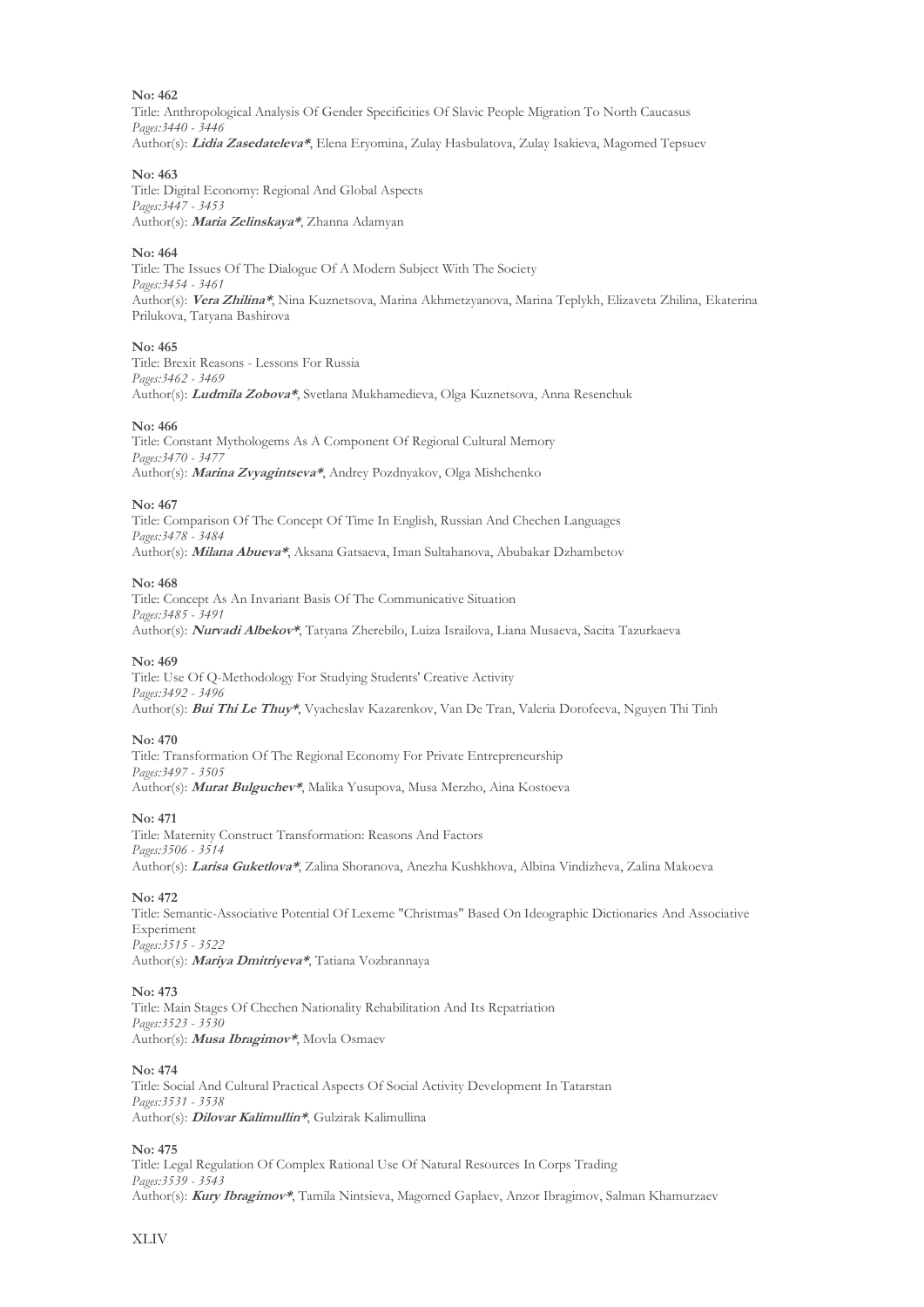Title: Developing A Technique For Intelligent Verification Of Client Interaction Cross-Channels *Pages:3544 - 3552* Author(s): **Leyla Magomaeva\***

#### **No: 477**

Title: Double Reality And Its Representation In The Novel "The Syndrome Of Petrushka" *Pages:3553 - 3558* Author(s): **Shaban Mazanaev\***, Aida Babaeva, Elena Goncharova

#### **No: 478**

Title: Problem Solving Approach To Food Security *Pages:3559 - 3565* Author(s): Marina Mikitaeva, **Marina Tekueva\***, Mihail Balkizov, Larisa Kunizheva

#### **No: 479**

Title: Draft Law On Special Administrative-Economic Units In Vietnam Media *Pages:3566 - 3572* Author(s): **Van Thieu Nguyen\***

#### **No: 480**

Title: New Contours Of Ethnic Languages Policy In The Russian Federation *Pages:3573 - 3580* Author(s): **Musa Ovkhadov\***, Razeta Shamileva, Lalita Akhtaeva

#### **No: 481**

Title: Analysis Of Existing Versions Of Ethnogenesis Of The Chechen People *Pages:3581 - 3587* Author(s): **Movla Osmaev\***, Musa Ibragi

#### **No: 482**

Title: Economic And Legal Aspects Of Incentivizing Entrepreneurs For Land Conservation *Pages:3588 - 3593* Author(s): **Kury Ibragimov\***, Abubakar Mankiev, Alkhazur Ibragimov, Anzor Ibragimov, Tamila Nintsieva

#### **No: 483**

Title: Optimization Of Government Control Imposed On Innovation Sphere In Agro-Industrial Complex *Pages:3594 - 3601* Author(s): **Мarina Tekueva\***, Salih Baizulaev, Murat Volov, Zhanna Mirzoeva, Anna Aloeva

#### **No: 484**

Title: Interaction Between Secondary And Tertiary School In The Process Of Legal Education *Pages:3602 - 3610* Author(s): **Mikhail Timoshenko\***, Stanislav Shiro, Maria Shiro, Valeriy Vinogradov, Irina Otmashkina

#### **No: 485**

Title: To The Question Of Justice Being A Social Value *Pages:3611 - 3616* Author(s): **Roza Shamileva\***, Zara Umarova

#### **No: 486**

Title: On Problems Of Sustainable Development Of The Banking System *Pages:3617 - 3622* Author(s): **Magom Iusupov\***, Deni Isakiev, Zulay Tavbulatova, Khas-Magomed Vakhazhi, Lolita Iusupova

#### **No: 487**

Title: TQM/ISO At Russian Enterprises *Pages:3623 - 3629* Author(s): **Valeriy Smirnov\***, Vladislav Semenov, Anna Zakharova, Anatoliy Blokhintsev, Vasiliy Ashmarin

#### **No: 488**

Title: The Foreign Policy Factor Of National-Territorial Demarcation In Central Asia *Pages:3630 - 3640* Author(s): **Munira Dzhamalova\***, Zarina Rakhmtova

#### **No: 489**

Title: Adaptation Of The Residents Of Grozny To The Conditions Of Military Time *Pages:3641 - 3647* Author(s): **Tamara Elbuzdukayeva\***, Leila Aleroeva, Birlant Abdulvakhabova, Sotsyta Gaitamirovoi